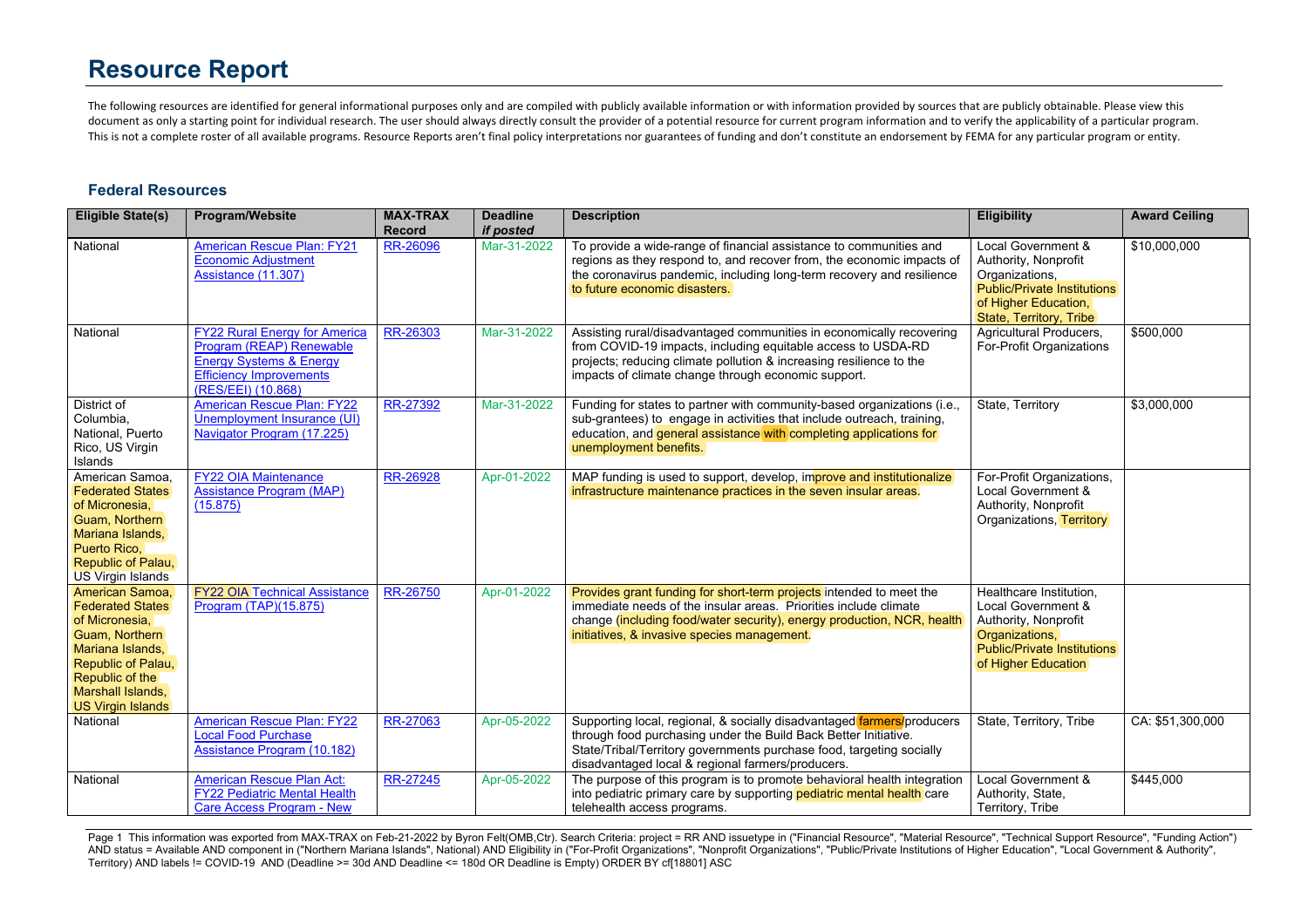|                                                                                                                                                                                                                                                                            | Area Expansion (93.110)                                                                                                                                                                                                  |                 |             |                                                                                                                                                                                                                                                                        |                                                                                                                                                                                                                                                                                         |                                                                               |
|----------------------------------------------------------------------------------------------------------------------------------------------------------------------------------------------------------------------------------------------------------------------------|--------------------------------------------------------------------------------------------------------------------------------------------------------------------------------------------------------------------------|-----------------|-------------|------------------------------------------------------------------------------------------------------------------------------------------------------------------------------------------------------------------------------------------------------------------------|-----------------------------------------------------------------------------------------------------------------------------------------------------------------------------------------------------------------------------------------------------------------------------------------|-------------------------------------------------------------------------------|
| American Samoa.<br>District of<br>Columbia,<br><b>Federated States</b><br>of Micronesia,<br>Guam, National,<br>Northern Mariana<br><b>Islands, Puerto</b><br>Rico, Republic of<br>Palau, Republic of<br>the Marshall<br>Islands, Tribal -<br>Any/All, US Virgin<br>Islands | <b>FY22 Rural Communities</b><br>Opioid Response Program -<br><b>Behavioral Health Care Support</b><br>(93.912)                                                                                                          | RR-27291        | Apr-19-2022 | Aimed at reducing the morbidity and mortality of substance use<br>disorder (SUD), including opioid use disorder (OUD) in high-risk rural<br>communities.                                                                                                               | For-Profit Organizations,<br>Local Government &<br>Authority, Nonprofit<br>Organizations,<br>Public/Indian Housing<br>Authorities,<br><b>Public/Private Institutions</b><br>of Education K-12.<br><b>Public/Private Institutions</b><br>of Higher Education,<br>State, Territory, Tribe | \$500,000                                                                     |
| National                                                                                                                                                                                                                                                                   | <b>FY22 Rural Innovation Stronger</b><br>Economy (RISE) Grant<br>Program (10.755)                                                                                                                                        | RR-27183        | Apr-19-2022 | The RISE program will improve the ability of rural communities to<br>create high-wage jobs, accelerate the formation of rural businesses,<br>and strengthen regional economies.                                                                                        | Local Government &<br>Authority, Nonprofit<br>Organizations.<br>Public/Private Institutions<br>of Higher Education,<br>State, Territory, Tribe                                                                                                                                          | \$2,000,000                                                                   |
| National, Tribal -<br>Federally<br>Recognized                                                                                                                                                                                                                              | <b>FY22 Federal/State Marketing</b><br><b>Improvement Program (FSMIP)</b><br>(10.156)                                                                                                                                    | <b>RR-27556</b> | Apr-26-2022 | To explore new market opportunities for U.S. food and agricultural<br>products, and encourage research and innovation aimed at improving<br>the efficiency and performance of the U.S. agricultural marketing<br>system.                                               | <b>Public/Private Institutions</b><br>of Higher Education,<br>State, Territory, Tribe                                                                                                                                                                                                   | \$250,000                                                                     |
| National                                                                                                                                                                                                                                                                   | <b>FY22 Acer Access &amp;</b><br>Development Program - Maple<br><b>Syrup (10.174)</b>                                                                                                                                    | <b>RR-27560</b> | Apr-26-2022 | For projects that support the efforts of States, Tribal governments, and<br>research institutions to promote the domestic maple syrup industry.                                                                                                                        | Agricultural Producers,<br>For-Profit Organizations,<br>State, Tribe                                                                                                                                                                                                                    | \$500,000                                                                     |
| National, Tribal -<br>Any/All                                                                                                                                                                                                                                              | <b>FY22 AmeriCorps State &amp;</b><br>National Tribal Grants (94.006)                                                                                                                                                    | RR-26353        | May-04-2022 | The AmeriCorps Indian Tribes competition seeks to prioritize<br>investment of national service resources in COVID-19 recovery, social<br>change, economic growth, STEM education, environmental<br>stewardship, health, child poverty, & military veteran services.    | Local Government &<br>Authority, Nonprofit<br>Organizations,<br>Public/Indian Housing<br>Authorities.<br><b>Public/Private Institutions</b><br>of Education K-12.<br>Public/Private Institutions<br>of Higher Education,<br>State, Territory, Tribe                                     | Award amounts will<br>vary, as determined<br>by the scope of the<br>projects. |
| National. Tribal -<br>Federally<br>Recognized                                                                                                                                                                                                                              | FY22-23 Mellon Planning<br><b>Grants for Collaborative Digital</b><br><b>Editions in African American,</b><br>Asian American, Hispanic<br>American, & Native American<br><b>History &amp; Ethnic Studies</b><br>(89.003) | RR-26981        | Jun-08-2022 | Planning grants for Collaborative Digital Editions in African American,<br>Asian American, Hispanic American, & Native American History &<br>Ethnic Studies. Goal is to broaden participation in<br>production/publication of historical & scholarly digital editions. | <b>Local Government &amp;</b><br>Authority, Nonprofit<br>Organizations,<br><b>Public/Private Institutions</b><br>of Higher Education,<br>State, Tribe                                                                                                                                   | up to \$60,000 per<br>year (\$120,000<br>maximum)                             |
| National                                                                                                                                                                                                                                                                   | <b>FY22 Authority to Accept</b><br><b>Unsolicited Proposals for</b><br><b>Research Partnerships</b><br>(14.506)                                                                                                          | RR-26821        | Jun-30-2022 | HUD is interested in research that will help the Department serve as a<br>catalyst in the revitalization of communities, with a focus on equity and<br>inclusion.                                                                                                      | Local Government &<br>Authority, Nonprofit<br>Organizations,<br>Public/Indian Housing<br>Authorities.<br><b>Public/Private Institutions</b>                                                                                                                                             | \$500,000                                                                     |

Page 2 This information was exported from MAX-TRAX on Feb-21-2022 by Byron Felt(OMB,Ctr). Search Criteria: project = RR AND issuetype in ("Financial Resource", "Material Resource", "Technical Support Resource", "Funding Ac AND status = Available AND component in ("Northern Mariana Islands", National) AND Eligibility in ("For-Profit Organizations", "Nonprofit Organizations", "Public/Private Institutions of Higher Education", "Local Government Territory) AND labels != COVID-19 AND (Deadline >= 30d AND Deadline <= 180d OR Deadline is Empty) ORDER BY cf[18801] ASC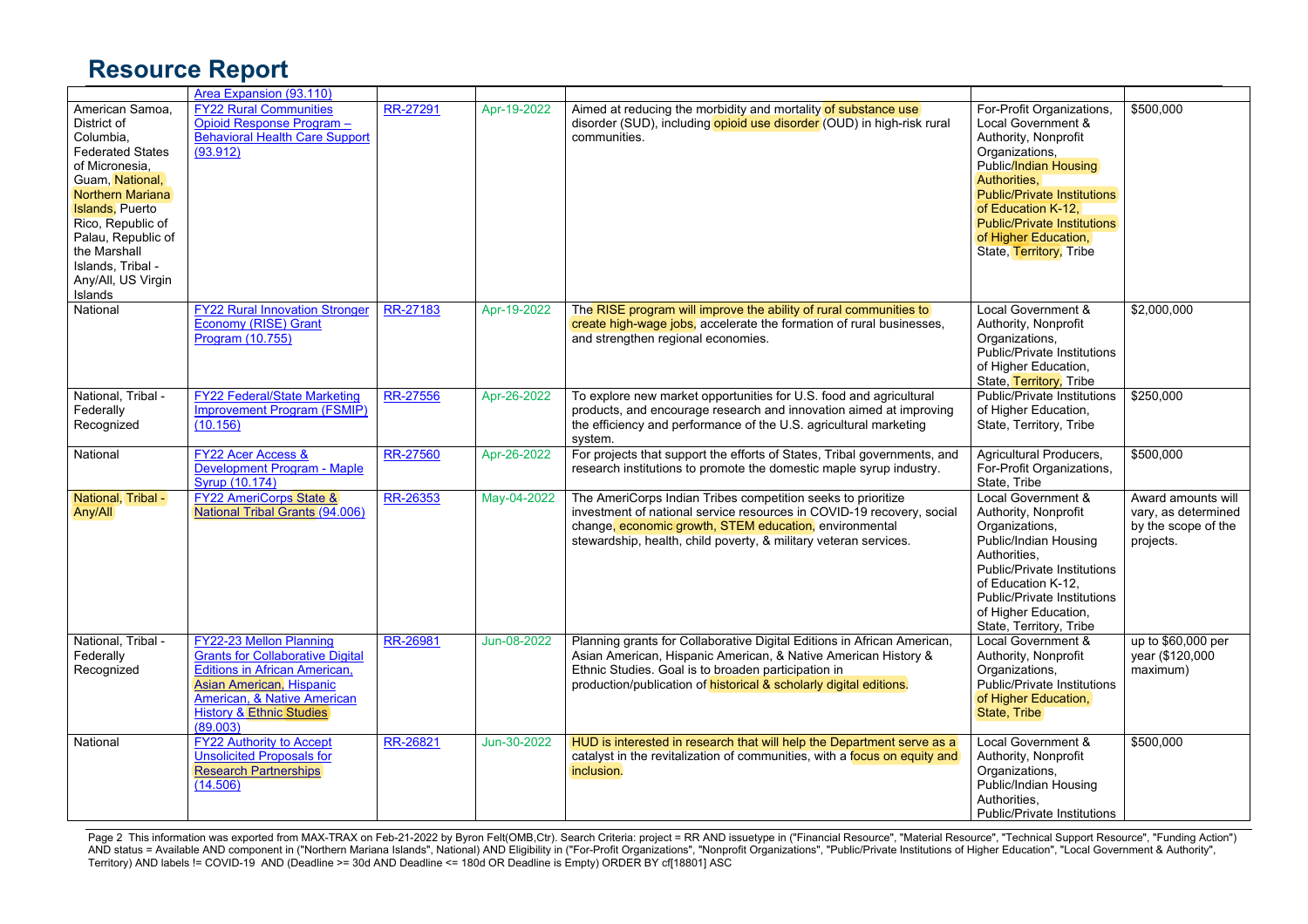|                         |                                       |          |             |                                                                          | of Higher Education,               |                     |
|-------------------------|---------------------------------------|----------|-------------|--------------------------------------------------------------------------|------------------------------------|---------------------|
|                         |                                       |          |             |                                                                          | State, Territory, Tribe            |                     |
| Guam, National,         | <b>FY22 Veterans Cemetery</b>         | RR-25829 | Jul-01-2022 | The Veterans Cemetery Grants Program helps states, federally             | State, Territory, Tribe            | \$2,250,000 (Award  |
| <b>Northern Mariana</b> | Grants Program (64.203)               |          |             | recognized tribal governments or U.S. Territories establish new          |                                    | Average)            |
| <b>Islands, Puerto</b>  |                                       |          |             | Veterans cemeteries, and expand or improve existing veterans             |                                    |                     |
| Rico, Tribal -          |                                       |          |             | cemeteries.                                                              |                                    |                     |
| Federally               |                                       |          |             |                                                                          |                                    |                     |
| Recognized              |                                       |          |             |                                                                          |                                    |                     |
| National                | <b>Consolidated Appropriations</b>    | RR-24389 |             | The program aims to improve mobility for seniors and individuals with    | Local Government &                 | \$2,752,047 (New    |
|                         | <b>Act: FY21 Enhanced Mobility</b>    |          |             | disabilities by removing barriers to transportation service and          | Authority, Nonprofit               | York City-Newark,   |
|                         | of Seniors & Individuals with         |          |             | expanding transportation mobility options.                               | Organizations, State,              | NY/NJ/CT) /         |
|                         | Disabilities - Section 5310           |          |             |                                                                          | Territory, Tribe                   | \$979,535           |
|                         | Formula Grants (20.513)               |          |             |                                                                          |                                    | (California)        |
| National                | American Rescue Plan: FY21            | RR-25155 |             | Provides funds to assist low-income households with water &              | State, Territory, Tribe            |                     |
|                         | Low Income Household Water            |          |             | wastewater bills. Grants available to States/Territories/Tribes that     |                                    |                     |
|                         | Assistance Program (LIHWAP)           |          |             | received FY21 Low Income Household Energy Assistance Program             |                                    |                     |
|                         |                                       |          |             | (LIHEAP) grants.                                                         |                                    |                     |
| National                | <b>FEMA Disaster Case</b>             | RR-26322 |             | To assess and address a survivor's unmet needs through a disaster        | Individuals &                      |                     |
|                         | <b>Management</b>                     |          |             | recovery plan. This disaster recovery plan includes resources,           | Households, State,                 |                     |
|                         |                                       |          |             | decision-making priorities, providing guidance, and tools to assist      | Territory, Tribe                   |                     |
|                         |                                       |          |             | disaster survivors.                                                      |                                    |                     |
| National                | <b>Telecommunications</b>             | RR-23445 |             | This program provides financing for the construction, maintenance,       | For-Profit Organizations,          |                     |
|                         | Infrastructure Loans & Loan           |          |             | improvement and expansion of telephone service and broadband in          | Local Government &                 |                     |
|                         | Guarantees Program (10.851)           |          |             | rural areas.                                                             | Authority, Nonprofit               |                     |
|                         |                                       |          |             |                                                                          | Organizations, State,              |                     |
|                         |                                       |          |             |                                                                          | Territory, Tribe                   |                     |
| American Samoa.         | <b>National Flood Insurance</b>       | RR-16493 |             | This program enables property owners to purchase insurance as a          | Individuals &                      |                     |
| Arizona, California,    | Program (NFIP): Region 9              |          |             | protection against flood losses in exchange for state and community      | Households, Local                  |                     |
| Guam, Hawaii,           | (97.022)                              |          |             | floodplain management regulations that reduce future flood damages.      | Government & Authority             |                     |
| National, Nevada,       |                                       |          |             |                                                                          |                                    |                     |
| <b>Northern Mariana</b> |                                       |          |             |                                                                          |                                    |                     |
| <b>Islands</b>          |                                       |          |             |                                                                          |                                    |                     |
| National                | FY19+ Immediate Aid to                | RR-22557 |             | Grant funding to assist school districts and non-public schools with     | State, Territory                   |                     |
|                         | <b>Restart School Operations:</b>     |          |             | expenses to restart schools in areas where major disaster or             |                                    |                     |
|                         | Formula Grants (84.938A)              |          |             | emergency was declared.                                                  |                                    |                     |
| National                | CARES Act: FY20-21 Low                | RR-23074 |             | Additional funds for Low Income Home Energy Assistance Program.          | State, Territory, Tribe            |                     |
|                         | <b>Income Home Energy</b>             |          |             | LIHEAP assists low-income households with their heating and cooling      |                                    |                     |
|                         | Assistance Program (93.568)           |          |             | energy costs, bill payment assistance, energy crisis assistance,         |                                    |                     |
|                         |                                       |          |             | weatherization and energy-related home repairs.                          |                                    |                     |
| National                | <b>Economic Injury Disaster Loans</b> | RR-21996 |             | EIDLs provide working capital to help small businesses, agricultural     | For-Profit Organizations,          | EIDL Loan [Non-     |
|                         | (EIDL) (59.008)                       |          |             | cooperatives, small businesses engaged in aquaculture, and most          | Nonprofit Organizations            | COVID]: \$2,000,000 |
|                         |                                       |          |             | private, nonprofit organizations of all sizes meet their financial needs |                                    |                     |
|                         |                                       |          |             | that cannot be met as a result of a disaster                             |                                    |                     |
| National                | <b>Emergency Food &amp; Shelter</b>   | RR-23158 |             | To provide shelter, food and supportive services to individuals,         | <b>Nonprofit Organizations</b>     |                     |
|                         | Program (97.024 & 97.114)             |          |             | families, and households who have economic, non-disaster related         |                                    |                     |
|                         |                                       |          |             | emergencies.                                                             |                                    |                     |
| National                | <b>CARES Act: FY20 Formula</b>        | RR-23202 |             | Funding may be used to expand digital network access, purchase           | Local Government &                 | \$3,570,265         |
|                         | <b>Grants to State Library</b>        |          |             | internet accessible devices, and provide technical support services to   | Authority, Nonprofit               | (California)        |
|                         | <b>Administrative Agencies</b>        |          |             | citizens to address digital inclusion efforts and related technical      | Organizations,                     |                     |
|                         | (45.310)                              |          |             | support.                                                                 | <b>Public/Private Institutions</b> |                     |
|                         |                                       |          |             |                                                                          | of Higher Education,               |                     |
|                         |                                       |          |             |                                                                          |                                    |                     |

Page 3 This information was exported from MAX-TRAX on Feb-21-2022 by Byron Felt(OMB,Ctr). Search Criteria: project = RR AND issuetype in ("Financial Resource", "Material Resource", "Technical Support Resource", "Funding Ac AND status = Available AND component in ("Northern Mariana Islands", National) AND Eligibility in ("For-Profit Organizations", "Nonprofit Organizations", "Public/Private Institutions of Higher Education", "Local Government Territory) AND labels != COVID-19 AND (Deadline >= 30d AND Deadline <= 180d OR Deadline is Empty) ORDER BY cf[18801] ASC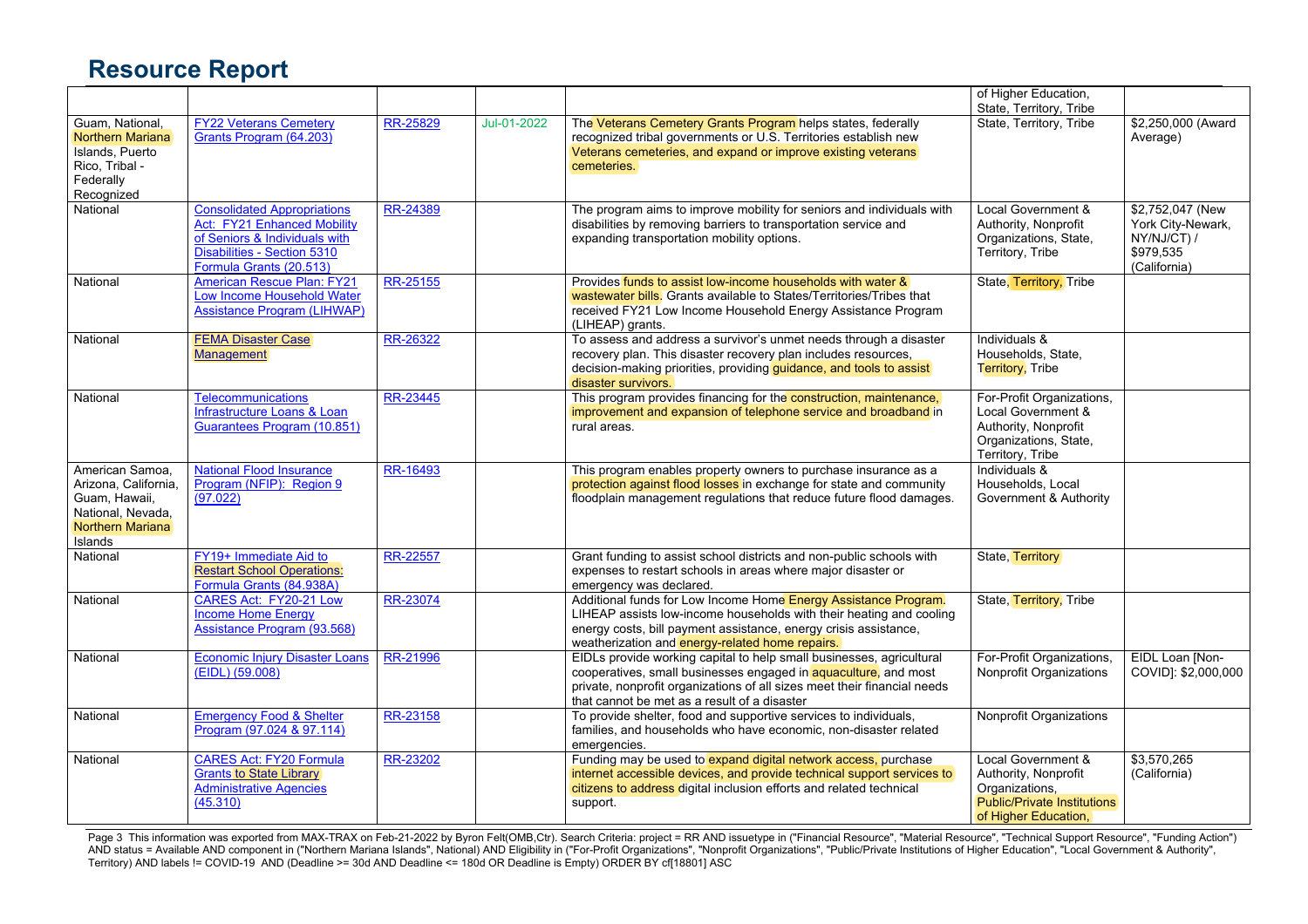|          |                                                                                                                                                                               |                 |                                                                                                                                                                                                                                                                         | State, Territory                                                                                                                                                                                                                                                                     |              |
|----------|-------------------------------------------------------------------------------------------------------------------------------------------------------------------------------|-----------------|-------------------------------------------------------------------------------------------------------------------------------------------------------------------------------------------------------------------------------------------------------------------------|--------------------------------------------------------------------------------------------------------------------------------------------------------------------------------------------------------------------------------------------------------------------------------------|--------------|
| National | Section 515 Multi-Family<br><b>Housing Direct Loans</b>                                                                                                                       | <b>RR-24589</b> | This program provides competitive financing for affordable multi-family<br>rental housing for low-income, elderly, or disabled individuals and<br>families in eligible rural areas.                                                                                     | For-Profit Organizations,<br>Individuals &<br>Households, Local                                                                                                                                                                                                                      |              |
|          |                                                                                                                                                                               |                 |                                                                                                                                                                                                                                                                         | Government & Authority,<br>Nonprofit Organizations,<br>State, Territory, Tribe                                                                                                                                                                                                       |              |
| National | CARES Act: FY20-21 Main<br><b>Street Lending Program</b>                                                                                                                      | RR-23596        | To support lending to small and medium-sized businesses and<br>nonprofit organizations that were in sound financial condition before<br>the onset of the COVID-19 pandemic.                                                                                             | For-Profit Organizations,<br>Nonprofit Organizations                                                                                                                                                                                                                                 | \$10,000,000 |
| National | <b>FY20 Improving Basic</b><br><b>Programs Operated by Local</b><br><b>Educational Agencies: Formula</b><br>Grants (84.010)                                                   | RR-22777        | Financial assistance to local educational agencies (LEAs) and schools<br>with high numbers/percentages of children from low-income families to<br>ensure all children, particularly low-achieving children, meet<br>challenging state academic standards.               | <b>Local Government &amp;</b><br>Authority, State                                                                                                                                                                                                                                    |              |
| National | CARES Act: FY20-21<br><b>Manufacturing Extension</b><br>Partnership Centers (11.611)                                                                                          | RR-23173        | CARES Act funds for the Hollings Manufacturing Extension Partnership<br>to support development and manufacturing of medical<br>countermeasures and biomedical equipment and supplies.                                                                                   | For-Profit Organizations                                                                                                                                                                                                                                                             |              |
| National | <b>Health Profession Opportunity</b><br>Grants (HPOG)                                                                                                                         | RR-24277        | Provides education and training to TANF recipients and other low-<br>income individuals for occupations in the health care field that pay well<br>and are expected to either experience labor shortages or be in high<br>demand.                                        | Healthcare Institution,<br>Local Government &<br>Authority, Nonprofit<br>Organizations,<br><b>Public/Private Institutions</b><br>of Higher Education,<br>State, Territory, Tribe                                                                                                     |              |
| National | <b>CARES Act: FY20 Activities to</b><br>Support State, Tribal, Local, &<br><b>Territorial Health Department</b><br>Response to Public Health or<br>Healthcare Crises (93.391) | RR-23053        | Funding will be used to establish a pool of organizations capable of<br>rapidly providing essential expertise to governmental public health<br>entities involved in a response; and to fund select awardees to provide<br>that support, when required.                  | <b>Agricultural Producers,</b><br>For-Profit Organizations,<br>Healthcare Institution,<br>Nonprofit Organizations,<br>Public/Indian Housing<br>Authorities,<br><b>Public/Private Institutions</b><br>of Education K-12,<br><b>Public/Private Institutions</b><br>of Higher Education |              |
| National | <b>FY21 Infrastructure Capacity</b><br>for Biological Research<br>(47.074)                                                                                                    | RR-22013        | Supports the implementation of, scaling of, or major improvements to<br>research tools, products, and services that advance contemporary<br>biology in any research area supported by the Directorate for Biological<br>Sciences at NSF.                                | Nonprofit Organizations,<br><b>Public/Private Institutions</b><br>of Higher Education                                                                                                                                                                                                | \$1,200,000  |
| National | CARES Act: FY20-23<br>Supportive Housing for the<br><b>Elderly Program - Section 202</b><br>(14.157)                                                                          | RR-22974        | Additional funding for Housing for the Elderly to remain available to<br>prevent, prepare for, and respond to coronavirus, including to provide<br>additional funds to maintain normal operations and additional needs.                                                 | For-Profit Organizations,<br>Nonprofit Organizations,<br>Public/Indian Housing<br><b>Authorities</b>                                                                                                                                                                                 |              |
| National | <b>National Flood Insurance</b><br><b>Program Community Rating</b><br>System (CRS)                                                                                            | RR-12557        | Voluntary incentive program that recognizes & encourages community<br>floodplain management activities that exceed the minimum program<br>requirements. Flood insurance premium rates are discounted to reflect<br>reduced flood risk resulting from community actions. | Local Government &<br>Authority                                                                                                                                                                                                                                                      |              |
| National | <b>Cultural Resources</b><br><b>Management Services (15.946)</b>                                                                                                              | RR-13847        | The National Park Service will protect, preserve, and foster<br>appreciation of the cultural resources in its custody and demonstrate its<br>respect for the peoples traditionally associated with those resources.                                                     | Nonprofit Organizations,<br><b>Public/Private Institutions</b><br>of Higher Education,<br>State, Territory, Tribe                                                                                                                                                                    |              |
| National | Section 502 Guaranteed Loan:                                                                                                                                                  | RR-24345        | Assists approved lenders in providing low- and moderate-income                                                                                                                                                                                                          | For-Profit Organizations,                                                                                                                                                                                                                                                            |              |

Page 4 This information was exported from MAX-TRAX on Feb-21-2022 by Byron Felt(OMB,Ctr). Search Criteria: project = RR AND issuetype in ("Financial Resource", "Material Resource", "Technical Support Resource", "Funding Ac AND status = Available AND component in ("Northern Mariana Islands", National) AND Eligibility in ("For-Profit Organizations", "Nonprofit Organizations", "Public/Private Institutions of Higher Education", "Local Government Territory) AND labels != COVID-19 AND (Deadline >= 30d AND Deadline <= 180d OR Deadline is Empty) ORDER BY cf[18801] ASC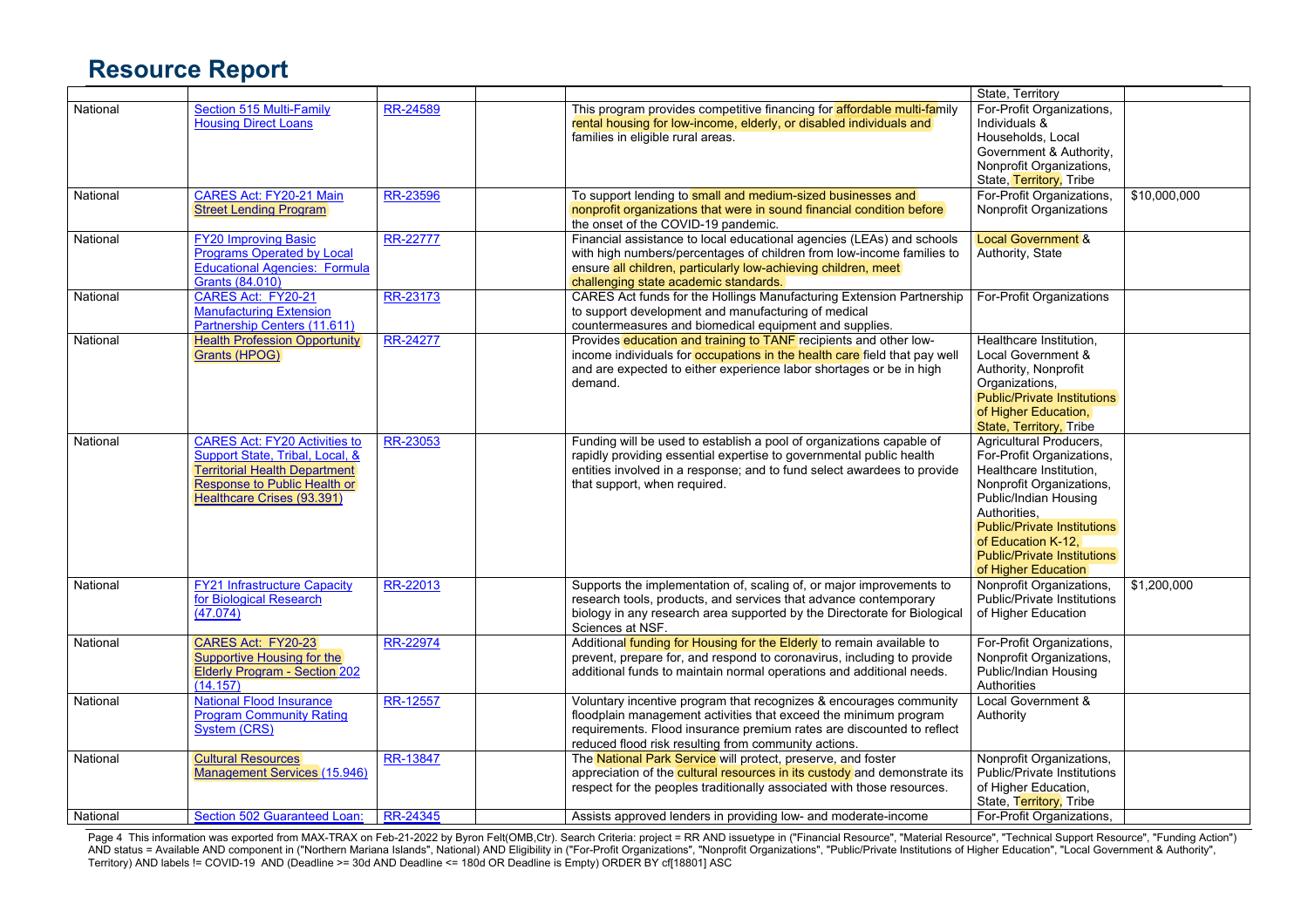|                                                                    | <b>Single Family Housing</b><br><b>Guaranteed Loan Program</b><br>(10.410)                                                     |          | households the opportunity to own adequate, modest, decent, safe and<br>sanitary dwellings as their primary residence in eligible rural areas.                                                                                                                               | Individuals & Households                                                                                                                                                                             |                                                                                                                                                    |
|--------------------------------------------------------------------|--------------------------------------------------------------------------------------------------------------------------------|----------|------------------------------------------------------------------------------------------------------------------------------------------------------------------------------------------------------------------------------------------------------------------------------|------------------------------------------------------------------------------------------------------------------------------------------------------------------------------------------------------|----------------------------------------------------------------------------------------------------------------------------------------------------|
| National                                                           | FY20 Rural & Low-Income<br>School Grant Program:<br>Formula Grants (84.358B)                                                   | RR-22775 | The purpose of the Rural and Low-Income School (RLIS) grant<br>program is to provide rural districts with financial assistance for<br>initiatives aimed at <i>improving</i> student achievement. The grant is non-<br>competitive, and eligibility is determined by statute. | Local Government &<br>Authority                                                                                                                                                                      |                                                                                                                                                    |
| National                                                           | <b>Disaster Assistance &amp;</b><br><b>Emergency Relief for</b><br><b>Individuals &amp; Businesses</b>                         | RR-24085 | Special tax law provisions to help taxpayers & businesses recover<br>financially from impacts of disasters. The IRS may grant additional time<br>to file returns & pay taxes. Both individuals & businesses may claim<br>losses.                                             | For-Profit Organizations,<br>Individuals &<br>Households, Nonprofit<br>Organizations                                                                                                                 |                                                                                                                                                    |
| National                                                           | <b>FY20 Community Planning and</b><br>Development - Section 108<br>Loan Guarantee Program<br>(14.248)                          | RR-22548 | Section 108 offers state and local governments the ability to transform<br>a small portion of their CDBG funds into federally guaranteed loans<br>large enough to pursue physical and economic revitalization projects.                                                      | Local Government &<br>Authority, Nonprofit<br>Organizations, State,<br>Territory                                                                                                                     |                                                                                                                                                    |
| National                                                           | <b>Special Supplemental Nutrition</b><br>Program for Women, Infants, &<br><b>Children (WIC) (10.557)</b>                       | RR-24237 | To provide low-income pregnant, breastfeeding and postpartum<br>women, infants, and children to age five who have been determined to<br>be at nutritional risk, supplemental nutritious foods, nutrition education,<br>and referrals to health and social services.          | Local Government &<br>Authority, Nonprofit<br>Organizations                                                                                                                                          |                                                                                                                                                    |
| National, Tribal -<br>Any/All, Tribal -<br>Federally<br>Recognized | FY21-23 Economic<br>Development: Research &<br><b>National Technical Assistance</b><br>(RNTA) (11.303 & 11.312)                | RR-25007 | EDA provides strategic investments on a competitive merit basis to<br>support economic development, foster job creation, and attract private<br>investment in economically distressed areas of the USA.                                                                      | For-Profit Organizations,<br>Individuals &<br>Households, Local<br>Government & Authority,<br>Nonprofit Organizations,<br><b>Public/Private Institutions</b><br>of Higher Education,<br>State, Tribe | \$1,500,000                                                                                                                                        |
| National                                                           | <b>CARES Act: Individual</b><br>Assistance Program - Crisis<br><b>Counseling Assistance &amp;</b><br>Training Program (97.032) | RR-25129 | To assist individuals and communities in recovering from the effects of<br>natural and human-caused disasters through the provision of<br>community-based outreach and psycho-educational services.                                                                          | State, Territory, Tribe                                                                                                                                                                              |                                                                                                                                                    |
| National                                                           | <b>CARES Act: FY20 National</b><br><b>Dislocated Worker Grants</b><br>Program (17.277)                                         | RR-23461 | WIOA funds to provide employment-related services for dislocated<br>workers. Funds for: Disaster Recovery and Employment Recovery.<br>Abbreviated application 15 days from disaster declaration, full<br>application 60 business days after initial submission.              | Local Government &<br>Authority, State,<br><b>Territory</b> , Tribe                                                                                                                                  | \$100,000,000                                                                                                                                      |
| National                                                           | <b>NRCS Conservation Technical</b><br>Assistance Program (CTA)                                                                 | RR-26010 | May include financial assistance and conservation plans for farmers,<br>ranchers, and forestland owners to assist with knowledge and tools<br>needed to conserve, maintain, and restore natural resources for the<br>future.                                                 | Individuals &<br>Households, Local<br>Government & Authority                                                                                                                                         |                                                                                                                                                    |
| National                                                           | <b>FY21 Clean Water State</b><br><b>Revolving Fund (CWSRF)</b><br>(66.458)                                                     | RR-24669 | The Clean Water State Revolving Fund (CWSRF) program is a federal-<br>state partnership that provides communities low-cost financing for a<br>wide range of water quality infrastructure projects.                                                                           | For-Profit Organizations,<br>State, Territory                                                                                                                                                        | Building on a<br>federal investment<br>of \$45.2 billion, the<br>state CWSRFs<br>have provided \$138<br>billion to<br>communities<br>through 2019. |
| National                                                           | <b>COVID-19 Supplementals:</b><br>FY20-21 The Emergency Food<br><b>Assistance Program (TEFAP)</b>                              | RR-23166 | Funding for food, distribution and administrative costs for the<br>Emergency Food Assistance Program (TEFAP).                                                                                                                                                                | Individuals &<br>Households, Local<br>Government & Authority,<br>Nonprofit Organizations,                                                                                                            | \$102,123,420<br>(California)                                                                                                                      |

Page <mark>5</mark>) This information was exported from MAX-TRAX on Feb-21-2022 by Byron Felt(OMB,Ctr). Search Criteria: project = RR AND issuetype in ("Financial Resource", "Material Resource", "Technical Support Resource", "Funding AND status = Available AND component in ("Northern Mariana Islands", National) AND Eligibility in ("For-Profit Organizations", "Nonprofit Organizations", "Public/Private Institutions of Higher Education", "Local Government Territory) AND labels != COVID-19 AND (Deadline >= 30d AND Deadline <= 180d OR Deadline is Empty) ORDER BY cf[18801] ASC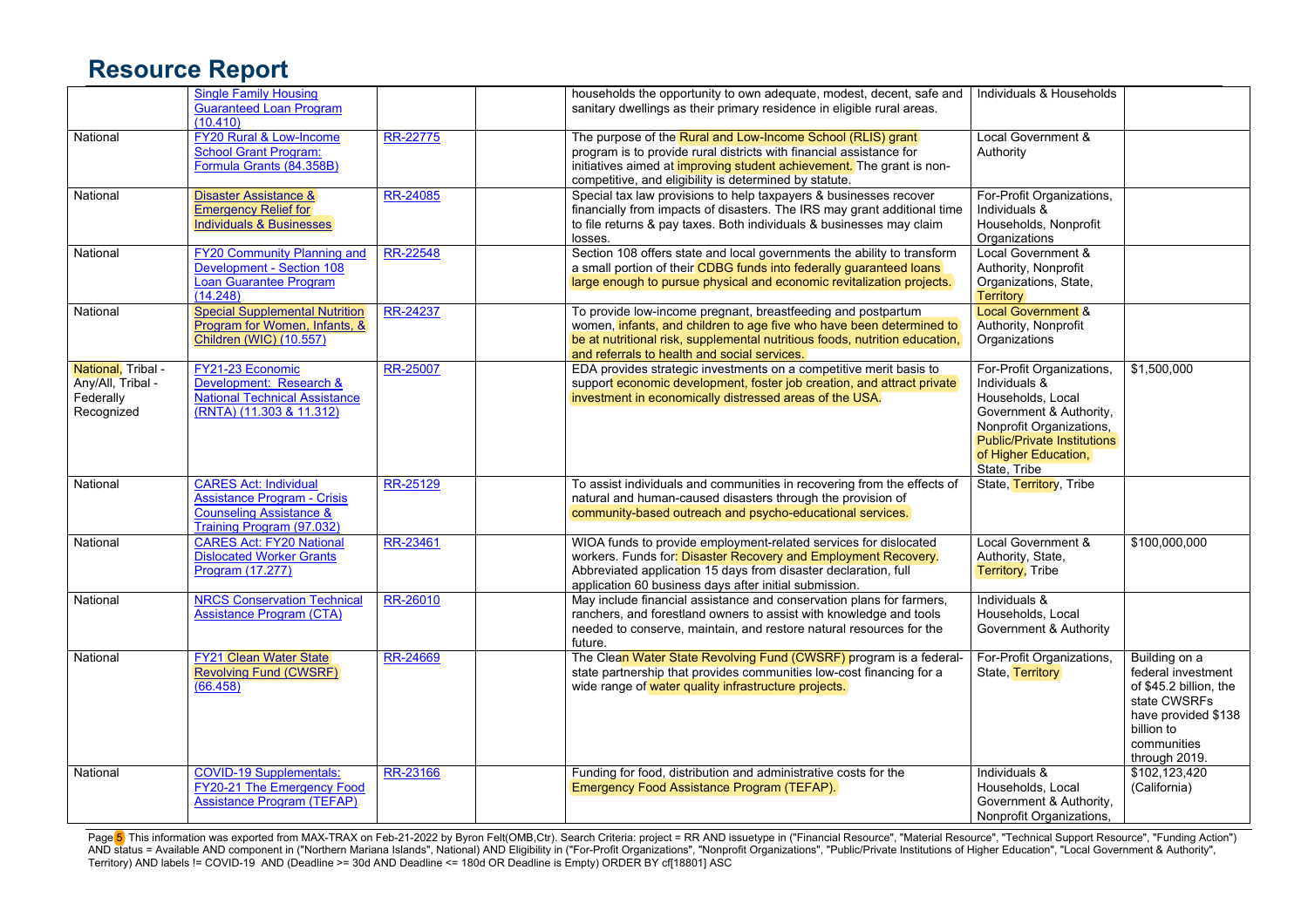|                               |                                                                                                                                                   |          |                                                                                                                                                                                                                                                                    | State, Territory                                                                                                                                                          |                                                                                                                                                                                                                               |
|-------------------------------|---------------------------------------------------------------------------------------------------------------------------------------------------|----------|--------------------------------------------------------------------------------------------------------------------------------------------------------------------------------------------------------------------------------------------------------------------|---------------------------------------------------------------------------------------------------------------------------------------------------------------------------|-------------------------------------------------------------------------------------------------------------------------------------------------------------------------------------------------------------------------------|
| National                      | <b>Federal Lands to Parks</b>                                                                                                                     | RR-23985 | Program helps communities to acquire, reuse, and protect surplus                                                                                                                                                                                                   | Local Government &                                                                                                                                                        |                                                                                                                                                                                                                               |
|                               | <b>Program (15.918)</b>                                                                                                                           |          | federal properties for local parks and recreation.                                                                                                                                                                                                                 | Authority, State, Territory                                                                                                                                               |                                                                                                                                                                                                                               |
| National                      | CARES Act: FY20-21                                                                                                                                | RR-23442 | Funds to remain available until September 30, 2021, for additional                                                                                                                                                                                                 | For-Profit Organizations                                                                                                                                                  |                                                                                                                                                                                                                               |
|                               | <b>Entrepreneurial Development</b>                                                                                                                |          | amounts under the heading Small Business Administration -                                                                                                                                                                                                          |                                                                                                                                                                           |                                                                                                                                                                                                                               |
|                               | <b>Programs</b>                                                                                                                                   |          | Entrepreneurial Development Programs.                                                                                                                                                                                                                              |                                                                                                                                                                           |                                                                                                                                                                                                                               |
| National                      | <b>Tree Assistance Program</b><br>$(TAP)$ (10.111)                                                                                                | RR-26759 | TAP provides financial assistance to eligible orchardists and nursery<br>tree growers to replant or rehabilitate eligible trees, bushes, and vines<br>damaged by natural disasters.                                                                                | For-Profit Organizations,<br>Individuals & Households                                                                                                                     | For losses that<br>occurred on or after<br>January 1, 2017,<br>there is no payment<br>limitation for TAP.<br>Also the 2018 Farm<br>Bill increased the<br>reimbursement<br>amount for<br>applicants who<br>meet the definition |
|                               |                                                                                                                                                   |          |                                                                                                                                                                                                                                                                    |                                                                                                                                                                           | of a beginning or<br>veteran farmer or<br>rancher.                                                                                                                                                                            |
| National, Tribal -<br>Any/All | <b>American Rescue Plan: FY21</b><br><b>OESE Project to Support</b><br>America's Families & Educators<br>(Project SAFE) Grant Program<br>(84.184) | RR-26390 | The Project SAFE grant program provides grants to eligible local<br>educational agencies (LEAs) to improve student safety and well-being<br>by advancing strategies consistent with CDC guidance to reduce<br>transmission of COVID-19 in schools.                 | Local Government &<br>Authority, Public/Private<br><b>Institutions of Education</b><br>$K-12$                                                                             | \$350,000                                                                                                                                                                                                                     |
| National                      | <b>Student Support &amp; Academic</b><br>Enrichment Program (84.424A)                                                                             | RR-23459 | To improve academic achievement by increasing capacity of States,<br>local ed. agencies, schools + local communities (1) provide students<br>well-rounded education(2) improve school conditions (3) tech to<br>improve academic achievement and digital literacy. | <b>Local Government &amp;</b><br><b>Authority, State</b>                                                                                                                  |                                                                                                                                                                                                                               |
| National                      | <b>Capital Investment Grants</b><br><b>Program (20.500)</b>                                                                                       | RR-24350 | Provides funding for fixed guideway investments such as new and<br>expanded rapid rail, commuter rail, light rail, streetcars, bus rapid<br>transit, and ferries, as well as corridor-based bus rapid transit<br>investments that emulate the features of rail.    | Local Government &<br>Authority, State, Territory                                                                                                                         |                                                                                                                                                                                                                               |
| National, Tribal -            | <b>FY21 Special Evaluation</b>                                                                                                                    | RR-25740 | Helps very small, financially distressed rural communities extend and                                                                                                                                                                                              | Local Government &                                                                                                                                                        | \$30,000                                                                                                                                                                                                                      |
| Federally<br>Recognized       | <b>Assistance for Rural</b><br><b>Communities &amp; Households</b>                                                                                |          | improve water and waste treatment facilities that serve local<br>households and businesses.                                                                                                                                                                        | Authority, Nonprofit<br>Organizations, State,                                                                                                                             |                                                                                                                                                                                                                               |
|                               | (10.759)                                                                                                                                          |          |                                                                                                                                                                                                                                                                    | <b>Territory, Tribe</b>                                                                                                                                                   |                                                                                                                                                                                                                               |
| National                      | <b>FCC Rural Health Care (RHC)</b><br>Program                                                                                                     | RR-26458 | Provides funding to eligible health care providers for<br>telecommunications and broadband services necessary for the<br>provision of health care.                                                                                                                 | Healthcare Institution,<br>Local Government &<br>Authority, Nonprofit<br>Organizations,<br>Public/Private Institutions<br>of Higher Education,<br><b>Territory, Tribe</b> |                                                                                                                                                                                                                               |
| National                      | <b>CARES Act: Addendum to</b>                                                                                                                     | RR-23441 | EDA's CARES Act Recovery Assistance is designed to provide a wide-                                                                                                                                                                                                 | Local Government &                                                                                                                                                        | \$30,000,000                                                                                                                                                                                                                  |
|                               | EDA's FY20 Public Works &                                                                                                                         |          | range of financial assistance to communities and regions as they                                                                                                                                                                                                   | Authority, Nonprofit                                                                                                                                                      |                                                                                                                                                                                                                               |
|                               | <b>Economic Adjustment</b>                                                                                                                        |          | respond to, and recover from, the impacts of the coronavirus                                                                                                                                                                                                       | Organizations,                                                                                                                                                            |                                                                                                                                                                                                                               |
|                               | <b>Assistance Programs (11.300)</b>                                                                                                               |          | pandemic.                                                                                                                                                                                                                                                          | <b>Public/Private Institutions</b>                                                                                                                                        |                                                                                                                                                                                                                               |
|                               |                                                                                                                                                   |          |                                                                                                                                                                                                                                                                    | of Higher Education,                                                                                                                                                      |                                                                                                                                                                                                                               |
|                               |                                                                                                                                                   |          |                                                                                                                                                                                                                                                                    | State, Territory, Tribe                                                                                                                                                   |                                                                                                                                                                                                                               |
| National                      | Impact Aid Programs (84.040)                                                                                                                      | RR-22608 | The mission of this program is to disburse Impact Aid payments to                                                                                                                                                                                                  | Local Government &                                                                                                                                                        |                                                                                                                                                                                                                               |

Page 6 This information was exported from MAX-TRAX on Feb-21-2022 by Byron Felt(OMB,Ctr). Search Criteria: project = RR AND issuetype in ("Financial Resource", "Material Resource", "Technical Support Resource", "Funding Ac AND status = Available AND component in ("Northern Mariana Islands", National) AND Eligibility in ("For-Profit Organizations", "Nonprofit Organizations", "Public/Private Institutions of Higher Education", "Local Government Territory) AND labels != COVID-19 AND (Deadline >= 30d AND Deadline <= 180d OR Deadline is Empty) ORDER BY cf[18801] ASC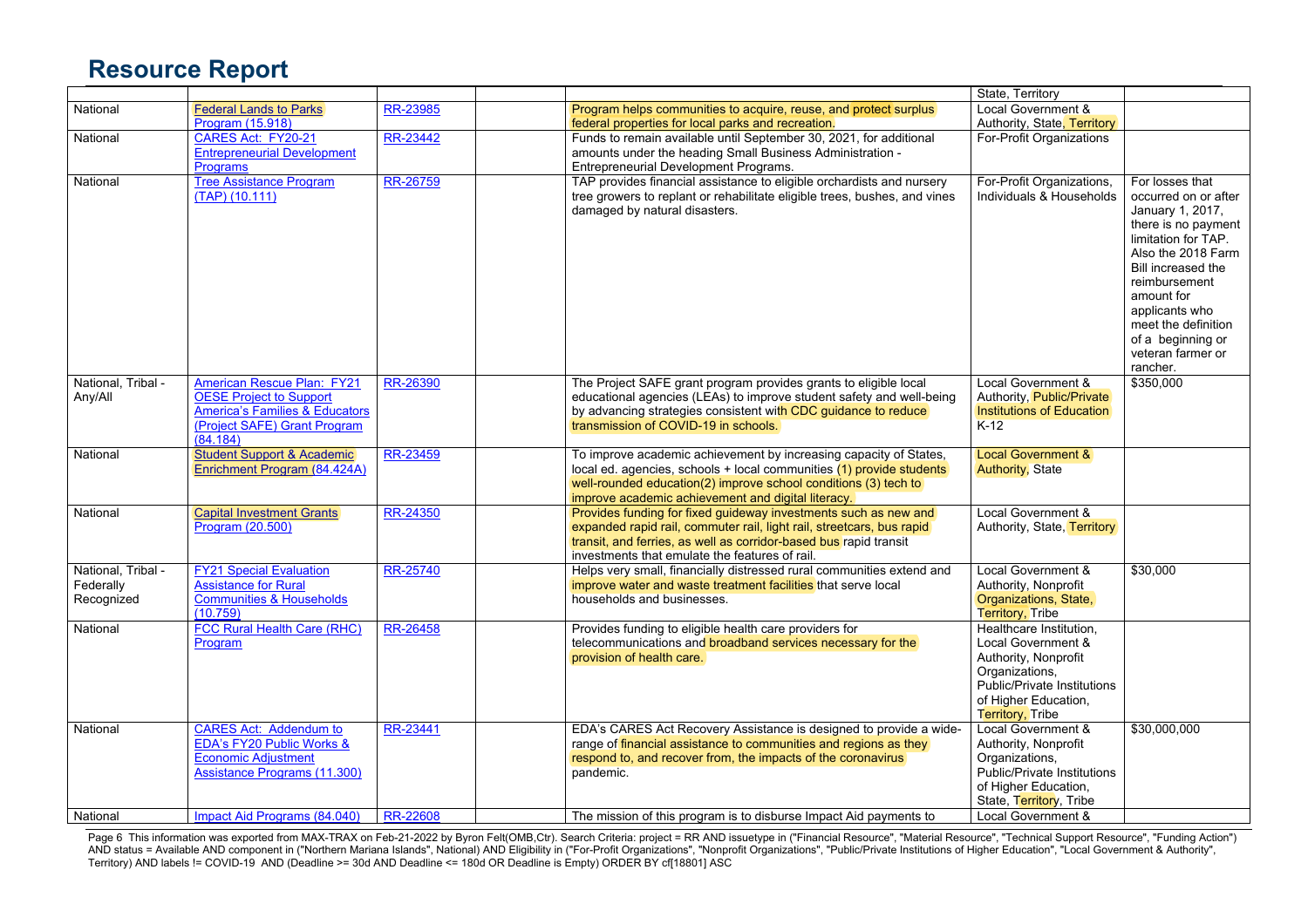|          |                                                                                                                                                                                    |          | local educational agencies that are financially burdened by federal<br>activities.                                                                                                                                                                                   | Authority, State                                                                                                                                          |                                  |
|----------|------------------------------------------------------------------------------------------------------------------------------------------------------------------------------------|----------|----------------------------------------------------------------------------------------------------------------------------------------------------------------------------------------------------------------------------------------------------------------------|-----------------------------------------------------------------------------------------------------------------------------------------------------------|----------------------------------|
| National | <b>Commodity Supplemental Food</b><br>Program (CSFP) (10.565)                                                                                                                      | RR-26023 | Works to improve health of low-income persons at least 60 years of<br>age by supplementing diets with USDA Foods. USDA distributes both<br>food & administrative funds to participating states and Indian Tribal<br>Organizations to operate CSFP.                   | Individuals &<br>Households, Local<br>Government & Authority,<br>State, Territory, Tribe                                                                  |                                  |
| National | CARES Act: FY20-22 Ryan<br>White HIV/AIDS Program<br>(93.917)                                                                                                                      | RR-22967 | \$90 million Coronavirus response funds to HRSA Ryan White<br>HIV/AIDS Program for modifications to existing contracts, and<br>supplements to existing grants and cooperative agreements.                                                                            | Healthcare Institution.<br>Local Government &<br>Authority, Nonprofit<br>Organizations, State,<br>Territory, Tribe                                        |                                  |
| National | <b>Paycheck Protection Program</b><br>& Health Care Enhancement<br>Act: FY20 Epidemiology &<br><b>Laboratory Capacity for Testing</b><br><b>Cooperative Agreements</b><br>(93.323) | RR-23061 | Funding will provide critical support to develop, purchase, administer,<br>process, and analyze COVID-19 tests, conduct surveillance; trace<br>contacts; and related activities.                                                                                     | Local Government &<br>Authority, State,<br>Territory, Tribe                                                                                               | \$807,248,982 (New<br>York City) |
| National | CARES Act: FY20-21 Fair<br><b>Housing Activities</b>                                                                                                                               | RR-23077 | Grants to address fair housing issues relating to coronavirus, and the<br>Fair Housing Initiatives Program for education and outreach activities<br>to educate the public about fair housing issues related to coronavirus.                                          | Local Government &<br>Authority, State, Territory                                                                                                         | \$75,000                         |
| National | Coronavirus (COVID-19)<br><b>Pandemic Simplified</b><br>Application (97.036) [Hospitals<br>& Health Systems]                                                                       | RR-20331 | To assist hospitals and health systems to better understand the<br>process for applying for PA funding through a COVID-19 specific<br>simplified application process.                                                                                                | For-Profit Organizations,<br>Local Government &<br>Authority, Nonprofit<br>Organizations, State,<br>Territory, Tribe                                      |                                  |
| National | <b>FY20 Business &amp; Industry</b><br><b>Guaranteed Loan Program</b><br>(10.768)                                                                                                  | RR-21413 | Bolsters the availability of private credit by guaranteeing loans for rural<br>businesses. This program improves the economic health of rural<br>communities by increasing access to business capital.                                                               | For-Profit Organizations,<br>Local Government &<br>Authority, Nonprofit<br>Organizations,<br>Public/Private Institutions<br>of Higher Education,<br>State |                                  |
| National | <b>CARES Act: FY20 Loans to Air</b><br>Carriers, Eligible Businesses, &<br><b>National Security Businesses</b>                                                                     | RR-23175 | The Treasury Department is authorized by the CARES Act to make<br>loans, loan guarantees, and other investments to provide liquidity to<br>eligible businesses related to losses incurred as a result of the<br>coronavirus pandemic.                                | For-Profit Organizations                                                                                                                                  |                                  |
| National | <b>Community Development Block</b><br><b>Grant Program: Entitlement</b><br><b>Communities Funding (14.218)</b>                                                                     | RR-24258 | The CDBG Entitlement Program provides annual grants on a formula<br>basis to entitled cities and counties to develop viable urban<br>communities by providing decent housing and a suitable living<br>environment, and by expanding economic opportunities.          | <b>Local Government &amp;</b><br>Authority                                                                                                                |                                  |
| National | FY20 Public Works & Economic<br><b>Adjustment Assistance</b><br>Programs (11.300 & 11.307)                                                                                         | RR-22480 | Grant funding for applicants in rural and urban areas to provide<br>investments that support construction, non-construction, technical<br>assistance, and revolving loan fund projects under EDA's Public Works<br>and EAA programs.                                 | For-Profit Organizations,<br>Local Government &<br>Authority, Nonprofit<br>Organizations, State,<br><b>Territory, Tribe</b>                               | \$3,000,000                      |
| National | <b>CARES Act: FY20</b><br>Epidemiology & Laboratory<br>Capacity for Prevention &<br><b>Control of Emerging Infectious</b><br><b>Diseases (93.323)</b>                              | RR-23184 | Since 2019, ELC has funded 64 jurisdictions to detect, prevent, and<br>respond to the growing threats posed by infectious diseases. Using<br>funds from the CARES Act, CDC is awarding \$631 million to these 64<br>jurisdictions for epidemiology and lab capacity. | Local Government &<br>Authority, State, Territory                                                                                                         |                                  |
| National | CARES Act: FY20-22 Health                                                                                                                                                          | RR-23472 | Health Resources and Services Administration Health Care Systems                                                                                                                                                                                                     | For-Profit Organizations.                                                                                                                                 |                                  |

Page 7 This information was exported from MAX-TRAX on Feb-21-2022 by Byron Felt(OMB,Ctr). Search Criteria: project = RR AND issuetype in ("Financial Resource", "Material Resource", "Technical Support Resource", "Funding Ac AND status = Available AND component in ("Northern Mariana Islands", National) AND Eligibility in ("For-Profit Organizations", "Nonprofit Organizations", "Public/Private Institutions of Higher Education", "Local Government Territory) AND labels != COVID-19 AND (Deadline >= 30d AND Deadline <= 180d OR Deadline is Empty) ORDER BY cf[18801] ASC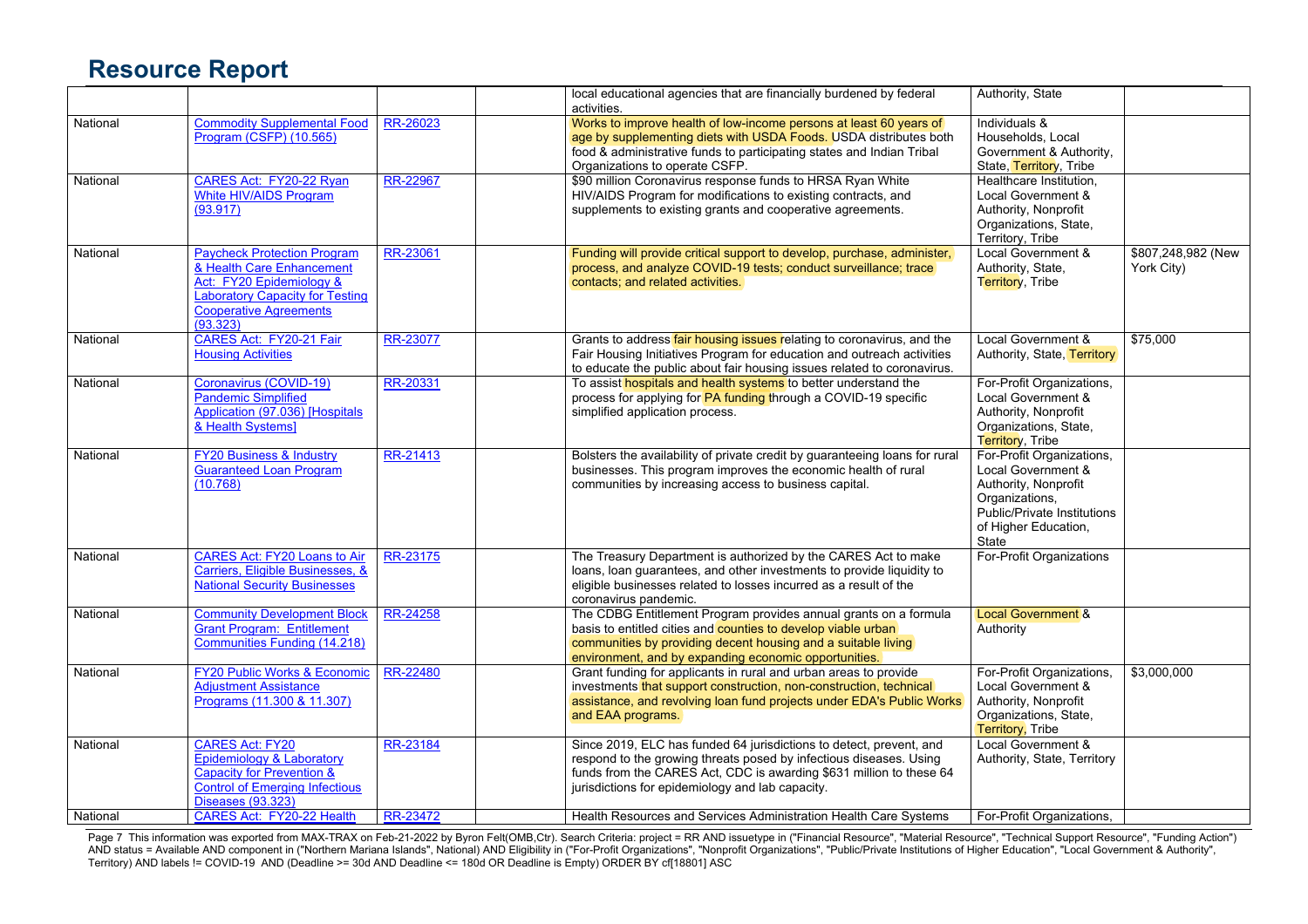|                               | <b>Systems, Poison Control</b><br>Program (93.253)                                                                                               |                      | for activities under sections 1271 and 1273 of the PHS Act to improve<br>the capacity of poison control centers to respond to increased calls.                                                                                                                                                        | Healthcare Institution,<br>Local Government &<br>Authority, Nonprofit<br>Organizations,<br><b>Public/Private Institutions</b><br>of Higher Education,<br>State, Territory, Tribe                                                        |             |
|-------------------------------|--------------------------------------------------------------------------------------------------------------------------------------------------|----------------------|-------------------------------------------------------------------------------------------------------------------------------------------------------------------------------------------------------------------------------------------------------------------------------------------------------|-----------------------------------------------------------------------------------------------------------------------------------------------------------------------------------------------------------------------------------------|-------------|
| National                      | <b>Emergency Community Water</b><br><b>Assistance Grants Program</b><br>(10.763)                                                                 | RR-24256             | To help rural residents who have experienced a significant decline in<br>quantity or quality of water, due to an emergency event (ex. drought,<br>earthquake, hurricane or tornado), to obtain adequate quantities of<br>water.                                                                       | Local Government &<br>Authority, Nonprofit<br>Organizations, State,<br>Territory, Tribe                                                                                                                                                 | \$1,000,000 |
| National                      | <b>Consolidated Appropriations</b><br><b>Act: FY21 Emergency Rental</b><br>Assistance Program (ERA1)<br>(21.023)                                 | RR-24379             | The Emergency Rental Assistance program makes available \$25<br>billion to assist households that are unable to pay rent and utilities due<br>to the COVID-19 pandemic.                                                                                                                               | Local Government &<br>Authority, State,<br>Territory, Tribe                                                                                                                                                                             |             |
| National                      | <b>Workforce Development in</b><br>Telecommunication Sector:<br>Apprenticeship Investments in<br>Support of Broadband & 5G<br>(TIRAP)            | RR-23467             | Develops credentialed apprenticeship programs available to qualified<br>employers for career development of the telecommunications<br>workforce.                                                                                                                                                      | <b>Public/Private Institutions</b><br>of Higher Education                                                                                                                                                                               |             |
| National, Tribal -<br>Any/All | CARES Act: FY20-21 Child<br>Nutrition Programs (10.553)                                                                                          | RR-23230             | For an additional amount for Child Nutrition Programs, \$8,800,000,000<br>to remain available until September 30, 2021, to prevent, prepare for,<br>and respond to coronavirus, domestically or internationally.                                                                                      | Individuals &<br>Households, Local<br>Government & Authority,<br>Nonprofit Organizations,<br><b>Public/Private Institutions</b><br>of Education K-12,<br>Public/Private Institutions<br>of Higher Education,<br>State, Territory, Tribe |             |
| National                      | Smart Growth: Cool &<br>Connected                                                                                                                | RR-24202             | Technical Assistance: Helps community members develop strategies<br>and an action plan for using broadband to create walkable, connected,<br>economically vibrant main streets and small-town neighborhoods that<br>improve human health and the environment.                                         | For-Profit Organizations,<br>Individuals &<br>Households, Local<br>Government & Authority,<br>Nonprofit Organizations,<br><b>Public/Private Institutions</b><br>of Higher Education                                                     |             |
| National                      | <b>CARES Act: FY20 Community</b><br><b>Development Block Grants -</b><br>Coronavirus (CDBG-CV)                                                   | RR-23193             | Targets public health, coronavirus, housing and economic disruption<br>needs. Funds may also be used for public facilities and food delivery<br>efforts.                                                                                                                                              | Local Government &<br>Authority, State, Territory                                                                                                                                                                                       |             |
| National                      | <b>Temporary Assistance for</b><br><b>Needy Families: Formula</b><br>Grant (93.558)                                                              | RR-24278             | The Temporary Assistance for Needy Families (TANF) program is<br>designed to help needy families achieve self-sufficiency. States<br>receive block grants to design and operate programs that accomplish<br>one of the purposes of the TANF program.                                                  | State, Territory, Tribe                                                                                                                                                                                                                 |             |
| National<br>National          | CARES Act: FY20-23<br><b>Supportive Housing for Persons</b><br>with Disabilities Program -<br>Section 811 (14.181)<br>American Rescue Plan: FY21 | RR-22973<br>RR-25120 | Funds to maintain normal operations and take other necessary actions<br>during the period that the program is impacted by coronavirus, for<br>assistance to owners or sponsors of properties receiving project-based<br>assistance.<br>The Coronavirus State and Local Fiscal Recovery Funds provides | For-Profit Organizations,<br>Healthcare Institution,<br>Nonprofit Organizations,<br>Public/Indian Housing<br>Authorities.<br><b>Public/Private Institutions</b><br>of Higher Education<br>Local Government &                            |             |
|                               |                                                                                                                                                  |                      |                                                                                                                                                                                                                                                                                                       |                                                                                                                                                                                                                                         |             |

Page 8 This information was exported from MAX-TRAX on Feb-21-2022 by Byron Felt(OMB,Ctr). Search Criteria: project = RR AND issuetype in ("Financial Resource", "Material Resource", "Technical Support Resource", "Funding Ac AND status = Available AND component in ("Northern Mariana Islands", National) AND Eligibility in ("For-Profit Organizations", "Nonprofit Organizations", "Public/Private Institutions of Higher Education", "Local Government Territory) AND labels != COVID-19 AND (Deadline >= 30d AND Deadline <= 180d OR Deadline is Empty) ORDER BY cf[18801] ASC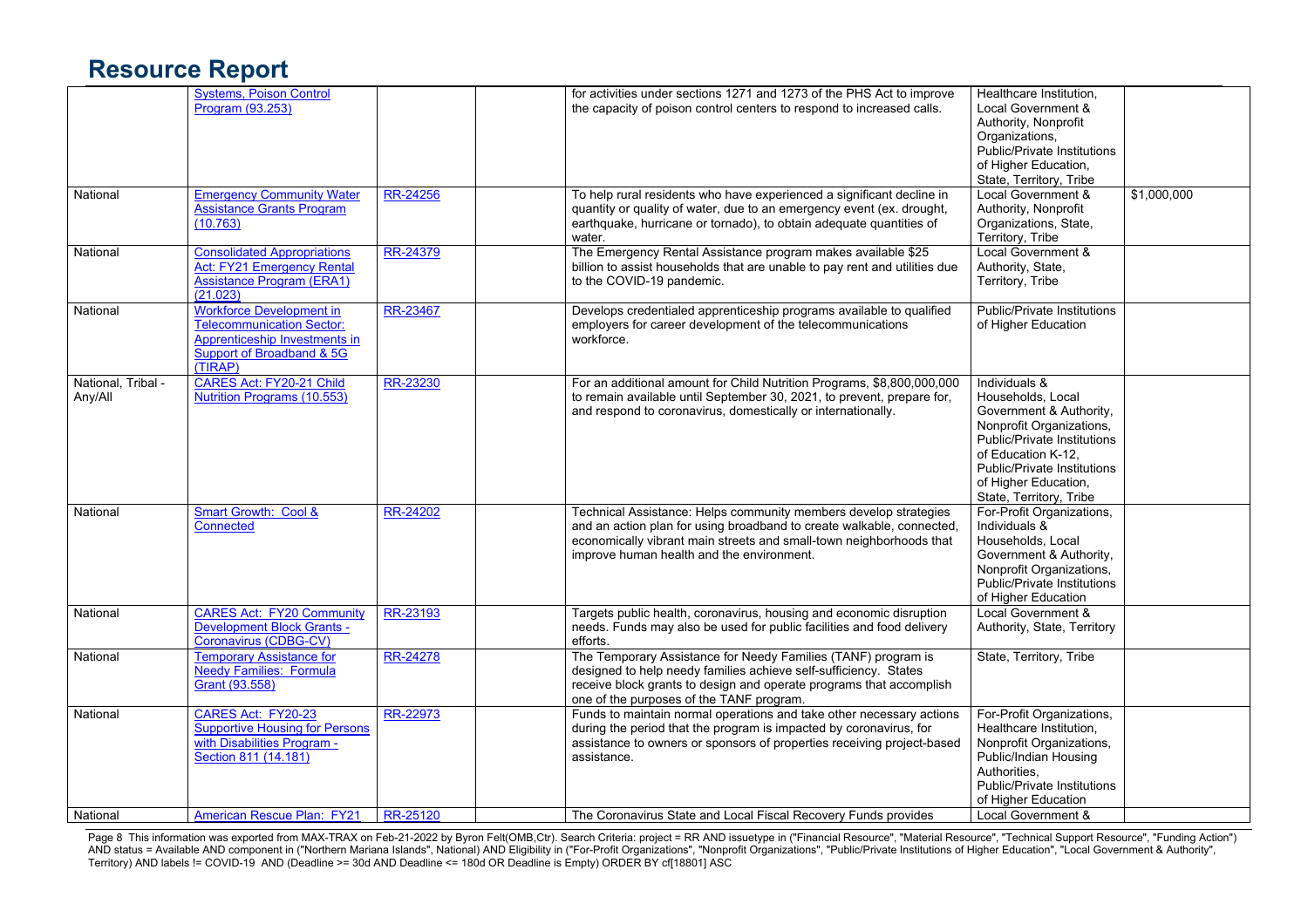|                    | <b>Coronavirus State &amp; Local</b>                            |          | \$350 billion in emergency funding for eligible state, local, territorial, and                                                            | Authority, State,                                             |  |
|--------------------|-----------------------------------------------------------------|----------|-------------------------------------------------------------------------------------------------------------------------------------------|---------------------------------------------------------------|--|
|                    | <b>Fiscal Recovery Fund</b>                                     |          | Tribal governments to provide substantial flexibility for each jurisdiction                                                               | Territory, Tribe                                              |  |
|                    |                                                                 |          | to meet local needs.                                                                                                                      |                                                               |  |
| National           | <b>Utilities Program: Accelerating</b>                          | RR-20611 | For utility facilities to jointly use right-of-way of public roads and streets                                                            | Local Government &                                            |  |
|                    | <b>Broadband Infrastructure</b>                                 |          | when such use and occupancy does not adversely affect highway or                                                                          | Authority, State, Tribe                                       |  |
|                    | <b>Deployment</b>                                               |          | traffic safety, or impair the highway or its aesthetic quality.                                                                           |                                                               |  |
| National           | CARES Act: FY20-22 Rural                                        | RR-23487 | \$180 million to carry out telehealth and rural health activities under                                                                   | Healthcare Institution,                                       |  |
|                    |                                                                 |          |                                                                                                                                           |                                                               |  |
|                    | Health & Telemedicine (93.912)                                  |          | sections 330A and 330I of the PHS Act and sections 711 and 1820 of                                                                        | Local Government &                                            |  |
|                    |                                                                 |          | the Social Security Act to prevent, prepare for, and respond to                                                                           | Authority, Nonprofit                                          |  |
|                    |                                                                 |          | coronavirus, domestically or internationally                                                                                              | Organizations,                                                |  |
|                    |                                                                 |          |                                                                                                                                           | Public/Private Institutions                                   |  |
|                    |                                                                 |          |                                                                                                                                           | of Higher Education,                                          |  |
|                    |                                                                 |          |                                                                                                                                           | State, Territory, Tribe                                       |  |
| National           | <b>Coronavirus Preparedness and</b>                             | RR-24555 | COVID-19 supplemental funding provides \$1.3 billion in support to                                                                        | Healthcare Institution,                                       |  |
|                    | Response Supplemental                                           |          | health centers for the detection of coronavirus and/or the prevention,                                                                    | Nonprofit Organizations,                                      |  |
|                    | <b>Appropriations Act: FY20</b>                                 |          |                                                                                                                                           | Tribe                                                         |  |
|                    | <b>Supplemental Funding for</b>                                 |          | diagnosis, and treatment of COVID-19, including maintaining or                                                                            |                                                               |  |
|                    |                                                                 |          | increasing health center capacity and staffing levels.                                                                                    |                                                               |  |
|                    | Health Centers (93.527)                                         |          |                                                                                                                                           |                                                               |  |
| American Samoa.    | <b>Community Development Block</b>                              | RR-24338 | For four designated insular areas: American Samoa, Guam, Northern                                                                         | <b>Territory</b>                                              |  |
| Guam, Northern     | <b>Grant Program: Insular Areas</b>                             |          | Mariana Islands, and U.S. Virgin Islands. Grants provide decent                                                                           |                                                               |  |
| Mariana Islands.   | (14.225)                                                        |          | housing, suitable living environment, and expand economic                                                                                 |                                                               |  |
| US Virgin Islands  |                                                                 |          | opportunities for low- and moderate-income persons.                                                                                       |                                                               |  |
| National           | <b>Strengthening Historically Black</b>                         | RR-23466 | This program provides financial assistance to Historically Black                                                                          | <b>Public/Private Institutions</b>                            |  |
|                    | <b>Colleges &amp; Universities</b>                              |          | Colleges and Universities (HBCUs) to establish or strengthen their                                                                        | of Higher Education                                           |  |
|                    | Program (84.031B)                                               |          | physical plants, financial management, academic resources, and                                                                            |                                                               |  |
|                    |                                                                 |          | endowment-building capacity.                                                                                                              |                                                               |  |
|                    |                                                                 |          |                                                                                                                                           |                                                               |  |
| National           | <b>National Coastal Zone</b>                                    | RR-24328 | Addresses the nation's coastal issues through a voluntary partnership                                                                     | State, Territory, Tribe                                       |  |
|                    | <b>Management Program</b>                                       |          | between the federal government and coastal and Great Lakes states                                                                         |                                                               |  |
|                    |                                                                 |          | and territories. Authorized by the Coastal Zone Management Act.                                                                           |                                                               |  |
| National. Tribal - | <b>CARES Act: Public Assistance</b>                             | RR-23483 | Under the COVID-19 Emergency, FEMA may provide assistance for                                                                             | Local Government &                                            |  |
| Any/All            | - Category B (97.036)                                           |          | emergency protective measures to state, local, territorial and tribal                                                                     | Authority, Public/Indian                                      |  |
|                    |                                                                 |          | entities. Emergency Protective Measures eliminate or lessen                                                                               | Housing Authorities,                                          |  |
|                    |                                                                 |          | immediate threats to lives, public health or safety.                                                                                      | State, Territory, Tribe                                       |  |
| National, Tribal - | <b>Fire Management Assistance</b>                               | RR-24273 | Available to states, local and tribal governments, for the mitigation,                                                                    | <b>Local Government &amp;</b>                                 |  |
| Any/All            | <b>Grants</b>                                                   |          | management, and control of fires on publicly or privately owned forests                                                                   | Authority, State,                                             |  |
|                    |                                                                 |          | or grasslands, which threaten such destruction as would constitute a                                                                      | Territory, Tribe                                              |  |
|                    |                                                                 |          |                                                                                                                                           |                                                               |  |
|                    |                                                                 |          | major disaster.                                                                                                                           |                                                               |  |
| National           | <b>Public Assistance: 406</b>                                   | RR-24276 | Funds work to protect damaged facilities against future damage,                                                                           | Local Government &                                            |  |
|                    | Mitigation (97.036)                                             |          | restore facilities, encourage hazard-resistant design, relocation of                                                                      | Authority, Nonprofit                                          |  |
|                    |                                                                 |          | facilities (from hazardprone areas).                                                                                                      | Organizations, State,                                         |  |
|                    |                                                                 |          |                                                                                                                                           | <b>Territory, Tribe</b>                                       |  |
| National, Tribal - | <b>Food Distribution Programs</b>                               | RR-24238 | USDA's food distribution programs support consumers and American                                                                          | Local Government &                                            |  |
| Any/All, Tribal -  | (10.565)                                                        |          | agricultural producers through purchases of 100% American-grown                                                                           | Authority, Nonprofit                                          |  |
| Federally          |                                                                 |          | and -produced foods for use by schools, institutions, & tribes.                                                                           | Organizations, State,                                         |  |
|                    |                                                                 |          |                                                                                                                                           |                                                               |  |
|                    |                                                                 |          |                                                                                                                                           |                                                               |  |
| Recognized         |                                                                 |          |                                                                                                                                           | Tribe                                                         |  |
| National           | <b>FY21 Community Facilities</b>                                | RR-24687 | Loan guarantees to eligible private lenders to help build essential                                                                       | Agricultural Producers,                                       |  |
|                    | <b>Guaranteed Loan Program</b>                                  |          | community facilities in rural areas.                                                                                                      | For-Profit Organizations,                                     |  |
|                    |                                                                 |          |                                                                                                                                           | Nonprofit Organizations,                                      |  |
|                    |                                                                 |          |                                                                                                                                           | State, Territory, Tribe                                       |  |
| National           | <b>FY20 Geriatrics Workforce</b><br><b>Enhancement Program:</b> | RR-22714 | The purpose of this program is to improve health outcomes for older<br>adults by developing a healthcare workforce that maximizes patient | Healthcare Institution,<br><b>Public/Private Institutions</b> |  |

Page 9 This information was exported from MAX-TRAX on Feb-21-2022 by Byron Felt(OMB,Ctr). Search Criteria: project = RR AND issuetype in ("Financial Resource", "Material Resource", "Technical Support Resource", "Funding Ac AND status = Available AND component in ("Northern Mariana Islands", National) AND Eligibility in ("For-Profit Organizations", "Nonprofit Organizations", "Public/Private Institutions of Higher Education", "Local Government Territory) AND labels != COVID-19 AND (Deadline >= 30d AND Deadline <= 180d OR Deadline is Empty) ORDER BY cf[18801] ASC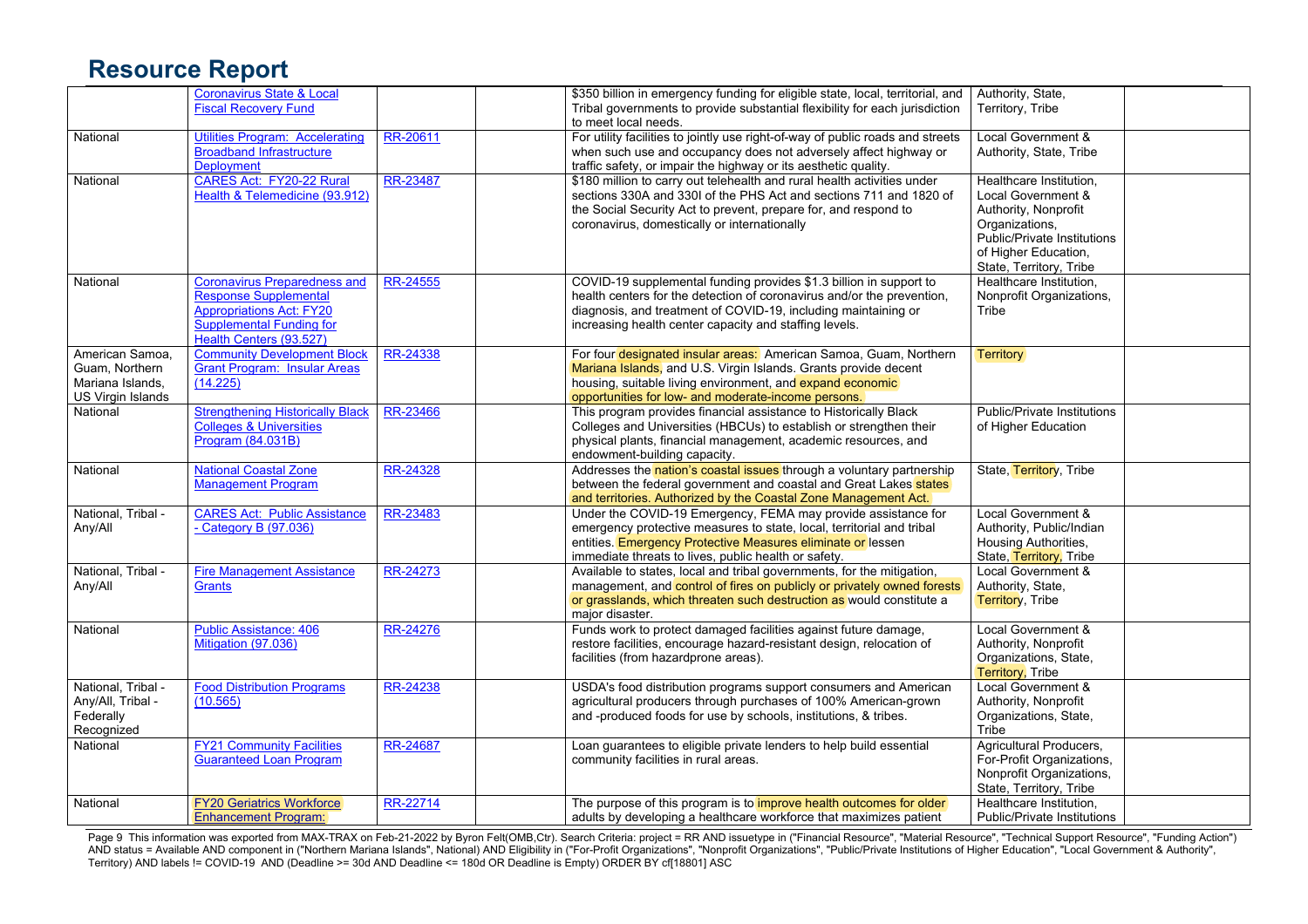|                                               | <b>COVID-19 Telehealth Awards</b><br>(93.969)                                                                              |          | and family engagement; and by integrating geriatrics and primary care.                                                                                                                                                                                              | of Higher Education                                                                                                                                                                                                                                 |                                    |
|-----------------------------------------------|----------------------------------------------------------------------------------------------------------------------------|----------|---------------------------------------------------------------------------------------------------------------------------------------------------------------------------------------------------------------------------------------------------------------------|-----------------------------------------------------------------------------------------------------------------------------------------------------------------------------------------------------------------------------------------------------|------------------------------------|
| National                                      | <b>FY20 Emergency Management</b><br><b>Baseline Assessment Grant</b><br>(EMBAG) (97.131)                                   | RR-24477 | The purpose of the EMBAG is to help ensure that jurisdictions (state,<br>tribal, territorial, and local communities) have accredited emergency<br>management programs and certified emergency management<br>professionals in place in advance of an incident.       | For-Profit Organizations,<br>Nonprofit Organizations,<br>Public/Private Institutions<br>of Higher Education                                                                                                                                         | \$695,000                          |
| National, Tribal -<br>Federally<br>Recognized | <b>Water &amp; Waste Disposal Grants</b><br>to Alleviate Health Risks on<br><b>Tribal Lands &amp; Colonias</b><br>(10.770) | RR-24337 | This program provides low-income communities, which face significant<br>health risks, access to safe, reliable drinking water and waste disposal<br>facilities and services.                                                                                        | Local Government &<br>Authority, Nonprofit<br>Organizations, State,<br>Territory, Tribe                                                                                                                                                             |                                    |
| National                                      | <b>CARES Act: FY20 Runaway &amp;</b><br>Homeless Youth - Transitional<br>Living Program (93.550)                           | RR-23099 | The Transitional Living Program (TLP) for Older Homeless Youth<br>supports projects that provide long-term residential services to<br>homeless youth. Young people must be between the ages of 16 and<br>22 to enter the program.                                   | Local Government &<br>Authority, Nonprofit<br>Organizations,<br>Public/Indian Housing<br>Authorities,<br>Public/Private Institutions<br>of Education K-12,<br><b>Public/Private Institutions</b><br>of Higher Education,<br>State, Territory, Tribe |                                    |
| National                                      | <b>Community Development Block</b><br>Grant Program: State Formula<br>(14.228)                                             | RR-24250 | Under the State CDBG Program, states award grants to smaller units<br>of general local government that develop and preserve decent<br>affordable housing, to provide services to the most vulnerable in our<br>communities, and to create and retain jobs.          | <b>State, Territory</b>                                                                                                                                                                                                                             |                                    |
| National                                      | <b>Emergency Haying &amp; Grazing</b>                                                                                      | RR-24236 | To help livestock producers in approved counties when the growth and<br>yield of hay and pasture have been substantially reduced because of a<br>widespread natural disaster.                                                                                       | Agricultural Producers,<br>For-Profit Organizations,<br>Individuals &<br>Households, Local<br>Government & Authority,<br>State                                                                                                                      |                                    |
| National                                      | <b>American Rescue Plan: FY21</b><br><b>Emergency Rental Assistance</b><br>Program (ERA2) (21.023)                         | RR-25283 | State/Territory/Local Gov't grantees use the funds to provide<br>assistance to eligible households through existing or newly created<br>rental assistance programs.                                                                                                 | Local Government &<br>Authority, State,<br><b>Territory, Tribe</b>                                                                                                                                                                                  | \$2,065,640,340.90<br>(California) |
| National                                      | <b>Disposal of Federal Surplus</b><br>Real Property (39.002)                                                               | RR-24270 | To assist state and local governments, and certain eligible tax-exempt<br>status nonprofit organizations - with 501(c)(3) tax exempt status - with<br>acquiring surplus federal real property for various public uses that<br>benefit communities.                  | Healthcare Institution,<br>Local Government &<br>Authority, Nonprofit<br>Organizations,<br>Public/Indian Housing<br>Authorities,<br>Public/Private Institutions<br>of Higher Education,<br>State, Territory, Tribe                                  |                                    |
| National                                      | <b>Consolidated Appropriations</b><br>Act: FY21 Pandemic<br><b>Assistance for Cotton Users</b><br>(PACU)                   | RR-25108 | \$80 million in additional payments to domestic users of upland & extra-<br>long staple cotton to support textile mills impacted by the pandemic.<br>\$.06/lb. to domestic users based on 3-year monthly average during<br>2017 - 2019, covering 10 months in 2020. | Agricultural Producers,<br>For-Profit Organizations,<br>Local Government &<br>Authority                                                                                                                                                             |                                    |
| National                                      | <b>Team Nutrition Grants Program</b><br>(10.574)                                                                           | RR-26463 | Team Nutrition supports national efforts to promote lifelong healthy<br>food choices and physical activity by improving the nutrition practices<br>of the Child Nutrition Programs.                                                                                 | For-Profit Organizations,<br>Local Government &<br><b>Authority, Nonprofit</b><br>Organizations,<br><b>Public/Private Institutions</b>                                                                                                              |                                    |

Page 10 This information was exported from MAX-TRAX on Feb-21-2022 by Byron Felt(OMB,Ctr). Search Criteria: project = RR AND issuetype in ("Financial Resource", "Material Resource", "Technical Support Resource", "Funding A AND status = Available AND component in ("Northern Mariana Islands", National) AND Eligibility in ("For-Profit Organizations", "Nonprofit Organizations", "Public/Private Institutions of Higher Education", "Local Government Territory) AND labels != COVID-19 AND (Deadline >= 30d AND Deadline <= 180d OR Deadline is Empty) ORDER BY cf[18801] ASC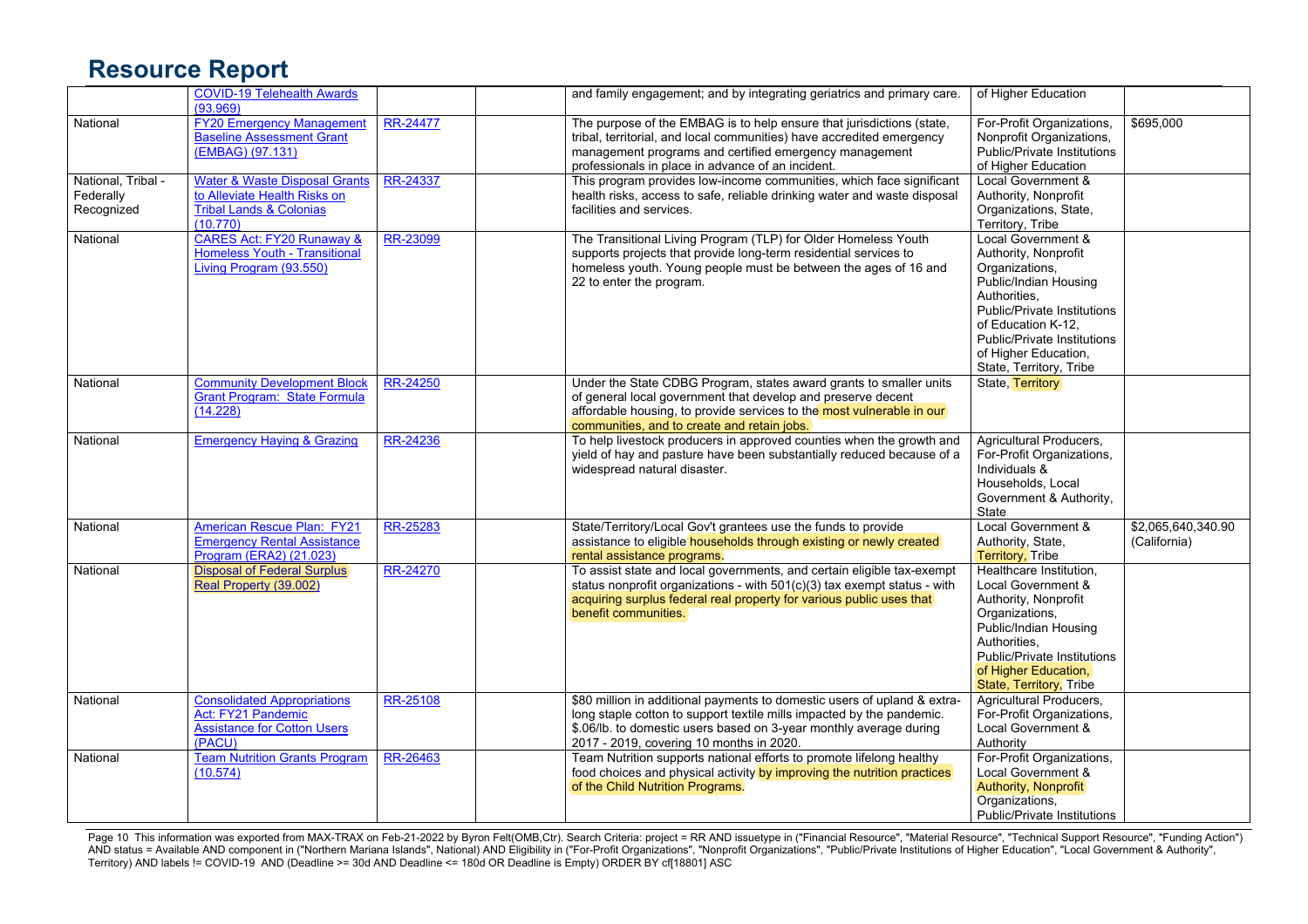|                                                                                                                                                                                                                                                        |                                                                                                                              |          |                                                                                                                                                                                                                                                                          | of Education K-12                                                                                                                              |                                                                                                                                                                           |
|--------------------------------------------------------------------------------------------------------------------------------------------------------------------------------------------------------------------------------------------------------|------------------------------------------------------------------------------------------------------------------------------|----------|--------------------------------------------------------------------------------------------------------------------------------------------------------------------------------------------------------------------------------------------------------------------------|------------------------------------------------------------------------------------------------------------------------------------------------|---------------------------------------------------------------------------------------------------------------------------------------------------------------------------|
| National                                                                                                                                                                                                                                               | <b>Farm Loan Programs</b>                                                                                                    | RR-12428 | The Farm Service Agency offers loans to help farmers and ranchers<br>get the financing they need to start, expand or maintain a family farm.                                                                                                                             | Agricultural Producers,<br>For-Profit Organizations,<br>Individuals & Households                                                               |                                                                                                                                                                           |
| Alaska, American<br>Samoa, Arizona,<br>California,<br><b>Federated States</b><br>of Micronesia.<br>Guam, Hawaii,<br>Idaho. Nevada.<br>Northern Mariana<br>Islands, Oregon,<br>Republic of Palau,<br>Republic of the<br>Marshall Islands,<br>Washington | FY21-23 Planning & Local<br><b>Technical Assistance</b><br>Programs: Seattle Regional<br>Office (11.302 & 11.303)            | RR-24848 | Through Planning & Local Technical Assistance, EDA assists<br>recipients in developing economic development plans & studies<br>designed to build capacity & guide economic prosperity & resiliency of<br>states & territories covered by the Seattle Regional Office.    | Local Government &<br>Authority, Nonprofit<br>Organizations,<br>Public/Private Institutions<br>of Higher Education,<br>State, Territory, Tribe | \$300,000                                                                                                                                                                 |
| National                                                                                                                                                                                                                                               | <b>Community Development Block</b><br>Grant Program: Section 108<br><b>Loan Guarantee Program</b><br><b>Funding (14.248)</b> | RR-24260 | The Section 108 Loan Guarantee Program provides communities with<br>a source of financing for economic development, housing rehabilitation,<br>public facilities, & other physical development projects - including<br>disaster resiliency improvements.                 | Local Government &<br>Authority, State, Territory                                                                                              |                                                                                                                                                                           |
| National                                                                                                                                                                                                                                               | FY21 Water & Waste Disposal<br>Loan & Grant Program (10.770)                                                                 | RR-24259 | This program provides funding for clean and reliable drinking water<br>systems, sanitary sewage disposal, sanitary solid waste disposal, and<br>storm water drainage to households and businesses in eligible rural<br>areas.                                            | For-Profit Organizations,<br>Local Government &<br>Authority, Nonprofit<br>Organizations, State,<br><b>Territory, Tribe</b>                    |                                                                                                                                                                           |
| National                                                                                                                                                                                                                                               | CARES Act: FY20-24 Section 8<br><b>Project-Based Rental</b><br>Assistance                                                    | RR-23165 | Funding for owners or sponsors of properties receiving HUD project-<br>based assistance to maintain normal operations and take other<br>necessary actions during the period that the program is impacted by<br>coronavirus.                                              | For-Profit Organizations,<br>Nonprofit Organizations,<br>Public/Indian Housing<br>Authorities                                                  |                                                                                                                                                                           |
| National                                                                                                                                                                                                                                               | <b>CARES Act: FY20</b><br><b>Supplemental Funding for</b><br>Health Centers (93.527)                                         | RR-23131 | COVID-19 supplemental funding provides \$1.3 billion in support to<br>health centers for the detection of coronavirus and/or the prevention,<br>diagnosis, and treatment of COVID-19, including maintaining or<br>increasing health center capacity and staffing levels. | Healthcare Institution,<br><b>Nonprofit Organizations,</b><br><b>Tribe</b>                                                                     | \$503,000, plus<br>\$15.00 per patient<br>reported in the 2018<br>Uniform Data<br>System (UDS), plus<br>$$30.00$ per<br>uninsured patient<br>reported in the 2018<br>UDS. |
| National                                                                                                                                                                                                                                               | <b>Hazard Mitigation Grant</b><br>Program (97.039)                                                                           | RR-24274 | Funds provided to state, local, tribal and territorial governments so they<br>can rebuild in a way that reduces, or mitigates, future disaster losses in<br>their communities.                                                                                           | Local Government &<br>Authority, Nonprofit<br>Organizations, State,<br>Territory, Tribe                                                        |                                                                                                                                                                           |
| American Samoa,<br><b>Federated States</b><br>of Micronesia,<br>Guam, National,<br>Northern Mariana<br>Islands, Puerto<br>Rico, Republic of<br>Palau, Republic of                                                                                      | <b>Community Facilities Direct</b><br>Loan & Grant Program (10.766)                                                          | RR-23909 | This program provides affordable funding to develop essential<br>community facilities in rural areas.                                                                                                                                                                    | Local Government &<br>Authority, Nonprofit<br>Organizations, State,<br>Tribe                                                                   |                                                                                                                                                                           |

Page 11 This information was exported from MAX-TRAX on Feb-21-2022 by Byron Felt(OMB,Ctr). Search Criteria: project = RR AND issuetype in ("Financial Resource", "Material Resource", "Technical Support Resource", "Funding A AND status = Available AND component in ("Northern Mariana Islands", National) AND Eligibility in ("For-Profit Organizations", "Nonprofit Organizations", "Public/Private Institutions of Higher Education", "Local Government Territory) AND labels != COVID-19 AND (Deadline >= 30d AND Deadline <= 180d OR Deadline is Empty) ORDER BY cf[18801] ASC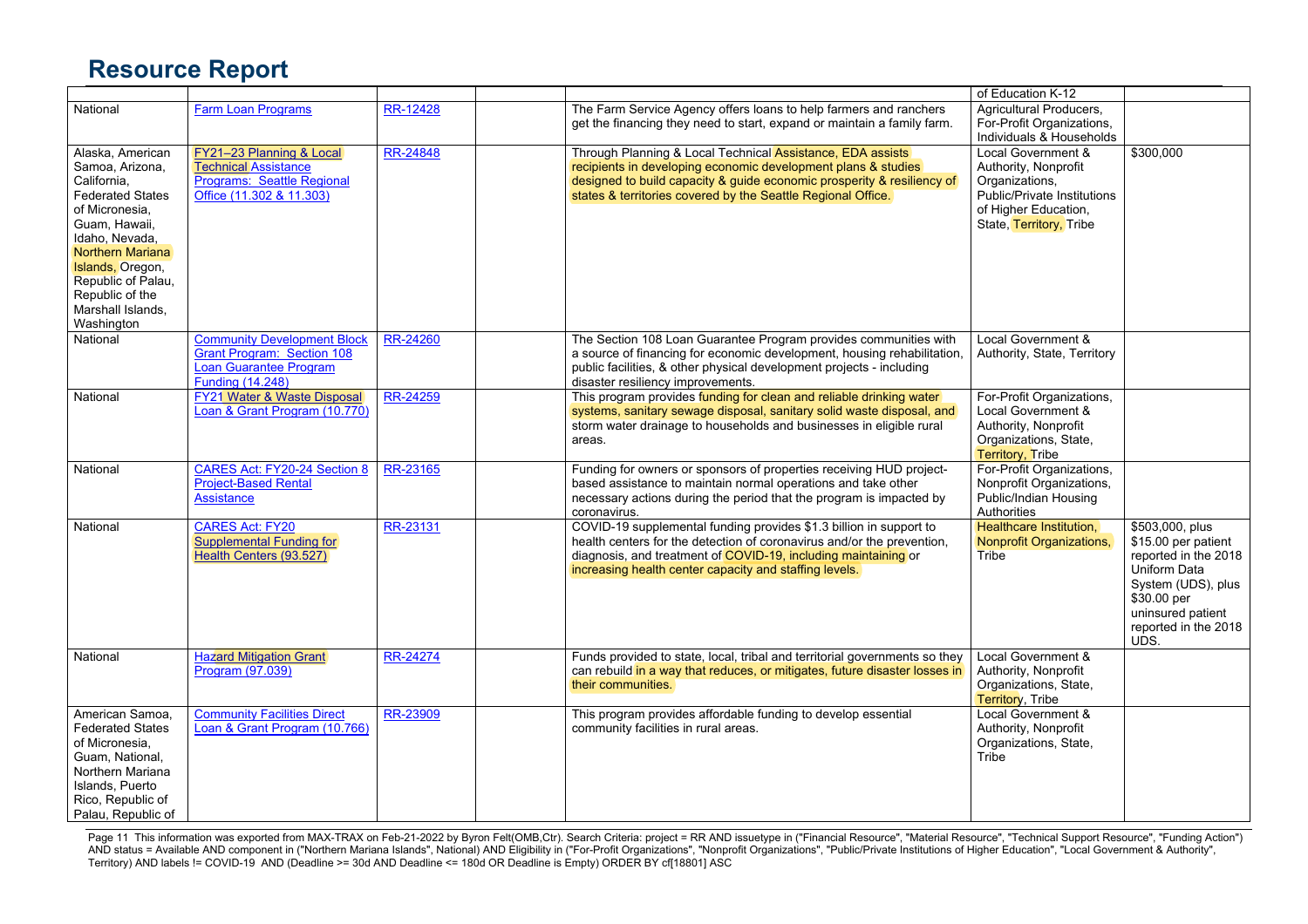| the Marshall<br>Islands, US Virgin<br>Islands |                                                                                                                         |          |                                                                                                                                                                                                                                                                    |                                                                                                                                                                                                                                                                                                                                                                            |                             |
|-----------------------------------------------|-------------------------------------------------------------------------------------------------------------------------|----------|--------------------------------------------------------------------------------------------------------------------------------------------------------------------------------------------------------------------------------------------------------------------|----------------------------------------------------------------------------------------------------------------------------------------------------------------------------------------------------------------------------------------------------------------------------------------------------------------------------------------------------------------------------|-----------------------------|
| National                                      | <b>Plant Materials Program</b><br>(10.905)                                                                              | RR-23903 | Program aims to find plant solutions to solve conservation problems.<br>Plants hold soil in place, protect stream banks and shores, filter<br>pollutants, offer food for livestock, and cover for wildlife.                                                        | Local Government &<br>Authority, State,<br>Territory, Tribe                                                                                                                                                                                                                                                                                                                |                             |
| National                                      | <b>Farm Ownership Loans</b><br>(10.407)                                                                                 | RR-24226 | To help farmers and ranchers purchase or enlarge family farms,<br>improve and expand current operations, increase agricultural<br>productivity, and assist with land tenure to save farmland for future<br>generations.                                            | Agricultural Producers,<br>Individuals &<br>Households, Local<br>Government & Authority                                                                                                                                                                                                                                                                                    | \$600,000                   |
| National                                      | <b>Hazard Mitigation Grant</b><br><b>Program: Post Fire</b>                                                             | RR-24275 | Grant funding for implementing hazard mitigation measures in<br>communities after wildfire disasters.                                                                                                                                                              | State, Territory, Tribe                                                                                                                                                                                                                                                                                                                                                    |                             |
| National                                      | <b>FY20 CARES Act: Transit</b><br><b>Infrastructure Grants</b>                                                          | RR-23280 | Funds made available for capital, operating, and other expenses of<br>transit agencies to prevent, prepare for, and respond to COVID-19.                                                                                                                           | For-Profit Organizations,<br>Healthcare Institution.<br>Individuals &<br>Households, Local<br>Government & Authority,<br>Nonprofit Organizations,<br>State, Territory, Tribe                                                                                                                                                                                               |                             |
| National                                      | <b>Families First Coronavirus</b><br>Response Act: FY20-21 Aging<br>& Disability Nutrition Services<br><b>Programs</b>  | RR-22965 | Funding for Aging and Disability Services Programs including Home-<br>Delivered Nutrition Services, Congregate Nutrition Services, and<br>Nutrition Services for Native Americans in response to COVID-19.                                                         | State, Territory, Tribe                                                                                                                                                                                                                                                                                                                                                    |                             |
| National                                      | CARES Act: FY20-22<br><b>Emergency Solutions Grants</b><br>(ESG-CV)                                                     | RR-23190 | Homeless Assistance Grants supporting individuals/families homeless<br>or receiving homeless assistance and to additional homeless<br>assistance/prevention activities to mitigate impacts created by<br>coronavirus under the Emergency Solutions Grants program. | Local Government &<br>Authority, State,<br>Territory, Tribe                                                                                                                                                                                                                                                                                                                |                             |
| National                                      | <b>CARES Act: FY20-21 Child</b><br>Care & Development Block<br>Grants (93.575)                                          | RR-23156 | Funds to provide child care assistance to childcare providers and<br>childcare staff, health care sector employees, emergency responders,<br>sanitation workers, and workers deemed essential during response to<br>coronavirus.                                   | State, Territory, Tribe                                                                                                                                                                                                                                                                                                                                                    |                             |
| National                                      | <b>FY20</b> Environmental<br>Sustainability (47.041)                                                                    | RR-22481 | The goal of the <b>Environmental Sustainability</b> program is to promote<br>sustainable engineered systems that support human well-being and<br>that are also compatible with sustaining natural (environmental)<br>systems.                                      | Agricultural Producers,<br>For-Profit Organizations,<br>Healthcare Institution.<br>Individuals &<br>Households, Local<br>Government & Authority,<br>Nonprofit Organizations,<br>Public/Indian Housing<br>Authorities.<br><b>Public/Private Institutions</b><br>of Education K-12.<br><b>Public/Private Institutions</b><br>of Higher Education,<br>State, Territory, Tribe | \$68,602 (Award<br>Average) |
| National                                      | <b>CARES Act: FY20 Area Health</b><br><b>Education Centers Program</b><br><b>COVID-19 Telehealth Awards</b><br>(93.824) | RR-23132 | HRSA has made awards to organizations based on their capacity to<br>implement COVID-19 telehealth activities that train high demand<br>professions across the health care team.                                                                                    | Nonprofit Organizations,<br>Public/Private Institutions<br>of Higher Education                                                                                                                                                                                                                                                                                             |                             |

Page 12 This information was exported from MAX-TRAX on Feb-21-2022 by Byron Felt(OMB,Ctr). Search Criteria: project = RR AND issuetype in ("Financial Resource", "Material Resource", "Technical Support Resource", "Funding A AND status = Available AND component in ("Northern Mariana Islands", National) AND Eligibility in ("For-Profit Organizations", "Nonprofit Organizations", "Public/Private Institutions of Higher Education", "Local Government Territory) AND labels != COVID-19 AND (Deadline >= 30d AND Deadline <= 180d OR Deadline is Empty) ORDER BY cf[18801] ASC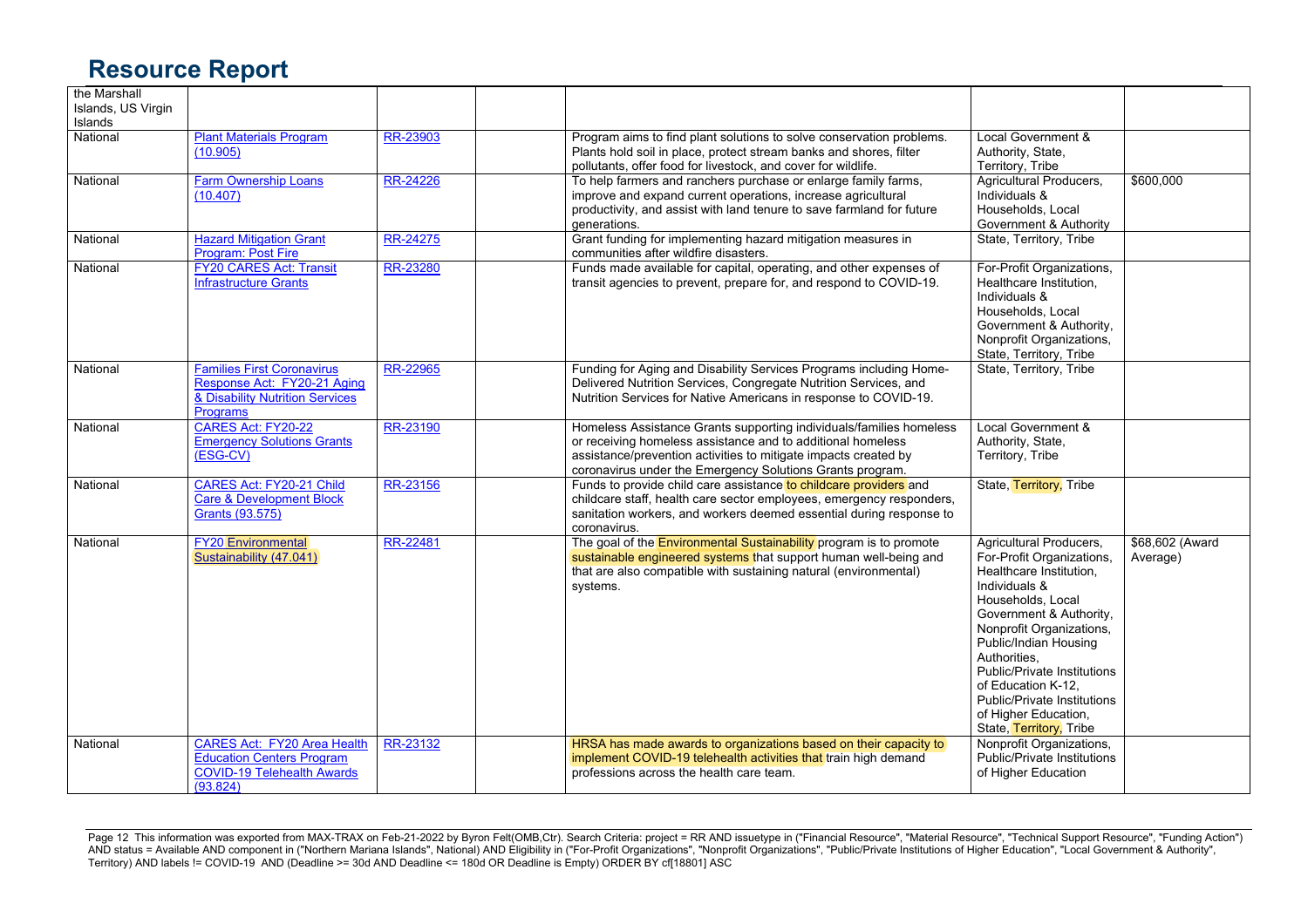#### **Philanthropic & Non-Federal Resources**

| <b>Eligible State(s)</b>      | Program/Website                                                                                                                                                            | <b>MAX-TRAX</b><br><b>Record</b> | <b>Deadline</b><br>if posted | <b>Description</b>                                                                                                                                                                                                                                      | <b>Eligibility</b>                                                                                                                                                                       | <b>Award Ceiling</b>                     |
|-------------------------------|----------------------------------------------------------------------------------------------------------------------------------------------------------------------------|----------------------------------|------------------------------|---------------------------------------------------------------------------------------------------------------------------------------------------------------------------------------------------------------------------------------------------------|------------------------------------------------------------------------------------------------------------------------------------------------------------------------------------------|------------------------------------------|
| National                      | <b>FY22 Conservation Alliance -</b><br><b>Grant Program</b>                                                                                                                | RR-11709                         | May-01-<br>2022              | The Conservation Alliance's mission is to engage businesses to fund<br>and partner with organizations to protect wild places for their habitat<br>and recreation values.                                                                                | Nonprofit Organizations                                                                                                                                                                  | \$50,000                                 |
| National                      | <b>FY22 Comcast RISE</b><br><b>Investment Fund</b><br>(Representation, Investment,<br>Strength & Empowerment) and<br><b>Marketing &amp; Tech Services</b><br><b>Awards</b> | RR-27507                         | Jun-17-2022                  | Through Comcast RISE we aim to create sustainable impact and give<br>meaningful support to the small businesses who are shaping our<br>communities.                                                                                                     | <b>For-Profit Organizations</b>                                                                                                                                                          | \$10,000 plus<br>technical<br>assistance |
| National                      | <b>Comcast NBC Universal</b><br>Foundation - Project UP                                                                                                                    | RR-27508                         |                              | Comprehensive initiative to advance digital equity and help build a<br>future of unlimited possibilities.                                                                                                                                               | For-Profit Organizations,<br>Nonprofit Organizations,<br>Public/Private<br>Institutions of Education<br>K-12, Public/Private<br><b>Institutions of Higher</b><br>Education               | Funding &<br>Technical<br>Assistance     |
| National                      | <b>Indian Land Tenure</b><br>Foundation (ILTF)                                                                                                                             | RR-21016                         |                              | To promote activities that support Indian people and Native nations<br>owning and controlling their lands.                                                                                                                                              | Local Government &<br>Authority, Nonprofit<br>Organizations,<br>Public/Private<br>Institutions of Education<br>K-12, Public/Private<br>Institutions of Higher<br>Education, State, Tribe |                                          |
| National                      | Lyft - LyftUp COVID-19<br><b>Community Grants: Essential</b><br>Deliveries Program (Rolling<br>Deadline)                                                                   | RR-20991                         |                              | Through the Essential Deliveries program, organizations that need<br>delivery services for essential goods-such as groceries, medical<br>supplies, auto parts, and home necessities-are matched with Lyft<br>drivers, who can carry the deliveries out. | For-Profit Organizations,<br>Healthcare Institution,<br>Individuals &<br>Households, Local<br>Government & Authority,<br><b>Nonprofit Organizations</b>                                  |                                          |
| National                      | <b>Wells Fargo Housing</b><br>Foundation                                                                                                                                   | RR-11468                         |                              | Financial resources for non-profit organizations that help low- to<br>moderate-income homeowners make necessary repairs and<br>upgrades.                                                                                                                | Local Government &<br>Authority, Nonprofit<br>Organizations, State,<br>Tribe                                                                                                             |                                          |
| Colorado.<br>National, Oregon | <b>Coquille Economic</b><br><b>Development Corporation -</b><br><b>Tribal One Broadband</b>                                                                                | RR-23672                         |                              | Tribal One Broadband (T1B) provides comprehensive IT, telecom and<br>fiber optic network solutions and integrated control systems (ICS) for<br>businesses and governments throughout the country.                                                       | Agricultural Producers,<br>For-Profit Organizations,<br>Healthcare Institution,<br>Local Government &<br>Authority, Nonprofit<br>Organizations, State,<br><b>Territory, Tribe</b>        |                                          |
| California,<br>National       | <b>Rural LISC - Community</b><br><b>Facilities Loan Program</b><br>(Ongoing)                                                                                               | RR-16692                         |                              | This loan program supports new construction, expansion, and<br>renovation of community facilities.                                                                                                                                                      | <b>Nonprofit Organizations</b>                                                                                                                                                           | \$8,000,000                              |
| National                      | human-I-T - Low-Cost Internet<br>& Digital Training                                                                                                                        | RR-23946                         |                              | Provides low-income individuals and nonprofits with technology,<br>internet, and digital training.                                                                                                                                                      | Individuals &<br>Households, Nonprofit                                                                                                                                                   |                                          |

Page 13 This information was exported from MAX-TRAX on Feb-21-2022 by Byron Felt(OMB,Ctr). Search Criteria: project = RR AND issuetype in ("Financial Resource", "Material Resource", "Technical Support Resource", "Funding A AND status = Available AND component in ("Northern Mariana Islands", National) AND Eligibility in ("For-Profit Organizations", "Nonprofit Organizations", "Public/Private Institutions of Higher Education", "Local Government Territory) AND labels != COVID-19 AND (Deadline >= 30d AND Deadline <= 180d OR Deadline is Empty) ORDER BY cf[18801] ASC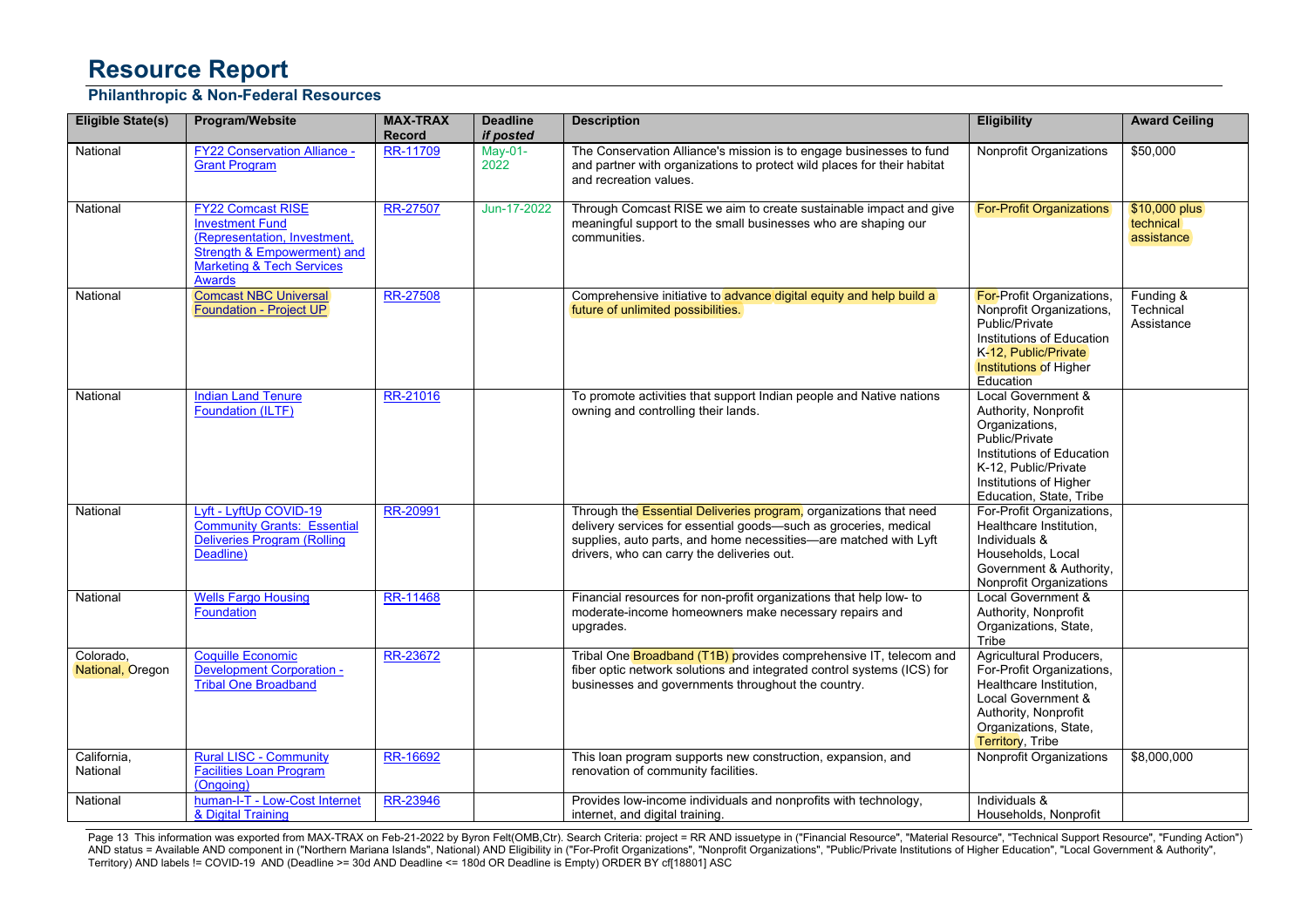|          |                                                                                                |                 |                                                                                                                                                                                                                                                  | Organizations,<br>Public/Private<br>Institutions of Education<br>K-12, Public/Private<br>Institutions of Higher<br>Education, State,<br>Territory, Tribe                                                       |                    |
|----------|------------------------------------------------------------------------------------------------|-----------------|--------------------------------------------------------------------------------------------------------------------------------------------------------------------------------------------------------------------------------------------------|----------------------------------------------------------------------------------------------------------------------------------------------------------------------------------------------------------------|--------------------|
| National | <b>Cooperative Development</b><br>Foundation - Disaster<br>Recovery Fund (Ongoing)             | RR-16669        | Grant and/or loan funding for employees and volunteers of<br>cooperatives and cooperative support organizations to support<br>recovery from disasters or emergencies.                                                                            | Nonprofit Organizations,<br>Territory, Tribe                                                                                                                                                                   |                    |
| National | <b>Funeral Wise - Getting State</b><br>Assistance for a Funeral or<br><b>Burial</b>            | RR-20530        | Funeralwise.com has compiled a list of programs by state for helping<br>those who cannot afford a funeral or burial.                                                                                                                             | Individuals &<br>Households, Local<br>Government & Authority,<br>Nonprofit Organizations                                                                                                                       | \$3500             |
| National | <b>Agroecology Fund: COVID-19</b><br><b>Emergency Response</b>                                 | RR-21044        | Emergency grants for humanitarian efforts that strengthen community-<br>based, agroecological food systems, and to support advocacy which<br>holds governments accountable.                                                                      | Agricultural Producers,<br>Nonprofit Organizations,<br>Territory, Tribe                                                                                                                                        |                    |
| National | <b>AT&amp;T - Corporate Citizenship</b>                                                        | RR-11055        | Grant funding for shadowing opportunities for students, disaster relief,<br>volunteerism programs, and fundraisers.                                                                                                                              | Nonprofit Organizations                                                                                                                                                                                        |                    |
| National | <b>American Hospital Association</b><br>- Dynamic Ventilator Reserve                           | RR-23911        | A public-private partnership with the American Hospital Association,<br>federal government and leading group purchasing orgs to contribute a<br>portion of their ventilator fleets to share with hospitals experiencing<br>shortages.            | For-Profit Organizations,<br>Healthcare Institution,<br>Local Government &<br>Authority, Nonprofit<br>Organizations, State,<br>Territory, Tribe                                                                |                    |
| National | <b>AbbVie Foundation</b>                                                                       | RR-20686        | AbbVie Foundation supports organizations responding to natural and<br>man-made disasters. It supports housing and homelessness as a<br>result of such disasters as well as other research such as healthcare,<br>education, science, and equity. | Healthcare Institution,<br>Local Government &<br>Authority, Nonprofit<br>Organizations,<br>Public/Indian Housing<br>Authorities.<br>Public/Private<br>Institutions of Higher<br>Education, Territory,<br>Tribe |                    |
| National | <b>Rural LISC - Community</b><br><b>Facilities Fund (Rolling</b><br>Deadline)                  | <b>RR-14186</b> | Grant funding to provide capital to help develop and improve essential<br>community facilities (housing, hospitals, and other) in rural areas with<br>populations under 20,000.                                                                  | Local Government &<br>Authority, Nonprofit<br>Organizations                                                                                                                                                    | \$8,000,000 (Loan) |
| National | Keurig DrPepper, Inc. - Let's<br><b>Play "Youth Sports" Grants</b><br>(Rolling Deadline)       | RR-21491        | The Let's Play Youth Sports grants are available to community<br>organizations and schools across the U.S. that provide regular and<br>structured sports/recreational opportunities to the youth within their<br>communities.                    | Local Government &<br>Authority, Nonprofit<br>Organizations,<br>Public/Private<br>Institutions of Education<br>$K-12$                                                                                          | \$10,000           |
| National | Presbyterian Committee on the<br>Self-Development of People -<br><b>COVID-19 Grant Program</b> | RR-23655        | The Presbyterian Committee on the Self-Development of People<br>participates in the empowerment of economically poor, oppressed,<br>and disadvantaged people who are seeking to change the structures                                            | Local Government &<br>Authority, Nonprofit<br>Organizations                                                                                                                                                    | \$7,500            |

Page 14 This information was exported from MAX-TRAX on Feb-21-2022 by Byron Felt(OMB,Ctr). Search Criteria: project = RR AND issuetype in ("Financial Resource", "Material Resource", "Technical Support Resource", "Funding A AND status = Available AND component in ("Northern Mariana Islands", National) AND Eligibility in ("For-Profit Organizations", "Nonprofit Organizations", "Public/Private Institutions of Higher Education", "Local Government Territory) AND labels != COVID-19 AND (Deadline >= 30d AND Deadline <= 180d OR Deadline is Empty) ORDER BY cf[18801] ASC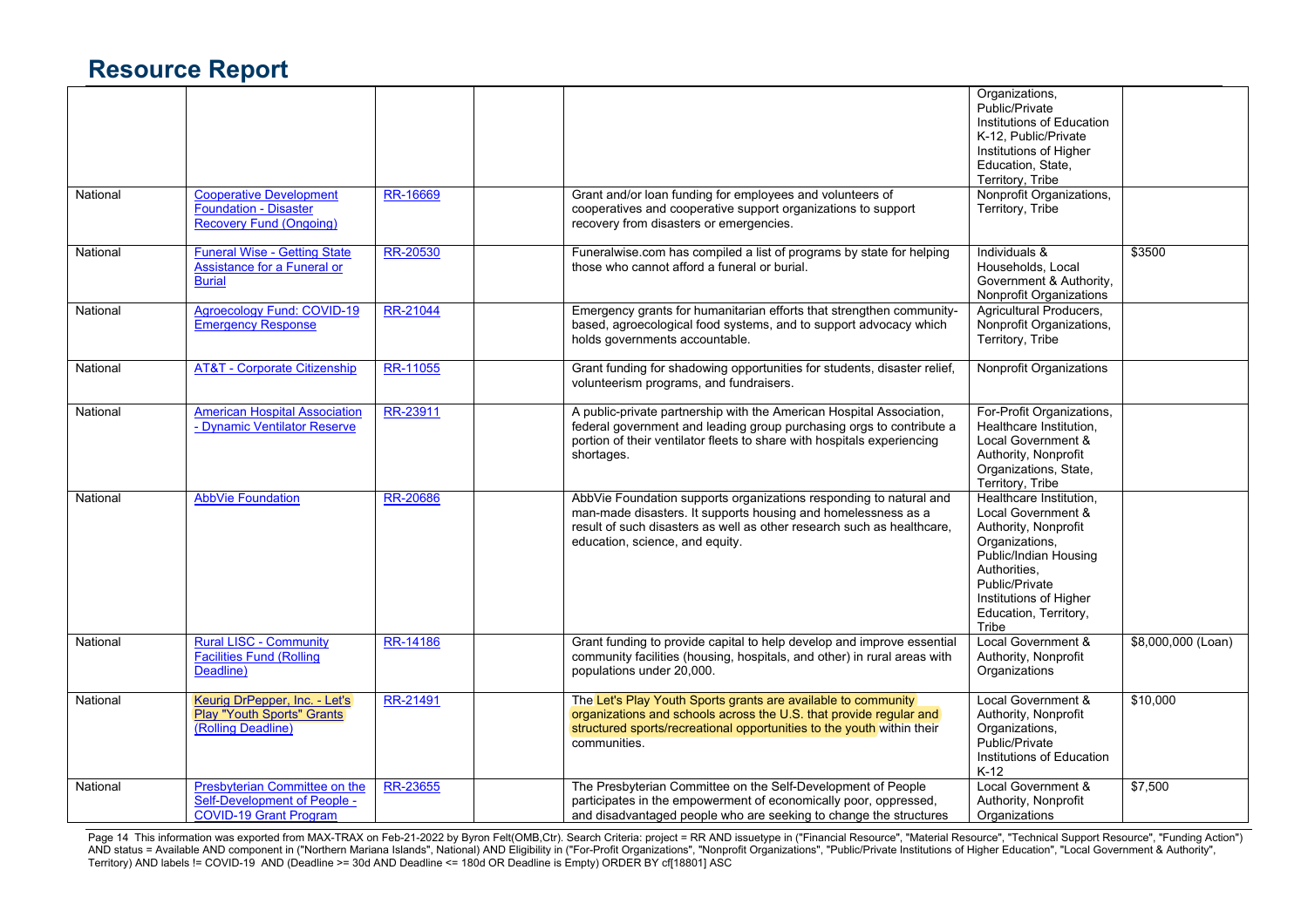|                                                                                                                      | (Rolling Deadline)                                                                                                                                            |                 | that perpetuate poverty, oppression, and injustice.                                                                                                                                                                                                               |                                                                                                                                                                                                                          |             |
|----------------------------------------------------------------------------------------------------------------------|---------------------------------------------------------------------------------------------------------------------------------------------------------------|-----------------|-------------------------------------------------------------------------------------------------------------------------------------------------------------------------------------------------------------------------------------------------------------------|--------------------------------------------------------------------------------------------------------------------------------------------------------------------------------------------------------------------------|-------------|
| California,<br>National                                                                                              | <b>Rudolf Steiner Foundation -</b><br><b>Social Enterprise Loans, Food</b><br><b>System Loans, Integrated</b><br>Capital, Seed Fund, Urban<br><b>Teachers</b> | <b>RR-15524</b> | Funding to social enterprises in the U.S. and Canada that are working<br>to create long-term social and ecological benefit. Broad areas of<br>expertise are food & agriculture, education & the arts, and climate &<br>environment.                               | <b>Nonprofit Organizations</b>                                                                                                                                                                                           |             |
| National                                                                                                             | <b>National Congress of American</b><br>Indians - COVID-19 Relief<br>(Rolling Deadline)                                                                       | RR-21015        | Supporting the needs of Native American communities through small<br>targeted grants.                                                                                                                                                                             | Nonprofit Organizations,<br>Tribe                                                                                                                                                                                        | \$5,000     |
| National                                                                                                             | <b>American Logistics Aid</b><br><b>Network (ALAN)</b>                                                                                                        | RR-14982        | The organization helps connect disaster relief organizations and other<br>non-profits with the supply chain equipment, services, expertise and<br>support they need most                                                                                          | Nonprofit Organizations                                                                                                                                                                                                  |             |
| California, District<br>of Columbia,<br>Georgia, Illinois,<br>Louisiana,<br>National, New<br>York, North<br>Carolina | <b>CORE - Community Organized</b><br><b>Relief Effort</b>                                                                                                     | RR-19995        | Disaster management/response/recovery funding, supplies, training,<br>and partnership available at local level for any disaster: COVID-19,<br>Pandemics, Wildfires, Hurricanes, Tornadoes, Tsunamis,<br>Earthquakes, Flooding, etc.                               | For-Profit Organizations,<br>Individuals &<br>Households, Local<br>Government & Authority,<br>Nonprofit Organizations,<br>Public/Indian Housing<br>Authorities.<br>Public/Private<br>Institutions of Higher<br>Education |             |
| National                                                                                                             | <b>Aetna Foundation - Cultivating</b><br><b>Healthy Communities Grant</b><br>Program                                                                          | RR-11820        | Grant funding for projects that advance resident- or youth-led<br>initiatives and approaches that foster participants' social engagement<br>and reduce isolation.                                                                                                 | Local Government &<br>Authority, Nonprofit<br>Organizations, State,<br>Tribe                                                                                                                                             |             |
| National                                                                                                             | <b>Groundswell Fund</b>                                                                                                                                       | RR-13585        | Groundswell's grantmaking focuses on bolstering and scaling<br>organizations that are building a strong grassroots base to win policy<br>and systems change.                                                                                                      | <b>Nonprofit Organizations</b>                                                                                                                                                                                           | \$150,000   |
| National                                                                                                             | <b>OWEESTA Corporation:</b><br>COVID-19 Response Loan<br><b>Products (for Native</b><br><b>Community Development</b><br><b>Financial Institutions)</b>        | RR-21149        | Providing low-risk Working Capital/Operating Loans and Lines of<br>Credit designed to help Native CDFIs who may be experiencing a<br>difficult time during the Covid-19 pandemic or waiting to receive grant<br>revenue they have been awarded, but not received. | For-Profit Organizations,<br>Tribe                                                                                                                                                                                       | \$1,000,000 |
| National                                                                                                             | <b>Cornell Douglas Foundation</b>                                                                                                                             | RR-11710        | Provides small grants to organizations which promote the vision of the<br>foundation: advocating for environmental health and justice,<br>encouraging stewardship of the environment, and furthering respect<br>for sustainability of resources.                  | <b>Nonprofit Organizations</b>                                                                                                                                                                                           | \$50,000    |
| National                                                                                                             | <b>Mental Health Foundation</b><br>(MHF)                                                                                                                      | RR-16496        | Grant funding to support innovative programs that address the<br>reduction of stigma and the promotion of public awareness and<br>education of mental health issues towards young adults.                                                                         | <b>Nonprofit Organizations</b>                                                                                                                                                                                           |             |
| National                                                                                                             | <b>Minority Freedom Community</b><br>Fund                                                                                                                     | RR-20651        | Mission: to <i>improve the lives of minorities through economic support,</i><br>social programs, and spiritual guidance - including grants,<br>scholarships, and general resource support.                                                                        | Individuals &<br>Households, Nonprofit<br>Organizations, Territory,<br>Tribe                                                                                                                                             |             |
| National                                                                                                             | <b>Charles Lafitte Foundation</b>                                                                                                                             | RR-17632        | The Charles Lafitte Foundation (CLF) supports organizations working                                                                                                                                                                                               | <b>Nonprofit Organizations</b>                                                                                                                                                                                           |             |

Page 15 This information was exported from MAX-TRAX on Feb-21-2022 by Byron Felt(OMB,Ctr). Search Criteria: project = RR AND issuetype in ("Financial Resource", "Material Resource", "Technical Support Resource", "Funding A AND status = Available AND component in ("Northern Mariana Islands", National) AND Eligibility in ("For-Profit Organizations", "Nonprofit Organizations", "Public/Private Institutions of Higher Education", "Local Government Territory) AND labels != COVID-19 AND (Deadline >= 30d AND Deadline <= 180d OR Deadline is Empty) ORDER BY cf[18801] ASC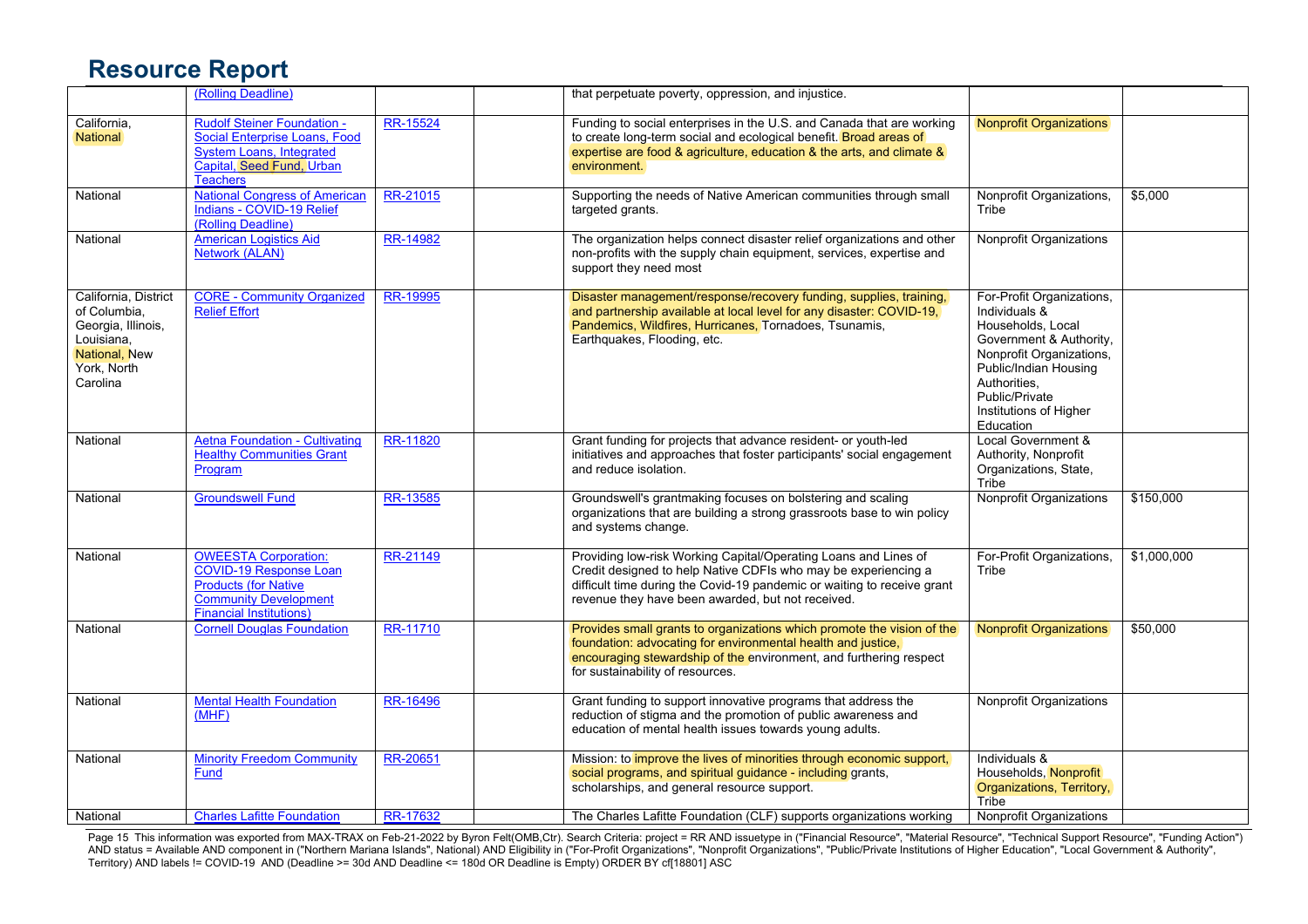|                                                | (Rolling Deadline)                                                                                               |          | in four main areas: education, children's advocacy, medical research &<br>issues, and the arts.                                                                                                                                             |                                                                                                                                                                                                                                                                                                                                                                 |             |
|------------------------------------------------|------------------------------------------------------------------------------------------------------------------|----------|---------------------------------------------------------------------------------------------------------------------------------------------------------------------------------------------------------------------------------------------|-----------------------------------------------------------------------------------------------------------------------------------------------------------------------------------------------------------------------------------------------------------------------------------------------------------------------------------------------------------------|-------------|
| National, Puerto<br>Rico, US Virgin<br>Islands | <b>Clara Lionel Foundation (CLF)</b><br>- Climate Resilience &<br><b>Emergency Preparedness</b>                  | RR-23498 | Bridging the humanitarian and climate sectors to alleviate poverty and<br>build communities of resilience. To reduce the impact of disasters<br>while creating a safer future for the world's most vulnerable.                              | Agricultural Producers,<br>For-Profit Organizations,<br>Healthcare Institution,<br>Individuals &<br>Households, Local<br>Government & Authority,<br>Nonprofit Organizations,<br>Public/Private<br>Institutions of Education<br>K-12, Public/Private<br>Institutions of Higher<br>Education, Territory                                                           |             |
| National                                       | <b>Hispanics in Philanthropy</b><br>(HIP): The Essential Fund (to<br><b>Support Latino Essential</b><br>Workers) | RR-20692 | Supporting Latino and Latin American immigrant workers through<br>COVID-19 in cultivation, processing, driving, stocking, delivering,<br>services in homes, schools, hotels, hospitals, clinics, and on farms.                              | Nonprofit Organizations,<br>Territory, Tribe                                                                                                                                                                                                                                                                                                                    | \$50,000    |
| National                                       | Foundation for Rural Service -<br><b>Virtual Living Room</b>                                                     | RR-16624 | Grant funding to connect veterans with skilled physicians and other<br>providers in the VA medical system such as through telehealth and<br>other online resources.                                                                         | Local Government &<br>Authority, Nonprofit<br>Organizations, State                                                                                                                                                                                                                                                                                              |             |
| National                                       | <b>FY20 Wefunder - Coronavirus</b><br>Crisis Loans (Rolling Deadline)                                            | RR-21128 | Providing low-risk crowd-funded loans to small businesses impacted<br>by the COVID-19 economic downturn.                                                                                                                                    | For-Profit Organizations,<br>Territory, Tribe                                                                                                                                                                                                                                                                                                                   | \$1,000,000 |
| National                                       | Notah Begay III Foundation -<br><b>COVID-19 Response Fund</b>                                                    | RR-13274 | Funding for Native American communities being hardest hit by the<br>COVID-19 pandemic to support relief efforts focused on ensuring<br>access to healthy nutrition/clean water, personal protective equipment,<br>and educational supplies. | Local Government &<br>Authority, Nonprofit<br>Organizations, Tribe                                                                                                                                                                                                                                                                                              | \$10,000    |
| National                                       | <b>Robert Wood Johnson</b><br>Foundation - Grants Program                                                        | RR-11250 | Grants for projects that suggest new and creative approaches to<br>solving health and health care problems.                                                                                                                                 | For-Profit Organizations,<br>Local Government &<br>Authority, Nonprofit<br>Organizations, State,<br><b>Territory</b>                                                                                                                                                                                                                                            | \$300,000   |
| National                                       | <b>Recovery Village - Teletherapy</b><br>for Addiction & Mental Health                                           | RR-23658 | Teletherapy, telepsychiatry and other online addiction treatment<br>programs. Those seeking services may be matched with a licensed<br>professional to meet regularly as a guide on the path to recovery.                                   | Agricultural Producers,<br>For-Profit Organizations,<br>Healthcare Institution,<br>Individuals &<br>Households, Local<br>Government & Authority,<br>Nonprofit Organizations,<br>Public/Indian Housing<br>Authorities.<br>Public/Private<br>Institutions of Education<br>K-12, Public/Private<br>Institutions of Higher<br>Education, State,<br>Territory, Tribe |             |

Page 16 This information was exported from MAX-TRAX on Feb-21-2022 by Byron Felt(OMB,Ctr). Search Criteria: project = RR AND issuetype in ("Financial Resource", "Material Resource", "Technical Support Resource", "Funding A AND status = Available AND component in ("Northern Mariana Islands", National) AND Eligibility in ("For-Profit Organizations", "Nonprofit Organizations", "Public/Private Institutions of Higher Education", "Local Government Territory) AND labels != COVID-19 AND (Deadline >= 30d AND Deadline <= 180d OR Deadline is Empty) ORDER BY cf[18801] ASC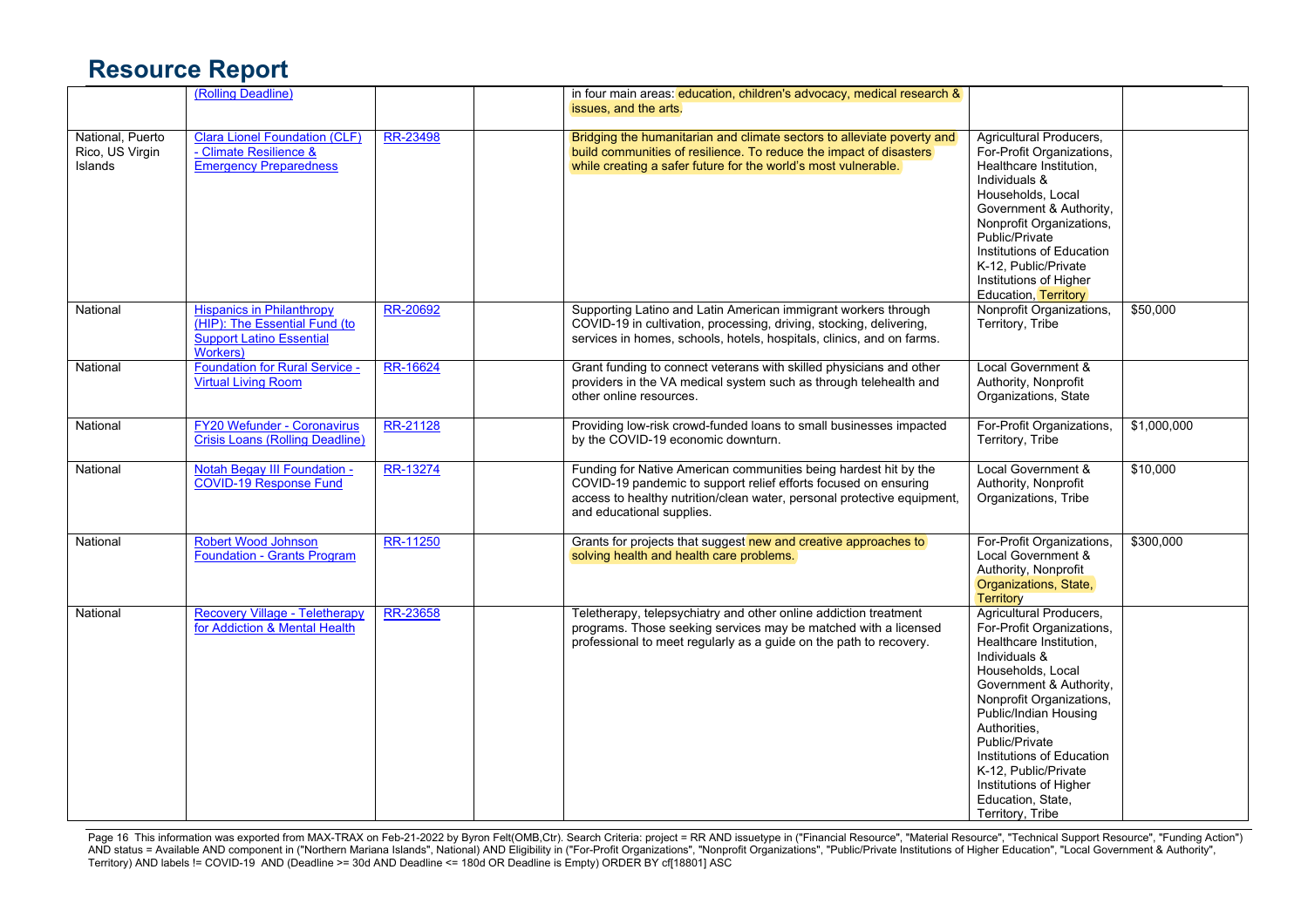| National                                                                                                                                                                                                                                                                                                                              | <b>FY22 Amalgamated Charitable</b><br>Foundation, Inc. (ACF) -<br><b>Emergent Fund</b>                                  | RR-26934        | Supports emergent strategies that help communities respond to<br>rapidly changing conditions. This includes resisting new or amplified<br>threats and building power to move a proactive agenda.                                                                      | Nonprofit Organizations,<br>Tribe                                                                                                                      | \$30,000                                             |
|---------------------------------------------------------------------------------------------------------------------------------------------------------------------------------------------------------------------------------------------------------------------------------------------------------------------------------------|-------------------------------------------------------------------------------------------------------------------------|-----------------|-----------------------------------------------------------------------------------------------------------------------------------------------------------------------------------------------------------------------------------------------------------------------|--------------------------------------------------------------------------------------------------------------------------------------------------------|------------------------------------------------------|
| Alabama, Arizona,<br>California,<br>Colorado, Florida,<br>Georgia, Illinois,<br>Kentucky,<br>Maryland,<br>Michigan,<br>Mississippi,<br>Missouri,<br>National,<br>Nebraska,<br>Nevada, New<br>Jersey, New York,<br>North Carolina,<br>Pennsylvania,<br>Puerto Rico.<br>South Carolina,<br>Tennessee,<br>Texas, Virginia,<br>Washington | <b>Operation Hope</b>                                                                                                   | RR-24465        | Partnering with American Red Cross, FEMA, & industry leaders,<br>disaster response teams deploy to serve as financial advocates for<br>residents & small business owners. Working to disrupt poverty &<br>empower inclusion for low & moderate-income youth & adults. | Individuals &<br>Households, Local<br>Government & Authority,<br>Nonprofit Organizations,<br>Public/Indian Housing<br>Authorities, Territory,<br>Tribe |                                                      |
| National                                                                                                                                                                                                                                                                                                                              | Justice for Migrant Women -<br>with-Hispanics in Philanthropy<br>(HIP): Farmworkers' COVID-<br>19 Pandemic Relief Fund  | RR-20850        | Immediate funds to help keep farmworker families be safe from<br>COVID-19 as they perform "essential" work to feed the nation. Money<br>will be received from this collective fund to help provide farmworker<br>community members with much-needed resources/goods.  | Local Government &<br>Authority, Nonprofit<br>Organizations, Territory,<br>Tribe                                                                       |                                                      |
| National                                                                                                                                                                                                                                                                                                                              | <b>Edna McConnell Clark</b><br><b>Foundation</b>                                                                        | RR-11134        | Funds organizations that help young people: Improve their educational<br>skill and academic achievement; Prepare for the world of work and<br>make the transition to employment and economic independence;<br>and/or Avoid high-risk behaviors.                       | <b>Nonprofit Organizations</b>                                                                                                                         |                                                      |
| National                                                                                                                                                                                                                                                                                                                              | <b>HDR Foundation</b>                                                                                                   | RR-14830        | Grant funding for education, public health and environmental projects.                                                                                                                                                                                                | <b>Local Government &amp;</b><br>Authority, Nonprofit<br>Organizations,<br><b>Public/Indian Housing</b><br>Authorities, Tribe                          | Small Grants:<br>\$15,000; Large<br>Grant: \$15,000+ |
| National                                                                                                                                                                                                                                                                                                                              | <b>National Rural Water</b><br><b>Association: Rural Water Loan</b><br>Fund (RWLF)                                      | RR-16452        | This funding program is designed to meet the unique needs of small<br>water and wastewater utilities. The RWLF provides low-cost loans for<br>short-term repair costs; small capital projects; or pre-development<br>costs associated with larger projects.           | Local Government &<br>Authority, Nonprofit<br>Organizations, State,<br>Territory, Tribe                                                                |                                                      |
| National                                                                                                                                                                                                                                                                                                                              | <b>Amalgamated Charitable</b><br>Foundation, Inc. (ACF) -<br>Emergent Fund: COVID-19<br>Rapid Response Grant<br>Program | RR-26931        | Supports emergent strategies that help communities respond to<br>rapidly changing conditions. This includes resisting new or amplified<br>threats and building power to move a proactive agenda.                                                                      | Nonprofit Organizations,<br><b>Territory, Tribe</b>                                                                                                    | \$30,000                                             |
| National                                                                                                                                                                                                                                                                                                                              | <b>FY22 Cigna Foundation -</b><br><b>Education &amp; Workforce</b>                                                      | <b>RR-27504</b> | Investing in students enrolled in pre-K, K-8, high school, and post-<br>secondary and adult education.                                                                                                                                                                | Nonprofit Organizations                                                                                                                                | \$125,000 per year                                   |

Page 17 This information was exported from MAX-TRAX on Feb-21-2022 by Byron Felt(OMB,Ctr). Search Criteria: project = RR AND issuetype in ("Financial Resource", "Material Resource", "Technical Support Resource", "Funding A AND status = Available AND component in ("Northern Mariana Islands", National) AND Eligibility in ("For-Profit Organizations", "Nonprofit Organizations", "Public/Private Institutions of Higher Education", "Local Government Territory) AND labels != COVID-19 AND (Deadline >= 30d AND Deadline <= 180d OR Deadline is Empty) ORDER BY cf[18801] ASC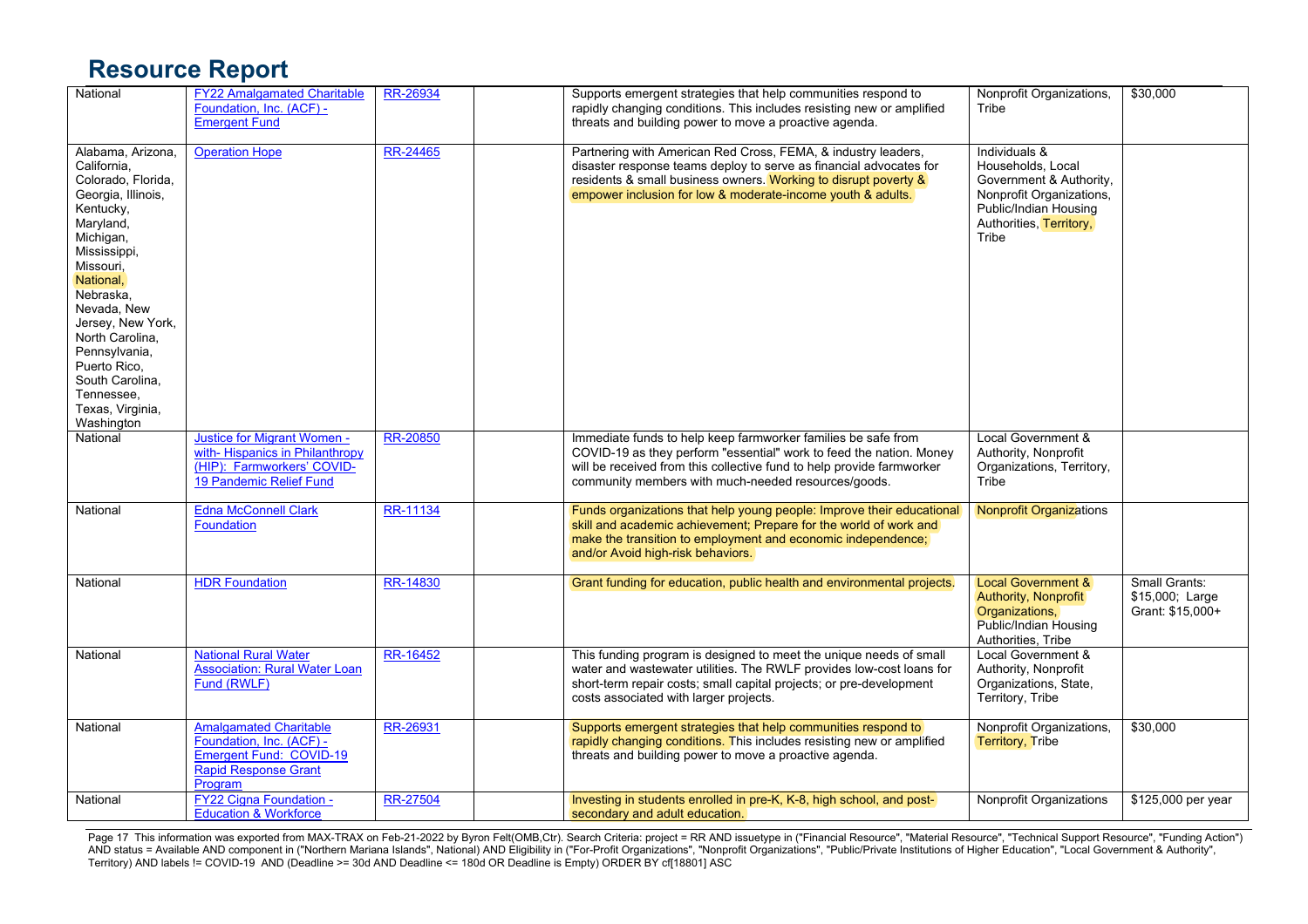|                                                              | <b>Development Grant Programs</b>                                                                                |          |                                                                                                                                                                                                                                              |                                                                                                                                                                                                                                                                                                                                                                        |          |
|--------------------------------------------------------------|------------------------------------------------------------------------------------------------------------------|----------|----------------------------------------------------------------------------------------------------------------------------------------------------------------------------------------------------------------------------------------------|------------------------------------------------------------------------------------------------------------------------------------------------------------------------------------------------------------------------------------------------------------------------------------------------------------------------------------------------------------------------|----------|
| California.<br>Louisiana,<br>National, Oregon,<br>Washington | Americares - Disaster Relief &<br><b>Global Health</b>                                                           | RR-23574 | Partnering locally to deliver cash, water, medicines, face masks,<br>hygiene products and other critically needed items for displaced<br>families and health workers caring for patients affected by wildfires,<br>hurricanes, and COVID-19. | Agricultural Producers,<br>For-Profit Organizations,<br>Healthcare Institution,<br>Individuals &<br>Households, Local<br>Government & Authority,<br>Nonprofit Organizations,<br>Public/Indian Housing<br>Authorities.<br>Public/Private<br>Institutions of Education<br>K-12. Public/Private<br>Institutions of Higher<br>Education, State,<br><b>Territory, Tribe</b> |          |
| National                                                     | <b>Children's Fund of School</b><br>Psychology, Inc. - Basic Needs<br><b>Grants</b>                              | RR-16540 | Small grants designed to meet the specific mental health and basic<br>needs of children and youth that are not currently being met.                                                                                                          | Individuals &<br>Households, Local<br>Government & Authority,<br>Nonprofit Organizations                                                                                                                                                                                                                                                                               | \$300    |
| National                                                     | Keurig DrPepper, Inc. - Let's<br><b>Play (Rolling Deadline)</b>                                                  | RR-23567 | Keurig Dr Pepper is providing, families and communities with funding,<br>equipment and play spaces to help make active play a daily priority.                                                                                                | Local Government &<br>Authority, Nonprofit<br>Organizations,<br>Public/Private<br>Institutions of Education<br>$K-12$                                                                                                                                                                                                                                                  |          |
| National                                                     | Cargill Foundation/Cargill, Inc.<br>- COVID-19 Regional<br><b>Partnerships &amp; Product</b><br><b>Donations</b> | RR-23769 | Cargill is working with nonprofit and NGO partners around the globe to<br>help address food security, health/safety needs and industry<br>challenges due to the spread of COVID-19.                                                          | Agricultural Producers,<br>For-Profit Organizations,<br>Healthcare Institution,<br>Nonprofit Organizations,<br>Public/Private<br>Institutions of Education<br>K-12, Public/Private<br>Institutions of Higher<br>Education, Tribe                                                                                                                                       |          |
| National                                                     | <b>Women of Color in Fundraising</b><br>& Philanthropy (WOC)                                                     | RR-20744 | To celebrate, inspire, and champion women of color in fundraising,<br>philanthropy and related fields through building community and<br>providing personal and professional development resources.                                           | Nonprofit Organizations,<br><b>Territory, Tribe</b>                                                                                                                                                                                                                                                                                                                    |          |
| National                                                     | U.S. Conference of Mayors -<br><b>CommunityWINS Grant</b><br>Program                                             | RR-11959 | Grant funding for neighborhood stabilization, economic development<br>or job creation programs.                                                                                                                                              | For-Profit Organizations,<br><b>Nonprofit Organizations</b>                                                                                                                                                                                                                                                                                                            |          |
| National                                                     | <b>Islamic Relief USA - COVID-19</b><br><b>Relief Fund</b>                                                       | RR-23644 | IRUSA is partnering to get critical aid to communities in need of<br>support due to the cascading impacts of COVID-19. Aid supports food<br>distribution, financial aid, PPE.                                                                | Agricultural Producers,<br>For-Profit Organizations,<br>Healthcare Institution,<br>Individuals &<br>Households, Nonprofit<br>Organizations,<br>Public/Indian Housing<br>Authorities.<br>Public/Private                                                                                                                                                                 | \$25,000 |

Page 18 This information was exported from MAX-TRAX on Feb-21-2022 by Byron Felt(OMB,Ctr). Search Criteria: project = RR AND issuetype in ("Financial Resource", "Material Resource", "Technical Support Resource", "Funding A AND status = Available AND component in ("Northern Mariana Islands", National) AND Eligibility in ("For-Profit Organizations", "Nonprofit Organizations", "Public/Private Institutions of Higher Education", "Local Government Territory) AND labels != COVID-19 AND (Deadline >= 30d AND Deadline <= 180d OR Deadline is Empty) ORDER BY cf[18801] ASC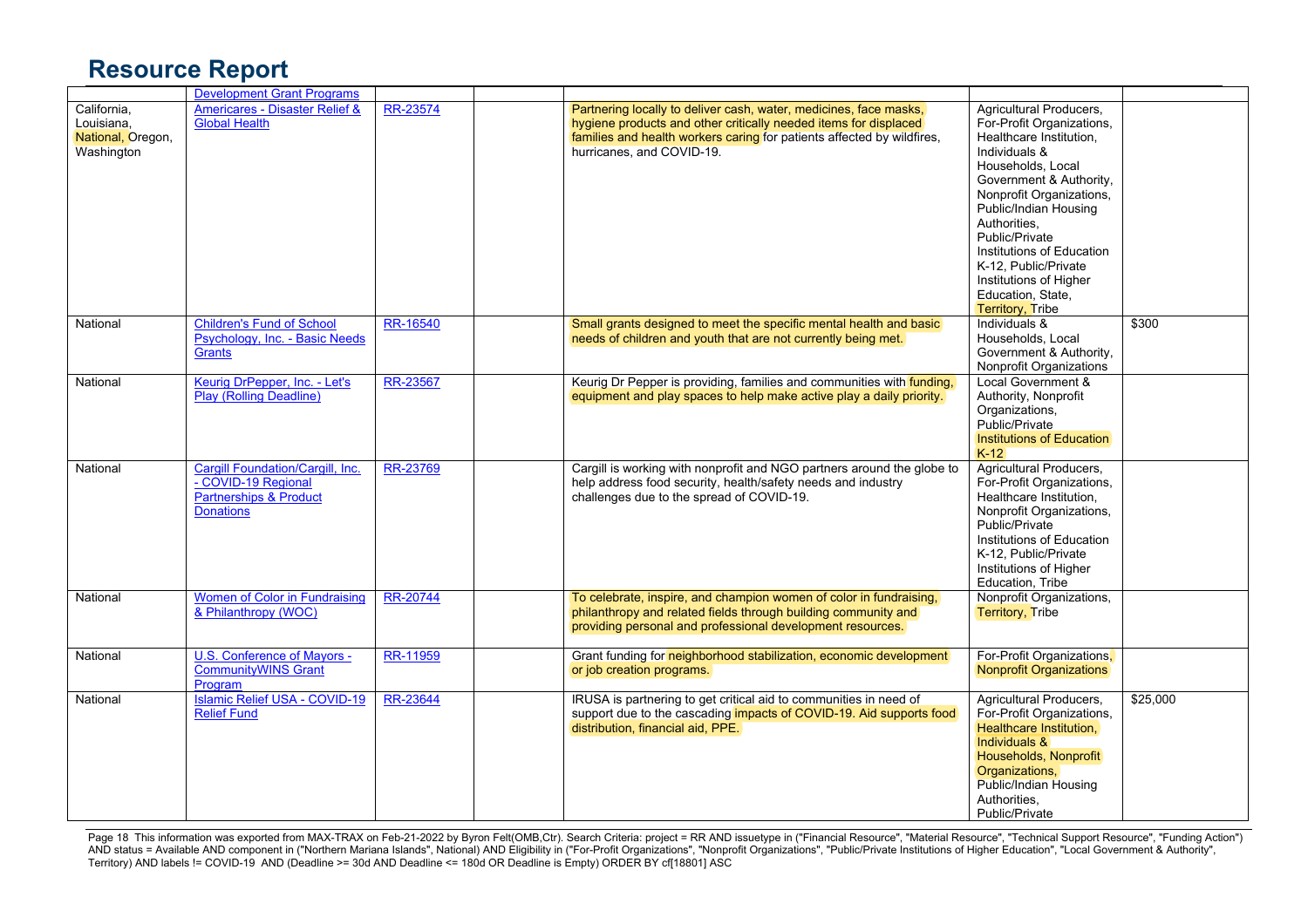|                    |                                          |                 |                                                                            | Institutions of Education      |                  |
|--------------------|------------------------------------------|-----------------|----------------------------------------------------------------------------|--------------------------------|------------------|
|                    |                                          |                 |                                                                            | K-12. Public/Private           |                  |
|                    |                                          |                 |                                                                            | Institutions of Higher         |                  |
|                    |                                          |                 |                                                                            |                                |                  |
|                    |                                          |                 |                                                                            | Education                      |                  |
| National           | <b>Milken Family Foundation</b>          | RR-11310        | To forge new pathways in education.                                        | <b>Nonprofit Organizations</b> | \$1,000,000      |
| National           | Dispensary of Hope -                     | RR-26114        | The Dispensary of Hope is a national collaborative led by a nonprofit      | Healthcare Institution,        |                  |
|                    | <b>Dispensing Site Network</b>           |                 | medication distributor that sources donated medications to assist          | Nonprofit Organizations        |                  |
|                    |                                          |                 | nonprofit health systems, hospitals, clinics, and pharmacies in serving    |                                |                  |
|                    |                                          |                 | their patient population.                                                  |                                |                  |
|                    |                                          |                 |                                                                            |                                |                  |
| National           | <b>CDC Foundation</b>                    | <b>RR-11086</b> | Additional support for state and local health departments, support for     | For-Profit Organizations,      |                  |
|                    |                                          |                 | global response, logistics, communications, data management,               | Healthcare Institution,        |                  |
|                    |                                          |                 | personal protective equipment, critical response supplies and more.        | Local Government &             |                  |
|                    |                                          |                 |                                                                            | Authority, Nonprofit           |                  |
|                    |                                          |                 |                                                                            | Organizations, State           |                  |
| National. Tribal - | <b>Seventh Generation Fund for</b>       | RR-24606        | The Flicker Fund provides pandemic relief, wildfire response, and is       | Individuals &                  | \$10,000         |
| Any/All            | Indigenous Peoples, Inc. -               |                 | designed for emergency response.                                           | Households, Nonprofit          |                  |
|                    | <b>Flicker Fund</b>                      |                 |                                                                            | Organizations, Tribe           |                  |
| National           | <b>FY20 National Fish &amp; Wildlife</b> | RR-19755        | Focuses on "Adaptation".                                                   | Local Government &             | 500000           |
|                    | <b>Foundation - Resilient</b>            |                 |                                                                            | Authority, Nonprofit           |                  |
|                    | <b>Communities Grant Program</b>         |                 |                                                                            | Organizations, Tribe           |                  |
| National           | <b>Primary Care Development</b>          | RR-26888        | Primary Care Development Corporation (PCDC) is a CDFI that                 | Healthcare Institution,        |                  |
|                    | Corporation (PCDC) -                     |                 | provides loan products, training, resources, and technical                 | Nonprofit Organizations        |                  |
|                    | <b>Financing &amp; Technical</b>         |                 | assistance/business development services for healthcare providers in       |                                |                  |
|                    | Assistance                               |                 | under-resourced communities.                                               |                                |                  |
|                    |                                          |                 |                                                                            |                                |                  |
| National           | <b>First Peoples Fund - Response</b>     | RR-23641        | To honor and support creative, community-centered Native artists and       | Individuals &                  |                  |
|                    | to COVID-19 & Resource List              |                 | nurture the collective spirit that allows them to sustain their peoples.   | Households, Nonprofit          |                  |
|                    |                                          |                 |                                                                            | Organizations, Tribe           |                  |
| California.        | One Tree Planted -                       | <b>RR-25225</b> | Fostering tree-planting projects and supporting reforestation through      | Agricultural Producers,        | Number of Trees  |
| Colorado, Florida, | <b>Reforestation Funding</b>             |                 | partnerships with US Forest Service, US State Forest & Conservation        | For-Profit Organizations,      | Planted (will be |
| National, Oregon   |                                          |                 | District, they plant trees across the United States, including California, | Healthcare Institution,        | negotiated)      |
|                    |                                          |                 | Colorado, Florida & Oregon.                                                | Individuals &                  |                  |
|                    |                                          |                 |                                                                            | Households, Local              |                  |
|                    |                                          |                 |                                                                            | Government & Authority,        |                  |
|                    |                                          |                 |                                                                            | Nonprofit Organizations,       |                  |
|                    |                                          |                 |                                                                            | Public/Indian Housing          |                  |
|                    |                                          |                 |                                                                            | Authorities.                   |                  |
|                    |                                          |                 |                                                                            | Public/Private                 |                  |
|                    |                                          |                 |                                                                            | Institutions of Education      |                  |
|                    |                                          |                 |                                                                            | K-12, Public/Private           |                  |
|                    |                                          |                 |                                                                            | Institutions of Higher         |                  |
|                    |                                          |                 |                                                                            | Education, State,              |                  |
|                    |                                          |                 |                                                                            | <b>Territory</b> , Tribe       |                  |
| National           | <b>FY22 Bob Woodruff Family</b>          | RR-15417        | The Bob Woodruff Foundation - in partnership with the National             | <b>Nonprofit Organizations</b> |                  |
|                    | Foundation, Inc. - NFL Grants            |                 | Football League (NFL) - offers NFL Grants, which support nonprofit         |                                |                  |
|                    | Program                                  |                 | organizations with programs that help our service members, veterans,       |                                |                  |
|                    |                                          |                 | and their families and caregivers thrive.                                  |                                |                  |
|                    |                                          |                 |                                                                            |                                |                  |
| National           | United Way Worldwide -                   | RR-21039        | Supports communities by helping local United Ways respond, and by          | <b>Nonprofit Organizations</b> |                  |

Page 19 This information was exported from MAX-TRAX on Feb-21-2022 by Byron Felt(OMB,Ctr). Search Criteria: project = RR AND issuetype in ("Financial Resource", "Material Resource", "Technical Support Resource", "Funding A AND status = Available AND component in ("Northern Mariana Islands", National) AND Eligibility in ("For-Profit Organizations", "Nonprofit Organizations", "Public/Private Institutions of Higher Education", "Local Government Territory) AND labels != COVID-19 AND (Deadline >= 30d AND Deadline <= 180d OR Deadline is Empty) ORDER BY cf[18801] ASC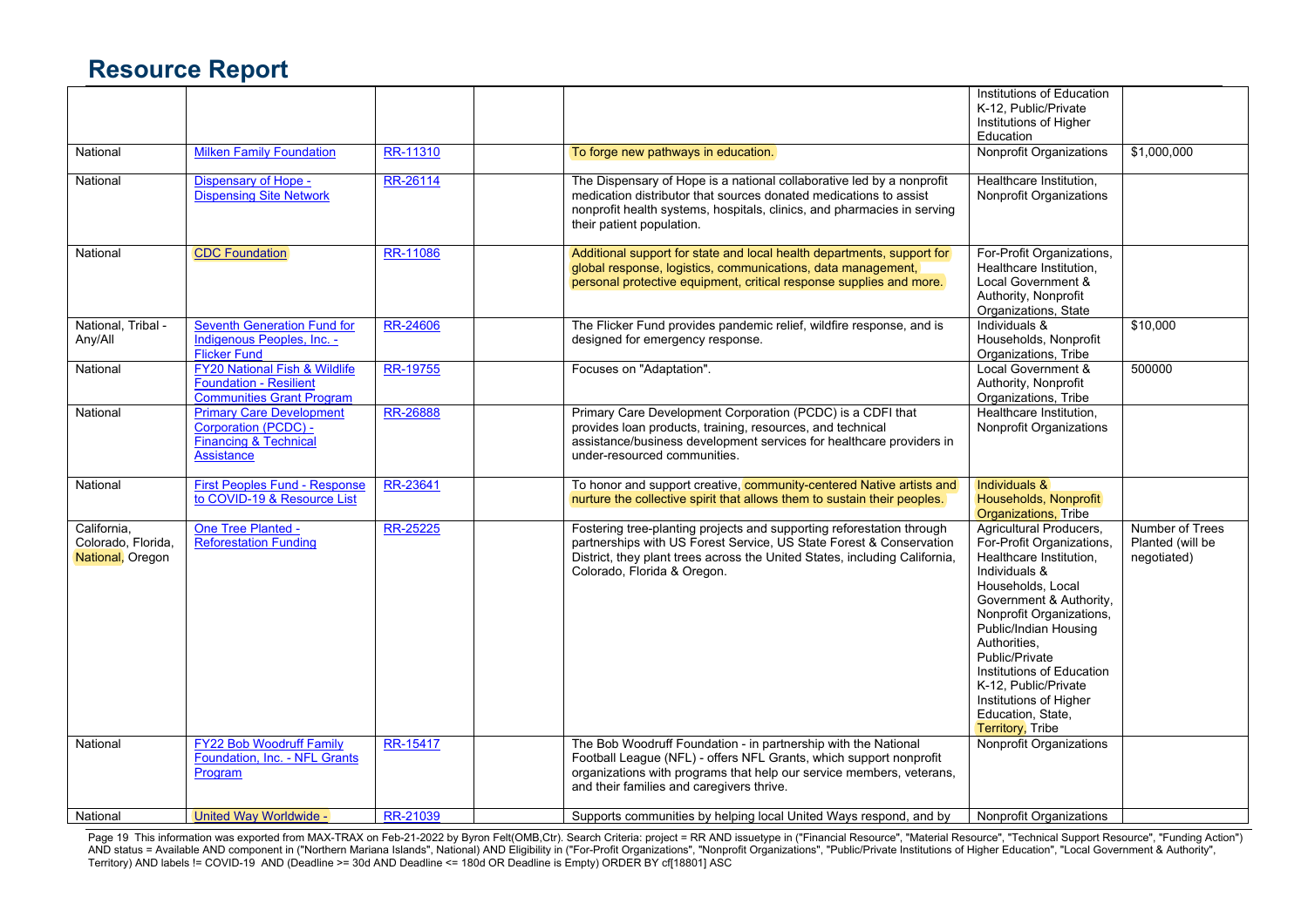|                                                                                                              | <b>COVID-19 Community</b><br>Response & Recovery Fund                                                  |                 | ensuring people get accurate information. Helps families and people in<br>need access critical information and services such as food and<br>shelter.                                                                                                                   |                                                                                                                      |                                                                    |
|--------------------------------------------------------------------------------------------------------------|--------------------------------------------------------------------------------------------------------|-----------------|------------------------------------------------------------------------------------------------------------------------------------------------------------------------------------------------------------------------------------------------------------------------|----------------------------------------------------------------------------------------------------------------------|--------------------------------------------------------------------|
| National                                                                                                     | <b>FY21 Grantmakers for Girls of</b><br>Color (G4GC) - The Black Girl<br><b>Freedom Fund</b>           | RR-25900        | For work that advances the well being of Black girls and their families,<br>including work that centers and advances the power of Black girls<br>through organizing, asset mapping, capacity-building, legal advocacy,<br>and narrative work.                          | <b>Nonprofit Organizations</b>                                                                                       | Award amounts<br>remain<br>unpublished.                            |
| National                                                                                                     | <b>Salvation Army - Emergency</b><br><b>Disaster Services</b>                                          | RR-20336        | In partnership with other agencies offerings 7 services: training, food<br>service, emotional/spiritul care, emergency communications, disaster<br>social services, donations management, disaster recovery.                                                           | Individuals &<br>Households, Local<br>Government & Authority,<br><b>Nonprofit Organizations</b>                      |                                                                    |
| National                                                                                                     | Feeding America - COVID-19<br><b>Response</b>                                                          | RR-20335        | Supporting food banks, school lunch programs, emergency food<br>boxes, distribution of food and household items.                                                                                                                                                       | Individuals &<br>Households, Local<br>Government & Authority,<br>Nonprofit Organizations                             |                                                                    |
| National                                                                                                     | <b>School-Based Healthcare</b><br>Solutions Network, Inc.<br>(Rolling Deadline)                        | RR-23724        | SBHSN supports under-resourced public and charter schools to<br>implement and expand access to quality behavioral health and general<br>pediatric services on school campuses to children living in rural and<br>urban communities throughout the U.S.                 | <b>Nonprofit Organizations</b>                                                                                       | \$100,000<br>(Community<br>Grants) / \$5,000<br>(Principal Grants) |
| National                                                                                                     | Allen Foundation, Inc.                                                                                 | RR-11021        | The connections between diet and health remain a basic and primary<br>priority, and consideration has always been given to projects that<br>benefit nutritional programs in the areas of education, training, and<br>research.                                         | Local Government &<br>Authority, Nonprofit<br>Organizations                                                          |                                                                    |
| National                                                                                                     | <b>ConAgra Feeding Children</b><br><b>Better Foundation</b>                                            | RR-11108        | The ConAgra Foods Foundations seek to help kids and families get<br>access to food and facts about food to live active, healthful lives.                                                                                                                               | Local Government &<br>Authority, Nonprofit<br>Organizations                                                          |                                                                    |
| National, Nevada,<br>Ohio, Texas                                                                             | Operation H.O.P.E. - Helping<br>Other People Everywhere                                                | RR-24467        | Engages local organizations, churches & institutions to foster<br>collaboration to utilize community resources. To support populations<br>typically forgotten by society: homeless, orphans/foster children,<br>senior citizens, prisoners, inner-city, the oppressed. | Individuals &<br>Households, Local<br>Government & Authority,<br>Nonprofit Organizations,<br><b>Territory, Tribe</b> |                                                                    |
| National                                                                                                     | Airbnb.org, Inc. - Emergency<br><b>Housing</b>                                                         | RR-24082        | Helps people share emergency housing and resources with each<br>other in times of crisis, including housing for healthcare workers and<br>first responders post disaster. Focus on incidents with community-<br>wide impact.                                           | <b>Nonprofit Organizations</b>                                                                                       |                                                                    |
| National                                                                                                     | <b>Sustainable Agriculture &amp; Food</b><br><b>Systems Funders</b>                                    | RR-23705        | Sustainable Agriculture and Food Systems Funders (SAFSF) amplifies<br>the impact of philanthropic and investment communities in support of<br>just and sustainable food and agriculture systems.                                                                       | Agricultural Producers,<br>For-Profit Organizations,<br>Nonprofit Organizations,<br>Tribe                            |                                                                    |
| Alabama, Arizona,<br>Colorado, Hawaii,<br>Maine, Missouri,<br>National, Nevada,<br>New Mexico,<br>Washington | <b>National Governor's</b><br><b>Association - Workforce</b><br><b>Innovation Network (NGA</b><br>WIN) | <b>RR-24775</b> | States build capacity for near-term innovation & longer-term strategy<br>to prepare workforces for a post-COVID-19 economy. A non-partisan<br>learning & action collaborative for state leaders demonstrating strong<br>commitment to building a resilient workforce.  | Local Government &<br><b>Authority, State</b>                                                                        | \$100,000                                                          |
| National                                                                                                     | <b>Bloomberg Philanthropies -</b>                                                                      | RR-20001        | The fund will provide grants and interest-free loans, with priority given                                                                                                                                                                                              | Local Government &                                                                                                   |                                                                    |

Page 20 This information was exported from MAX-TRAX on Feb-21-2022 by Byron Felt(OMB,Ctr). Search Criteria: project = RR AND issuetype in ("Financial Resource", "Material Resource", "Technical Support Resource", "Funding A AND status = Available AND component in ("Northern Mariana Islands", National) AND Eligibility in ("For-Profit Organizations", "Nonprofit Organizations", "Public/Private Institutions of Higher Education", "Local Government Territory) AND labels != COVID-19 AND (Deadline >= 30d AND Deadline <= 180d OR Deadline is Empty) ORDER BY cf[18801] ASC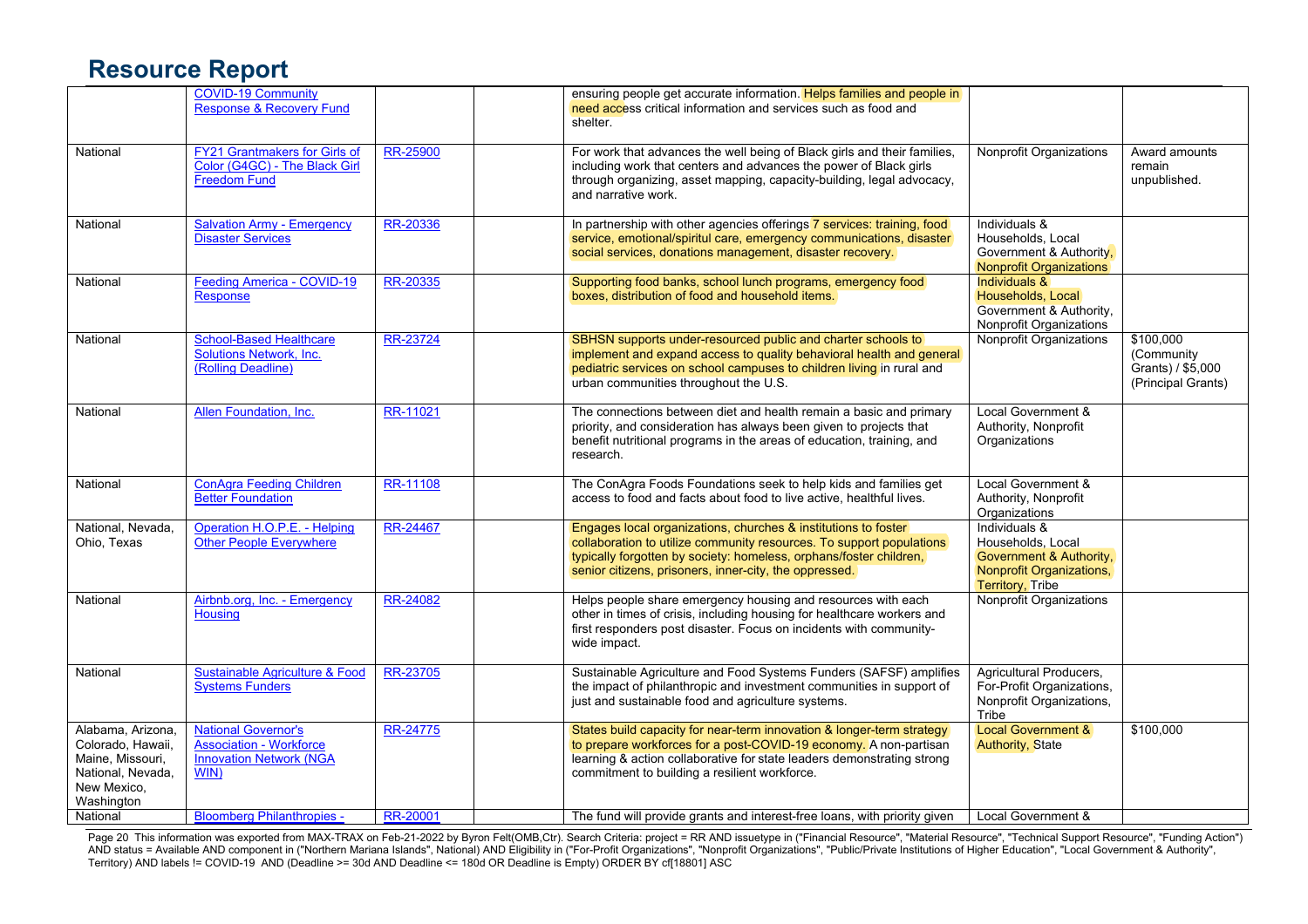|                     | <b>Coronavirus Local Response</b>       |          | to direct social service providers.                                       | Authority, Nonprofit             |                            |
|---------------------|-----------------------------------------|----------|---------------------------------------------------------------------------|----------------------------------|----------------------------|
|                     | Initiative                              |          |                                                                           | Organizations, State             |                            |
| National            | <b>Sprint Foundation - Grants</b>       | RR-16809 | Grant funding for education; arts and culture; youth development;         | Local Government &               |                            |
|                     | (Annual: Jan - Nov)                     |          | community development; and disaster relief programs.                      | Authority, Nonprofit             |                            |
|                     |                                         |          |                                                                           | Organizations,                   |                            |
|                     |                                         |          |                                                                           | Public/Private                   |                            |
|                     |                                         |          |                                                                           | Institutions of Education        |                            |
|                     |                                         |          |                                                                           | K-12, Public/Private             |                            |
|                     |                                         |          |                                                                           | Institutions of Higher           |                            |
|                     |                                         |          |                                                                           | Education                        |                            |
| National            | <b>American Institute of Architects</b> | RR-15697 | Highlights best practices & recognizes exemplary projects, engages &      | Agricultural Producers,          |                            |
|                     | (AIA) - Awards, Fellowships, &          |          | supports members in the diverse practice of architecture, & opens         | For-Profit Organizations,        |                            |
|                     | <b>Honors</b>                           |          | opportunities to collaborate among peers and colleagues in the built      | Healthcare Institution,          |                            |
|                     |                                         |          | environment within over 30 AIA programs.                                  | Individuals &                    |                            |
|                     |                                         |          |                                                                           | Households, Local                |                            |
|                     |                                         |          |                                                                           | Government & Authority,          |                            |
|                     |                                         |          |                                                                           | Nonprofit Organizations,         |                            |
|                     |                                         |          |                                                                           | Public/Indian Housing            |                            |
|                     |                                         |          |                                                                           | Authorities,                     |                            |
|                     |                                         |          |                                                                           | Public/Private                   |                            |
|                     |                                         |          |                                                                           | <b>Institutions of Education</b> |                            |
|                     |                                         |          |                                                                           | K-12, Public/Private             |                            |
|                     |                                         |          |                                                                           | Institutions of Higher           |                            |
|                     |                                         |          |                                                                           | Education, State,                |                            |
|                     |                                         |          |                                                                           | <b>Territory, Tribe</b>          |                            |
| National            | Cisco Systems, Inc. - Global            | RR-15683 | Supports nonprofit organizations in the U.S. and worldwide with           | <b>Nonprofit Organizations</b>   | The maximum                |
|                     | <b>Impact Cash Grants</b>               |          | scalable, replicable, and sustainable solutions that use Internet         |                                  | request amount for         |
|                     |                                         |          | technology to benefit individuals and communities around the world.       |                                  | first-time grant           |
|                     |                                         |          |                                                                           |                                  | recipients is<br>\$75,000. |
| National            | <b>Housing Assistance Council -</b>     | RR-23869 | Short-term loans at below market interest rates to local nonprofits, for- | For-Profit Organizations,        | Loan amounts               |
|                     | Affordable Housing Loans for            |          | profits, and government entities that are working to develop affordable   | Local Government &               | vary.                      |
|                     | Low-Income Rural                        |          | housing for low-income, rural communities.                                | Authority, Nonprofit             |                            |
|                     | <b>Communities</b>                      |          |                                                                           | Organizations, Tribe             |                            |
| National            | <b>DanPaul Foundation Grants</b>        | RR-14826 | Grants are available to 501c3 non-profits supporting: clean air &         | Local Government &               | \$15,000                   |
|                     |                                         |          | water, educational conferences, scholarships, child advocacy,             | Authority, Nonprofit             |                            |
|                     |                                         |          | homelessness programs, poverty alleviation, & refugee transition          | Organizations,                   |                            |
|                     |                                         |          | programs.                                                                 | Public/Private                   |                            |
|                     |                                         |          |                                                                           | Institutions of Higher           |                            |
|                     |                                         |          |                                                                           | Education, State,                |                            |
|                     |                                         |          |                                                                           | Territory, Tribe                 |                            |
| Alaska, Arizona,    | <b>First Nations Development</b>        | RR-25652 | To distribute funds efficiently and swiftly to Native nonprofit           | Nonprofit Organizations,         |                            |
| California, Hawaii, | Institute - COVID-19                    |          | organizations and Tribal programs. Supporting Native communities.         | Tribe                            |                            |
| National, Nevada,   | <b>Emergency Response</b>               |          |                                                                           |                                  |                            |
| New Mexico, New     |                                         |          |                                                                           |                                  |                            |
| York, Oregon,       |                                         |          |                                                                           |                                  |                            |
| Utah, Washington    |                                         |          |                                                                           |                                  |                            |
| National            | <b>Native Americans in</b>              | RR-21008 | Rapid response fund to provide emergency support for the most             | Nonprofit Organizations,         |                            |
|                     | Philanthropy - Native American          |          | vulnerable Native American families and communities impacted by           | Tribe                            |                            |
|                     | <b>Community Response Fund</b>          |          | COVID-19. Supporting those facing food insecurity, access to housing,     |                                  |                            |
|                     |                                         |          | and low-income elderly.                                                   |                                  |                            |

Page 21 This information was exported from MAX-TRAX on Feb-21-2022 by Byron Felt(OMB,Ctr). Search Criteria: project = RR AND issuetype in ("Financial Resource", "Material Resource", "Technical Support Resource", "Funding A AND status = Available AND component in ("Northern Mariana Islands", National) AND Eligibility in ("For-Profit Organizations", "Nonprofit Organizations", "Public/Private Institutions of Higher Education", "Local Government Territory) AND labels != COVID-19 AND (Deadline >= 30d AND Deadline <= 180d OR Deadline is Empty) ORDER BY cf[18801] ASC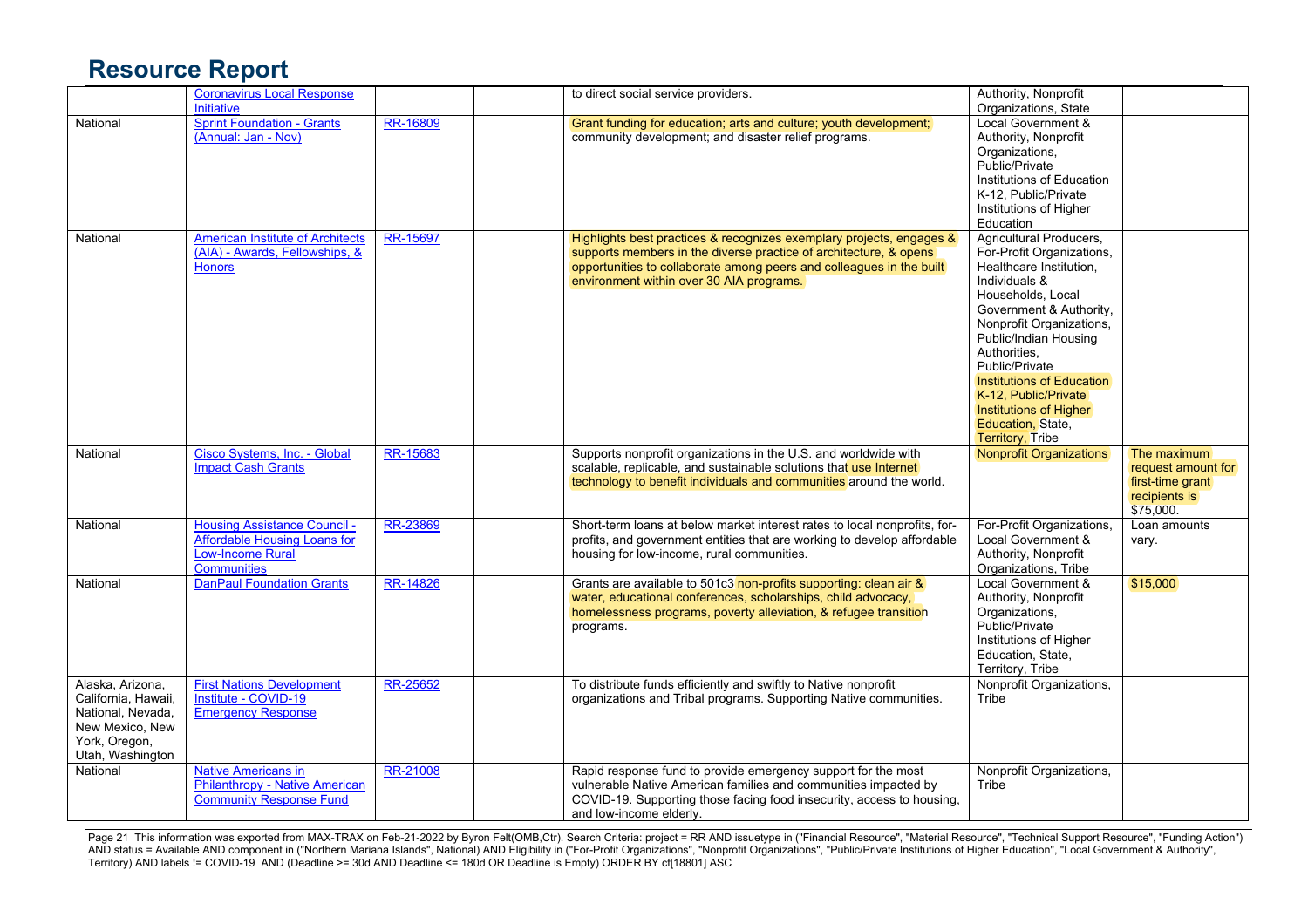| National | <b>Pew Charitable Trusts</b> | RR-11368 | The Pew Charitable Trusts is a global, nongovernmental organization<br>that seeks to <i>improve public policy</i> , inform the public, and invigorate<br>civic life. The Trusts' tools are non-partisan research, advocacy, and<br>technical assistance.   | <b>Nonprofit Organizations</b> |  |
|----------|------------------------------|----------|------------------------------------------------------------------------------------------------------------------------------------------------------------------------------------------------------------------------------------------------------------|--------------------------------|--|
| National | <b>Oberkotter Foundation</b> | RR-27581 | Help families ensure that their children who are deaf or hard of hearing<br>have opportunities to reach their full potential through listening and<br>spoken language, by supporting programs and projects that raise<br>awareness of and increase access. | <b>Nonprofit Organizations</b> |  |

#### **Technical Support Resources**

| <b>Eligible State(s)</b>                | Program/Website                                                                                             | <b>MAX-TRAX</b><br><b>Record</b> | <b>Deadline</b><br>if posted | <b>Description</b>                                                                                                                                                                                                                                              | <b>Eligibility</b>                                                                                                                                                                                     |
|-----------------------------------------|-------------------------------------------------------------------------------------------------------------|----------------------------------|------------------------------|-----------------------------------------------------------------------------------------------------------------------------------------------------------------------------------------------------------------------------------------------------------------|--------------------------------------------------------------------------------------------------------------------------------------------------------------------------------------------------------|
| National                                | <b>National Register of Historic</b><br>Places (15.914)                                                     | RR-10889                         |                              | National program to coordinate and support public and private efforts to identify,<br>evaluate, and protect America's historic and archeological resources.                                                                                                     | Healthcare Institution,<br>Individuals & Households.<br>Local Government &<br>Authority, Nonprofit<br>Organizations, Public/Private<br>Institutions of Higher<br>Education, State, Territory,<br>Tribe |
| National                                | <b>Programs for State and Local</b><br><b>Governments (including</b><br><b>Disaster Purchasing Program)</b> | RR-12573                         |                              | State and local governments can purchase equipment and services to support natural or<br>man-made disasters, including acts of terrorism, or nuclear, biological, chemical, or<br>radiological attack.                                                          | Local Government &<br>Authority, Public/Private<br>Institutions of Education K-<br>12, Public/Private Institutions<br>of Higher Education, State,<br><b>Territory, Tribe</b>                           |
| National                                | <b>Circuit Rider Program:</b><br><b>Technical Assistance for Rural</b><br><b>Water Systems</b>              | RR-12406                         |                              | This program provides technical assistance to rural water systems that are experiencing<br>day-to-day operational, financial or managerial issues.                                                                                                              | Local Government &<br>Authority                                                                                                                                                                        |
| National                                | <b>Continuing Authorities</b><br>Program                                                                    | RR-16354                         |                              | Collection of water resource authorities issued under several different laws. Congress<br>delegated its authority to approve certain projects; up to specified dollar amounts<br>(subject to availability of funds) to the Chief of Engineers.                  | Local Government &<br>Authority, Nonprofit<br>Organizations, State,<br>Territory, Tribe                                                                                                                |
| California.<br>National, Puerto<br>Rico | National Rural Water<br><b>Association (NRWA): Water</b><br><b>Circuit Rider Program</b>                    | RR-16343                         |                              | Circuit Riders provide hands-on training and technical assistance to small, rural water<br>systems. On-site help to small communities and rural utility systems serving a<br>population of 10,000 or less.                                                      | Local Government &<br>Authority, State, Territory,<br>Tribe                                                                                                                                            |
| National                                | <b>Mutual Self-Help Housing</b><br><b>Technical Assistance Grants</b><br>Program                            | RR-16332                         |                              | Provides grants to qualified organizations to help them carry out local self-help housing<br>construction projects. Grant recipients supervise groups of very-low- and low-income<br>individuals and families as they construct their own homes in rural areas. | For-Profit Organizations,<br>Nonprofit Organizations,<br>Tribe                                                                                                                                         |
| National                                | <b>WISE (Women in Solar</b><br>Energy)                                                                      | <b>RR-15739</b>                  |                              | Women in Solar Energy is the networking center point of the solar energy industry,<br>united towards a common goal of advancing women in all aspects of the solar energy<br>industry and promoting diversity and forward thinking business practices.           | Agricultural Producers, For-<br>Profit Organizations,<br>Healthcare Institution.<br>Individuals & Households.<br>Local Government &<br>Authority, Nonprofit<br>Organizations, Public/Indian            |

Page 22 This information was exported from MAX-TRAX on Feb-21-2022 by Byron Felt(OMB,Ctr). Search Criteria: project = RR AND issuetype in ("Financial Resource", "Material Resource", "Technical Support Resource", "Funding A AND status = Available AND component in ("Northern Mariana Islands", National) AND Eligibility in ("For-Profit Organizations", "Nonprofit Organizations", "Public/Private Institutions of Higher Education", "Local Government Territory) AND labels != COVID-19 AND (Deadline >= 30d AND Deadline <= 180d OR Deadline is Empty) ORDER BY cf[18801] ASC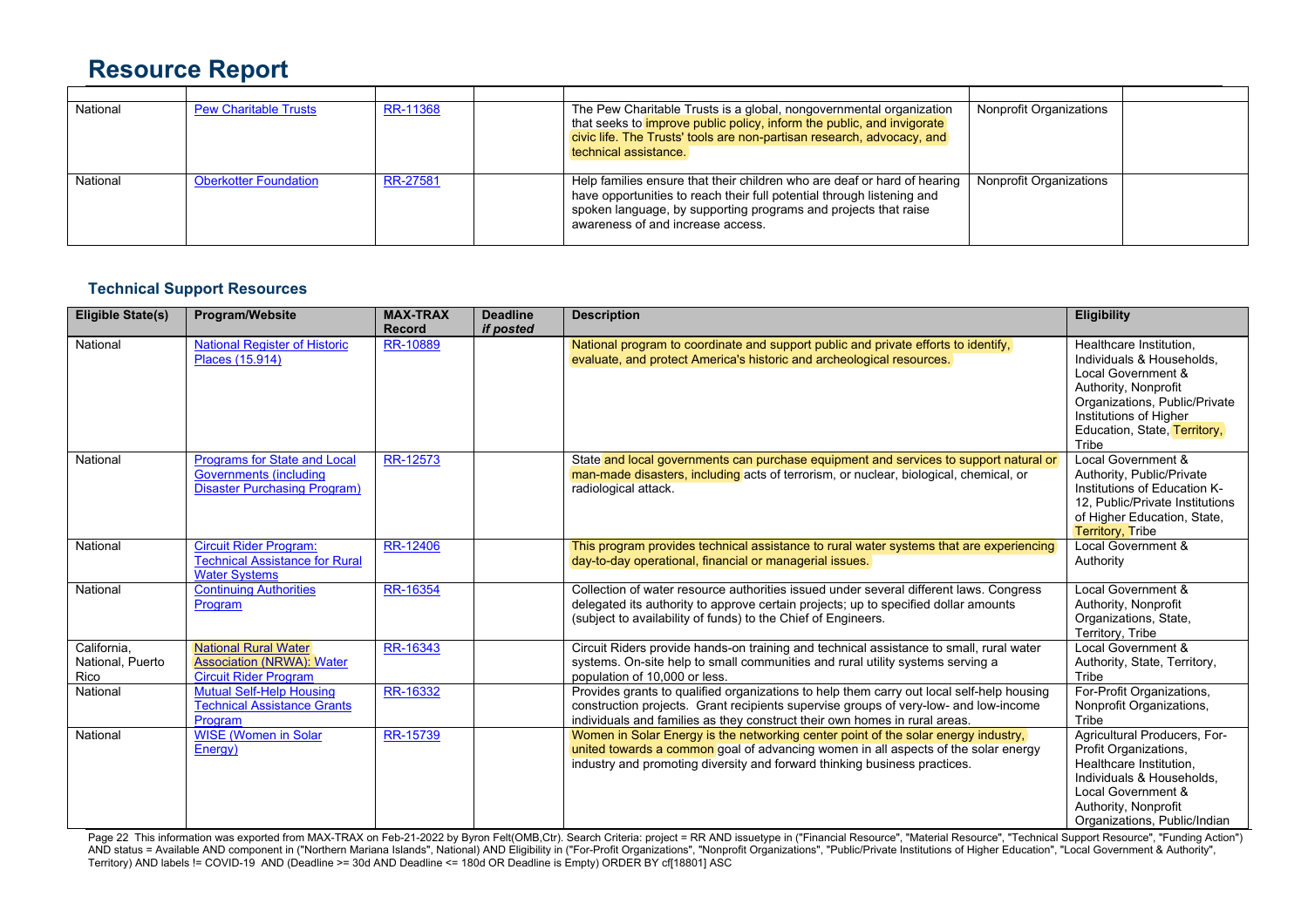|                          |                                                                                                        |          |                                                                                                                                                                                                                                                                     | Housing Authorities,<br>Public/Private Institutions of<br>Education K-12,<br>Public/Private Institutions of<br>Higher Education, State,<br>Territory, Tribe                                                                                                                                                                                                              |
|--------------------------|--------------------------------------------------------------------------------------------------------|----------|---------------------------------------------------------------------------------------------------------------------------------------------------------------------------------------------------------------------------------------------------------------------|--------------------------------------------------------------------------------------------------------------------------------------------------------------------------------------------------------------------------------------------------------------------------------------------------------------------------------------------------------------------------|
| National                 | <b>Engineers Without Borders</b><br><b>USA</b>                                                         | RR-12903 | EWB Community Engineering Corps provides engineering design and related technical<br>services for infrastructure projects for underserved communities in the United States.                                                                                         | Local Government &<br>Authority, State, Territory,<br>Tribe                                                                                                                                                                                                                                                                                                              |
| National                 | U.S. Bridge - Bridge Kits                                                                              | RR-20369 | Bridge Kits include all pieces/parts required for projects to be carried out and erected by<br>local crews. Created by U.S. Bridge-a company with experience in manufacturing,<br>engineering, and installing steel bridges.                                        | For-Profit Organizations,<br>Healthcare Institution. Local<br>Government & Authority,<br>Nonprofit Organizations,<br>Public/Indian Housing<br>Authorities, Public/Private<br>Institutions of Higher<br>Education, State, Territory,<br>Tribe                                                                                                                             |
| National                 | <b>Silver Jackets Interagency</b><br>Program (National Flood Risk<br><b>Management Program)</b>        | RR-10803 | To facilitate strategic life-cycle flood risk reduction, improve processes, leverage and<br>optimize resources, improve and increase flood risk communication and present a<br>unified interagency message, and establish cclose relationships with SLTT.           | Local Government &<br>Authority, State, Territory,<br>Tribe                                                                                                                                                                                                                                                                                                              |
| National                 | <b>National Cooperative Soil</b><br><b>Survey (10.903)</b>                                             | RR-10883 | To produce and maintain up to date soil survey information (maps, data sets, soil<br>interpretations, and reports) of the United States for widespread use by interested<br>agencies, organizations, and individuals and to assist in the use of this information.  | Agricultural Producers, For-<br>Profit Organizations,<br>Individuals & Households,<br>Local Government &<br>Authority, Nonprofit<br>Organizations                                                                                                                                                                                                                        |
| National                 | <b>Nature-Based Solutions for</b><br><b>Coastal Hazards [Training]</b>                                 | RR-26273 | This course prepares coastal planners and managers for planning and implementing<br>green or natural infrastructure projects to reduce coastal natural hazards in their<br>communities.                                                                             | Agricultural Producers, For-<br>Profit Organizations,<br>Healthcare Institution,<br>Individuals & Households.<br>Local Government &<br>Authority, Nonprofit<br>Organizations, Public/Indian<br>Housing Authorities,<br>Public/Private Institutions of<br>Education K-12.<br>Public/Private Institutions of<br><b>Higher Education, State,</b><br><b>Territory, Tribe</b> |
| National, Puerto<br>Rico | Disaster Response and<br><b>Community Resilience</b><br>Program                                        | RR-17719 | Program is committed to improving the efficacy of <b>business philanthropy in disasters</b> ,<br>breaking down information and coordination barriers between sectors, and highlighting<br>the unique work of corporate citizens in the field.                       | For-Profit Organizations,<br>Nonprofit Organizations,<br>Territory                                                                                                                                                                                                                                                                                                       |
| National                 | <b>European Center for Disease</b><br>Prevention & Control - COVID-<br><b>19 Micro Learning Series</b> | RR-21164 | Training topics included: non-pharmacological intervention measures; personal<br>protective equipment; environmental mitigation; physical estrangement measures;<br>prevention at home; travel mitigation; mother and infant health in the context of COVID-<br>19. | For-Profit Organizations,<br>Healthcare Institution,<br>Nonprofit Organizations                                                                                                                                                                                                                                                                                          |
| National                 | <b>Watershed Rehabilitation</b><br>Program (10.916)                                                    | RR-16344 | To provide technical and financial assistance to rehabilitate dams originally constructed<br>with assistance of USDA Watershed Programs.                                                                                                                            | Local Government &<br>Authority, State, Territory,<br>Tribe                                                                                                                                                                                                                                                                                                              |
| National. Tribal -       | <b>Office of Financial Resources</b>                                                                   | RR-10834 | To assist state and local health authorities and other health-related organizations in                                                                                                                                                                              | Healthcare Institution, Local                                                                                                                                                                                                                                                                                                                                            |

Page 23 This information was exported from MAX-TRAX on Feb-21-2022 by Byron Felt(OMB,Ctr). Search Criteria: project = RR AND issuetype in ("Financial Resource", "Material Resource", "Technical Support Resource", "Funding A AND status = Available AND component in ("Northern Mariana Islands", National) AND Eligibility in ("For-Profit Organizations", "Nonprofit Organizations", "Public/Private Institutions of Higher Education", "Local Government Territory) AND labels != COVID-19 AND (Deadline >= 30d AND Deadline <= 180d OR Deadline is Empty) ORDER BY cf[18801] ASC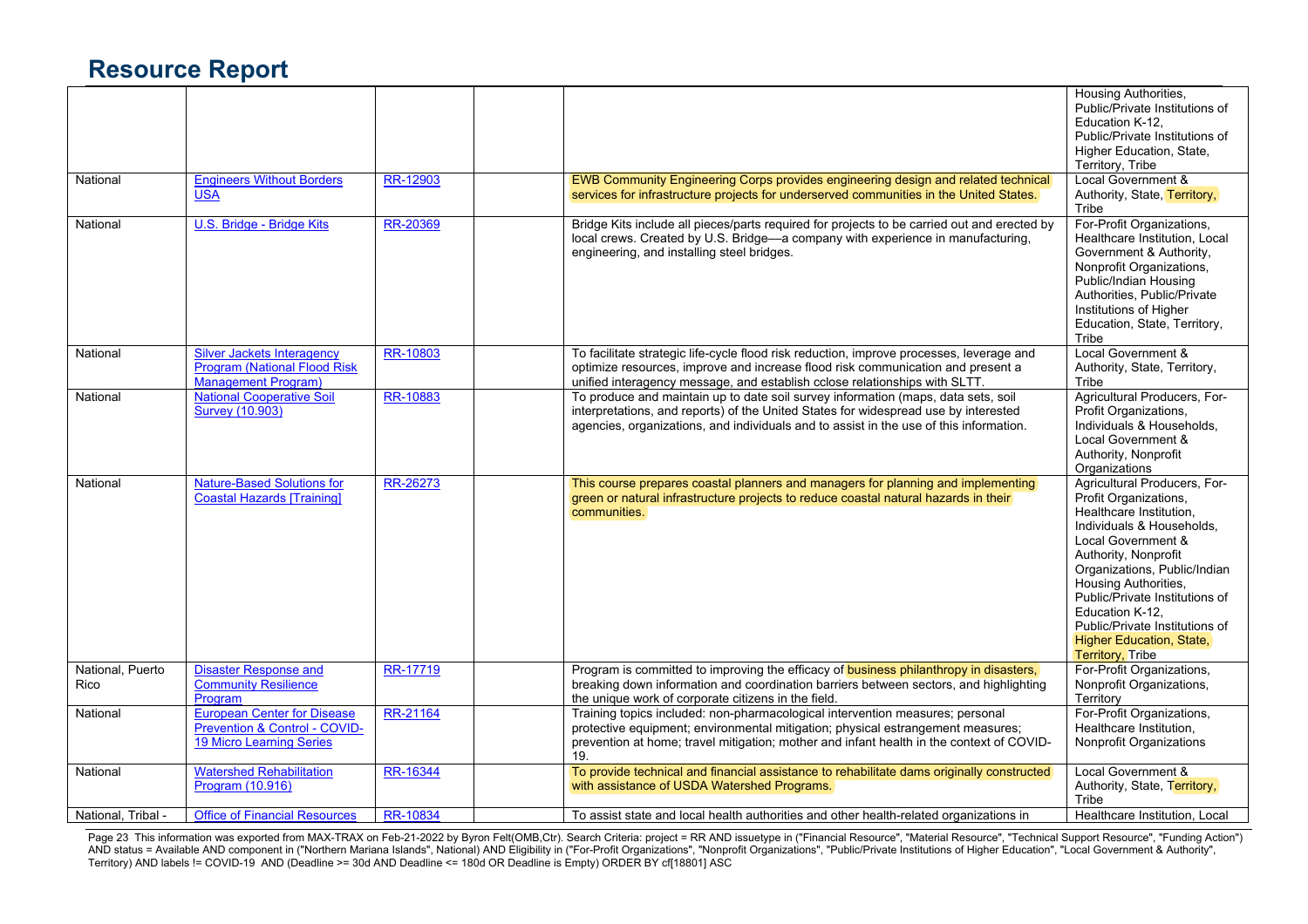| Federally<br>Recognized                                                                                                                                                                               | (93.283)                                                                                                                  |          | controlling communicable diseases, chronic diseases and disorders, and other<br>preventable health conditions.                                                                                                                                                | Government & Authority,<br>Nonprofit Organizations,<br>Public/Private Institutions of<br>Higher Education, State,<br>Territory, Tribe                                         |
|-------------------------------------------------------------------------------------------------------------------------------------------------------------------------------------------------------|---------------------------------------------------------------------------------------------------------------------------|----------|---------------------------------------------------------------------------------------------------------------------------------------------------------------------------------------------------------------------------------------------------------------|-------------------------------------------------------------------------------------------------------------------------------------------------------------------------------|
| National                                                                                                                                                                                              | <b>Donation of Federal Surplus</b><br>Personal Property (39.003)                                                          | RR-10837 | To donate federal personal property no longer required for federal use to public<br>agencies & qualifying nonprofit entities to reduce operating costs of state & local<br>government while fully reutilizing the property thus maximizing tax dollars.       | Local Government &<br>Authority, Nonprofit<br>Organizations, State,<br><b>Territory</b>                                                                                       |
| California,<br>National                                                                                                                                                                               | <b>TECHNICAL SUPPORT -</b><br>Farmer Veteran Coalition:<br>Homegrown By Heroes<br>Certification                           | RR-20522 | The public can view Homegrown By Heroes Certified owned and operated farms, see<br>their websites, and contact farmers directly. Veteran Farmers can register their farm to<br>this publically viewable map and database.                                     | For-Profit Organizations,<br>Individuals & Households,<br>Nonprofit Organizations                                                                                             |
| National, Tribal -<br>Any/All                                                                                                                                                                         | <b>Natural Resources</b><br><b>Conservation Services (NRCS)</b>                                                           | RR-12519 | Conservation technical assistance helps land users make sound natural resource<br>management decisions on private, tribal, and other non-federal lands.                                                                                                       | Agricultural Producers, Local<br>Government & Authority,<br>State, Territory, Tribe                                                                                           |
| National                                                                                                                                                                                              | <b>Specifically Authorized</b><br><b>Projects (General</b><br><b>Investigations Program)</b>                              | RR-10946 | The General Investigation Program may be used to address a variety of water resource<br>problems including navigation, flood risk management, ecosystem restoration, and<br>hurricane and storm damage reduction.                                             | Local Government &<br>Authority, State                                                                                                                                        |
| National, Tribal -<br>Any/All                                                                                                                                                                         | <b>Watershed Surveys &amp; Planning</b><br>Program                                                                        | RR-12529 | The purpose of the program is to assist federal, state, local agencies, and tribal<br>governments to protect watersheds from damage caused by erosion, floodwater, and<br>sediment and to conserve and develop water and land resources.                      | Local Government &<br>Authority, State, Territory,<br>Tribe                                                                                                                   |
| National                                                                                                                                                                                              | <b>American Planning Association</b><br>- Community Planning<br><b>Assistance Teams</b>                                   | RR-11035 | Program brings planning resources and opportunities to communities with a<br>demonstrated need for assistance and strengthens the ability of local residents and<br>other stakeholders to influence or determine decisions that affect their quality of life. | Local Government &<br>Authority                                                                                                                                               |
| National                                                                                                                                                                                              | <b>American Psychiatric</b><br>Association - COVID-19 &<br>Mental Health: Caring for the<br><b>Public &amp; Ourselves</b> | RR-21171 | Recording of a webinar that includes a presentation and panelist interventions on the<br>psychosocial impacts of pandemics and strategies for care.                                                                                                           | For-Profit Organizations,<br>Healthcare Institution,<br>Individuals & Households.<br>Local Government &<br>Authority, Nonprofit<br>Organizations                              |
| Alaska, American<br>Samoa, Arizona,<br>California,<br>Colorado, Guam,<br>Hawaii, Idaho,<br>Montana, Nevada.<br>New Mexico.<br>Northern Mariana<br>Islands, Oregon,<br>Utah,<br>Washington,<br>Wyoming | <b>Western Educational Equity</b><br><b>Assistance Center (84.004)</b>                                                    | RR-20863 | At the request of education agencies, we partner with them to find solutions to a variety<br>of equity problems. Our work is directed to closing achievement gaps, promoting safe<br>schools, and helping all students reach high standards.                  | Healthcare Institution, Local<br>Government & Authority,<br>Nonprofit Organizations,<br>Public/Private Institutions of<br>Higher Education, State,<br><b>Territory, Tribe</b> |
| National                                                                                                                                                                                              | <b>AmeriCorps Volunteers In</b><br><b>Service To America Program</b><br>(VISTA)                                           | RR-12683 | AmeriCorps VISTA members serve as a catalyst for change, living and working<br>alongside community members to meet our nation's most pressing challenges and<br>advance local solutions.                                                                      | Local Government &<br>Authority, Nonprofit<br>Organizations, Public/Private<br>Institutions of Higher<br>Education, State, Territory,<br>Tribe                                |
| National                                                                                                                                                                                              | <b>Weatherization &amp;</b><br><b>Intergovernmental Programs</b>                                                          | RR-12553 | To enable strategic investments in energy efficiency & renewable energy technologies<br>through the use of innovative practices across the US. In partnership with a wide range                                                                               | Local Government &<br>Authority, State                                                                                                                                        |

Page 24 This information was exported from MAX-TRAX on Feb-21-2022 by Byron Felt(OMB,Ctr). Search Criteria: project = RR AND issuetype in ("Financial Resource", "Material Resource", "Technical Support Resource", "Funding A AND status = Available AND component in ("Northern Mariana Islands", National) AND Eligibility in ("For-Profit Organizations", "Nonprofit Organizations", "Public/Private Institutions of Higher Education", "Local Government Territory) AND labels != COVID-19 AND (Deadline >= 30d AND Deadline <= 180d OR Deadline is Empty) ORDER BY cf[18801] ASC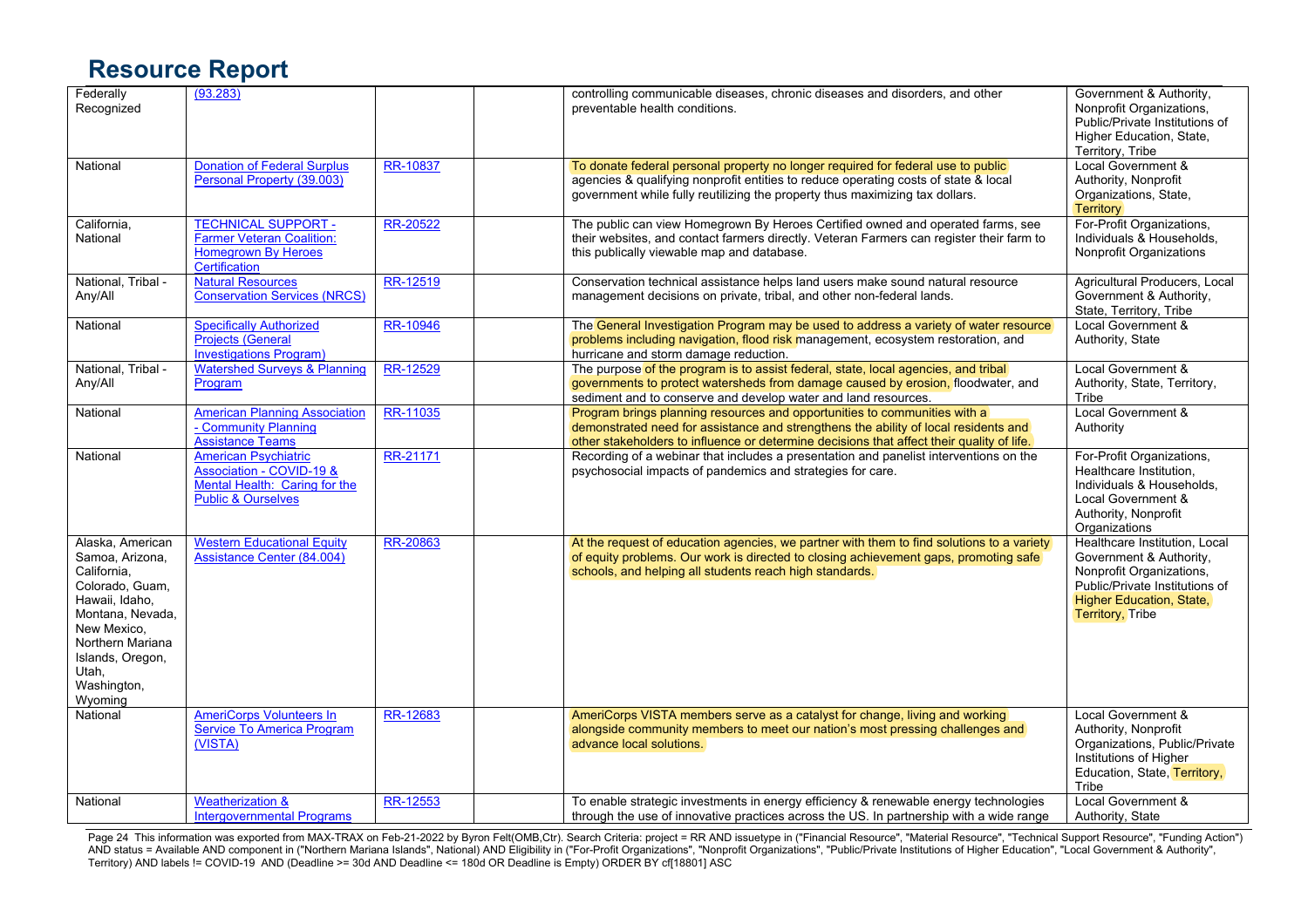|                    | Office (WIP)                            |                 | of stakeholders, including state & local orgs & community-based non-profits.               |                                |
|--------------------|-----------------------------------------|-----------------|--------------------------------------------------------------------------------------------|--------------------------------|
| National, Tribal - | <b>Planning Assistance to States</b>    | RR-10945        | The Planning Assistance to States and Tribes (PAS&T) Program provides States,              | Healthcare Institution, Local  |
| Any/All, Tribal -  | & Tribes (12.110)                       |                 | counties, local communities and Indian tribes with planning level assistance in            | Government & Authority,        |
| Federally          |                                         |                 | addressing a water resources issues and planning needs.                                    | Public/Private Institutions of |
| Recognized         |                                         |                 |                                                                                            | Higher Education, State,       |
|                    |                                         |                 |                                                                                            | Territory, Tribe               |
| National           | <b>GSA Customer Service</b>             | RR-26915        | GSA offers a worldwide network of Customer Service Directors (CSDs) knowledgeable          | Healthcare Institution, Local  |
|                    | <b>Directors</b>                        |                 | in all GSA Solutions.                                                                      | Government & Authority,        |
|                    |                                         |                 |                                                                                            | Nonprofit Organizations,       |
|                    |                                         |                 |                                                                                            | Public/Private Institutions of |
|                    |                                         |                 |                                                                                            | Higher Education, State,       |
|                    |                                         |                 |                                                                                            | Territory, Tribe               |
| National           | <b>SBA Lender Match Tool</b>            | RR-20623        | Lender Match is a free online referral tool that connects small businesses with            | Agricultural Producers, For-   |
|                    |                                         |                 | participating SBA-approved lenders. This allows small businesses to talk with lenders to   | Profit Organizations,          |
|                    |                                         |                 |                                                                                            |                                |
|                    |                                         |                 | compare rates, fees, and terms before they apply.                                          | Healthcare Institution         |
| National           | <b>Community Transportation</b>         | RR-13784        | The Rural and Tribal Passenger Transportation Technical Assistance program provides        | For-Profit Organizations,      |
|                    | <b>Association of America - Rural</b>   |                 | technical assistance for tribes and rural communities for transit service improvements.    | Nonprofit Organizations,       |
|                    | & Tribal Passenger                      |                 |                                                                                            | State, Tribe                   |
|                    | <b>Transportation Technical</b>         |                 |                                                                                            |                                |
|                    | Assistance                              |                 |                                                                                            |                                |
| National           | <b>Coastal Inundation Mapping</b>       | RR-26272        | Teaches methods for mapping current flooding and potential coastal innundation             | Agricultural Producers, For-   |
|                    | <b>Training</b>                         |                 | scenarios using GIS. Intermediate GIS skills needed (6-12 months GIS experience).          | Profit Organizations,          |
|                    |                                         |                 |                                                                                            | Healthcare Institution,        |
|                    |                                         |                 |                                                                                            | Individuals & Households.      |
|                    |                                         |                 |                                                                                            | Local Government &             |
|                    |                                         |                 |                                                                                            | Authority, Nonprofit           |
|                    |                                         |                 |                                                                                            | Organizations, Public/Indian   |
|                    |                                         |                 |                                                                                            | Housing Authorities,           |
|                    |                                         |                 |                                                                                            | Public/Private Institutions of |
|                    |                                         |                 |                                                                                            | Education K-12,                |
|                    |                                         |                 |                                                                                            | Public/Private Institutions of |
|                    |                                         |                 |                                                                                            | Higher Education, State,       |
|                    |                                         |                 |                                                                                            | <b>Territory, Tribe</b>        |
| National           | <b>Abandoned &amp; Derelict Vessels</b> | <b>RR-26540</b> | Created as a central source of information regarding ADV programs and policies across      | Agricultural Producers, For-   |
|                    | <b>Info Hub</b>                         |                 | them. The website provides a quick view of each coastal state's ADV information, plus      | Profit Organizations,          |
|                    |                                         |                 | descriptions of state legislation, case studies, and contact information.                  | Healthcare Institution,        |
|                    |                                         |                 |                                                                                            | Individuals & Households.      |
|                    |                                         |                 |                                                                                            | Local Government &             |
|                    |                                         |                 |                                                                                            | Authority, Nonprofit           |
|                    |                                         |                 |                                                                                            |                                |
|                    |                                         |                 |                                                                                            | Organizations, Public/Indian   |
|                    |                                         |                 |                                                                                            | Housing Authorities,           |
|                    |                                         |                 |                                                                                            | Public/Private Institutions of |
|                    |                                         |                 |                                                                                            | Education K-12,                |
|                    |                                         |                 |                                                                                            | Public/Private Institutions of |
|                    |                                         |                 |                                                                                            | Higher Education, State,       |
|                    |                                         |                 |                                                                                            | Territory, Tribe               |
| National           | <b>NOAA NWS Impact-based</b>            | RR-26299        | The provision of relevant information and interpretative services to enable core partners' | Local Government &             |
|                    | <b>Decision Support Services</b>        |                 | decisions when weather, water, or climate has a direct impact on the protection of lives   | Authority, State, Territory,   |
|                    | (IDSS)                                  |                 | and livelihoods.                                                                           | Tribe                          |
| National           | <b>AmeriCorps National Civilian</b>     | RR-20843        | The teams complete a variety of service projects, which are generally 3 to 13 weeks in     | Local Government &             |
|                    | <b>Community Corps (NCCC):</b>          |                 | duration, and respond to local communities' needs throughout the United States and         | Authority, Nonprofit           |

Page 25 This information was exported from MAX-TRAX on Feb-21-2022 by Byron Felt(OMB,Ctr). Search Criteria: project = RR AND issuetype in ("Financial Resource", "Material Resource", "Technical Support Resource", "Funding A AND status = Available AND component in ("Northern Mariana Islands", National) AND Eligibility in ("For-Profit Organizations", "Nonprofit Organizations", "Public/Private Institutions of Higher Education", "Local Government Territory) AND labels != COVID-19 AND (Deadline >= 30d AND Deadline <= 180d OR Deadline is Empty) ORDER BY cf[18801] ASC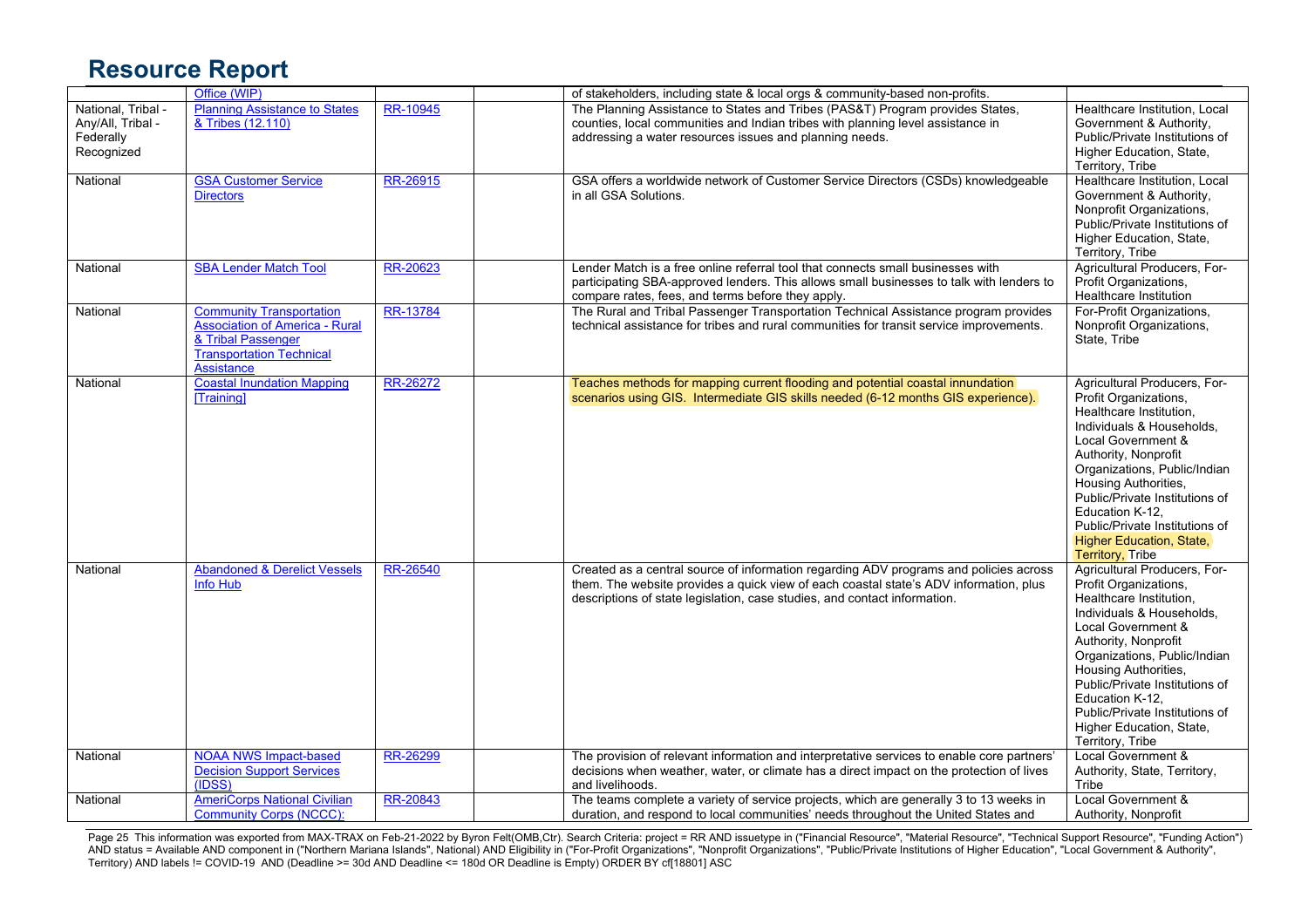|          | <b>Sponsor a Team</b>                                                                                         |          | territories.                                                                                                                                                                                                                                                    | Organizations, Public/Private<br>Institutions of Education K-<br>12. Public/Private Institutions<br>of Higher Education, State,<br>Territory, Tribe                                                                                                                                                                                                        |
|----------|---------------------------------------------------------------------------------------------------------------|----------|-----------------------------------------------------------------------------------------------------------------------------------------------------------------------------------------------------------------------------------------------------------------|------------------------------------------------------------------------------------------------------------------------------------------------------------------------------------------------------------------------------------------------------------------------------------------------------------------------------------------------------------|
| National | <b>National Marine Sanctuaries</b>                                                                            | RR-26296 | Network of underwater parks encompassing more than 600,000 square miles of marine<br>and Great Lakes waters. Also includes place-based expertise & partnership networks.                                                                                        | Agricultural Producers, For-<br>Profit Organizations, Local<br>Government & Authority,<br>Nonprofit Organizations,<br>Public/Private Institutions of<br>Higher Education, State,<br>Territory, Tribe                                                                                                                                                       |
| National | <b>National Centers for</b><br><b>Environmental Information</b><br>(NCEI) Regional Climate<br><b>Services</b> | RR-26294 | Provides access to climate information, products, and other resources for specific<br>regions across the United States. Provide tailored, comprehensive support to help the<br>unique challenges and vulnerabilities created by weather and climate conditions. | Agricultural Producers, For-<br>Profit Organizations,<br>Healthcare Institution.<br>Individuals & Households,<br>Local Government &<br>Authority, Nonprofit<br>Organizations, Public/Indian<br>Housing Authorities,<br>Public/Private Institutions of<br>Education K-12.<br>Public/Private Institutions of<br>Higher Education, State,<br>Territory, Tribe |
| National | <b>Planning Effective Projects for</b><br><b>Coastal Communities</b><br>[Training]                            | RR-26274 | In this interactive workshop, participants learn how to conduct an assessment, use a<br>logic model to plan a new project or reassess a current one, and prepare for a<br>meaningful evaluation.                                                                | Agricultural Producers, For-<br>Profit Organizations,<br>Healthcare Institution,<br>Individuals & Households,<br>Local Government &<br>Authority, Nonprofit<br>Organizations, Public/Indian<br>Housing Authorities,<br>Public/Private Institutions of<br>Education K-12.<br>Public/Private Institutions of<br>Higher Education, State,<br>Territory, Tribe |
| National | <b>Green Infrastructure Technical</b><br><b>Assistance Program</b>                                            | RR-10863 | The program focuses on significant technical, regulatory, and institutional barriers to<br>green infrastructure and building community capacity by sharing lessons learned.                                                                                     | Local Government &<br>Authority, Nonprofit<br>Organizations                                                                                                                                                                                                                                                                                                |
| National | <b>Adaptation Planning for</b><br>Coastal Communities<br>[Training]                                           | RR-26271 | Attend this course to gain a thorough grounding and practical skills for incorporating<br>adaptation strategies into planning processes.                                                                                                                        | Agricultural Producers, For-<br>Profit Organizations,<br>Healthcare Institution.<br>Individuals & Households,<br>Local Government &<br>Authority, Nonprofit<br>Organizations, Public/Indian<br>Housing Authorities,<br>Public/Private Institutions of<br>Education K-12,                                                                                   |

Page 26 This information was exported from MAX-TRAX on Feb-21-2022 by Byron Felt(OMB,Ctr). Search Criteria: project = RR AND issuetype in ("Financial Resource", "Material Resource", "Technical Support Resource", "Funding A AND status = Available AND component in ("Northern Mariana Islands", National) AND Eligibility in ("For-Profit Organizations", "Nonprofit Organizations", "Public/Private Institutions of Higher Education", "Local Government Territory) AND labels != COVID-19 AND (Deadline >= 30d AND Deadline <= 180d OR Deadline is Empty) ORDER BY cf[18801] ASC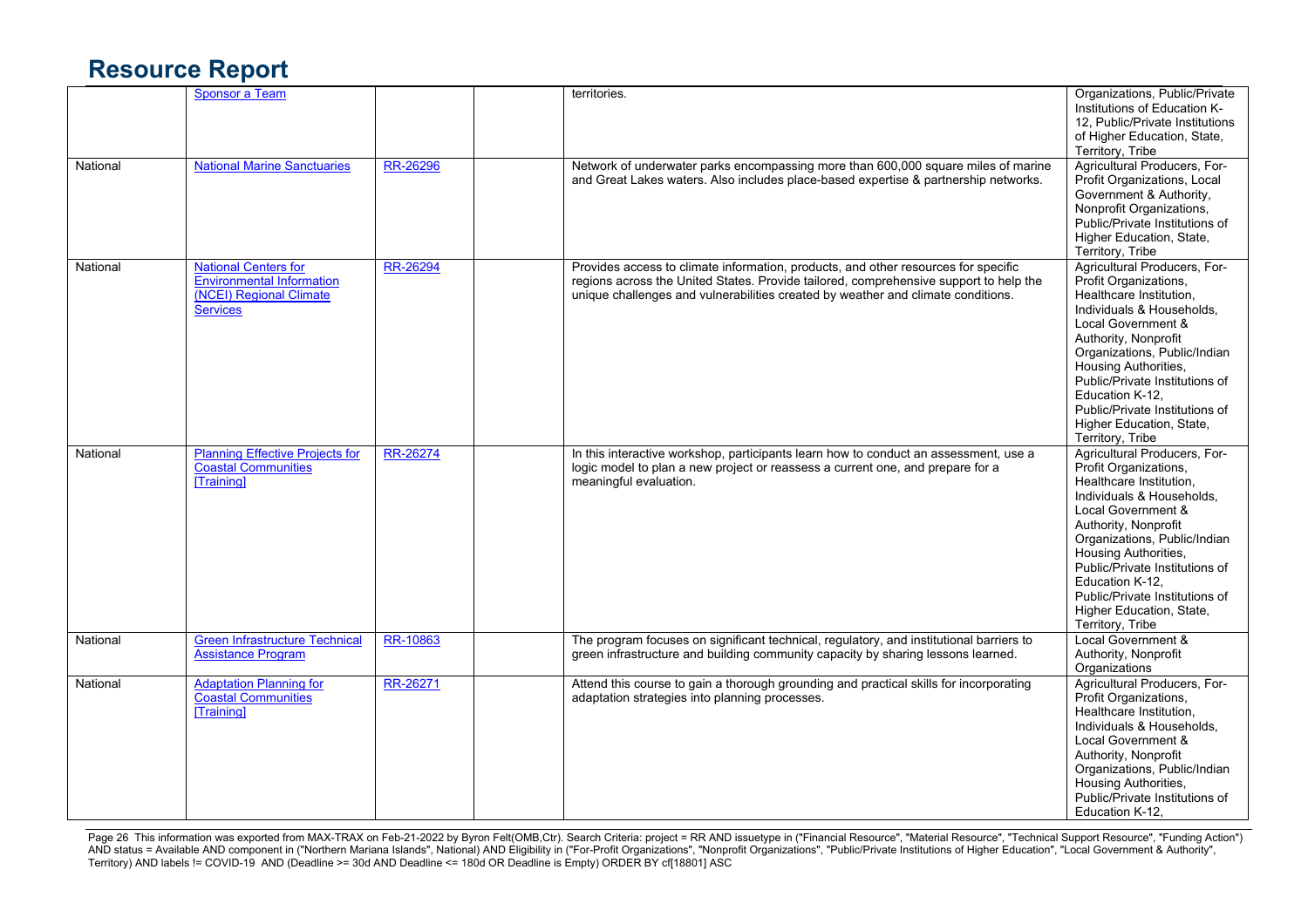|                               |                                                                              |                 |                                                                                                                                                                                                                                                                      | Public/Private Institutions of<br>Higher Education, State,<br>Territory, Tribe                                                                                                                                                                                                                                                                             |
|-------------------------------|------------------------------------------------------------------------------|-----------------|----------------------------------------------------------------------------------------------------------------------------------------------------------------------------------------------------------------------------------------------------------------------|------------------------------------------------------------------------------------------------------------------------------------------------------------------------------------------------------------------------------------------------------------------------------------------------------------------------------------------------------------|
| National, Tribal -<br>Any/All | <b>Grazing Lands Conservation</b><br>Initiative: GLCI                        | RR-10827        | The Grazing Land Conservation Initiative (GLCI) is a nationwide collaborative process of<br>individuals and organizations working to maintain and improve the management,<br>productivity, and health of the Nation's privately owned grazing land.                  | For-Profit Organizations,<br>Individuals & Households,<br>Local Government &<br>Authority, Nonprofit<br>Organizations, State, Tribe                                                                                                                                                                                                                        |
| National                      | <b>Citizens' Institute on Rural</b><br>Design (CIRD)                         | RR-11102        | Provides a forum for rural technical assistance providers to share their professional<br>skills, learn new techniques that would aid them in their work with rural communities,<br>and exchange ideas and experiences with rural communities and other providers.    | <b>Local Government &amp;</b><br>Authority                                                                                                                                                                                                                                                                                                                 |
| National                      | <b>Multifamily Housing</b><br><b>Neighborhood Networks</b>                   | <b>RR-16370</b> | Neighborhood Networks establishes multi-service community technology centers that<br>bring digital opportunity and lifelong learning to low- and moderate-income residents<br>living in HUD housing.                                                                 | Individuals & Households,<br>Local Government &<br>Authority, Public/Indian<br>Housing Authorities, State,<br>Territory, Tribe                                                                                                                                                                                                                             |
| National                      | <b>Floodplain Management</b><br>Services (12.104)                            | RR-16329        | This program provides technical assistance for effective flood plain management.                                                                                                                                                                                     | For-Profit Organizations,<br>Local Government &<br>Authority, State, Territory,<br>Tribe                                                                                                                                                                                                                                                                   |
| National                      | <b>Flood Inundation Mapping</b><br>Program                                   | RR-26301        | Helps communities protect lives and property by providing tools and information to help<br>them understand their local flood risks and make cost-effective mitigation decisions.                                                                                     | Agricultural Producers, For-<br>Profit Organizations,<br>Healthcare Institution,<br>Individuals & Households.<br>Local Government &<br>Authority, Nonprofit<br>Organizations, Public/Indian<br>Housing Authorities,<br>Public/Private Institutions of<br>Education K-12.<br>Public/Private Institutions of<br>Higher Education, State,<br>Territory, Tribe |
| National                      | <b>GIS Services</b>                                                          | <b>RR-18528</b> | Provides reimbursable Geographical Information System (GIS)/GPS services for<br>location of cultural resources to Federal, State, and local entities. Bureau of Land<br>Management can support this through its Division of Decision Support, Planning, and<br>NEPA. | Agricultural Producers, For-<br>Profit Organizations,<br>Healthcare Institution,<br>Individuals & Households,<br>Local Government &<br>Authority, Nonprofit<br>Organizations, Public/Indian<br>Housing Authorities,<br>Public/Private Institutions of<br>Education K-12.<br>Public/Private Institutions of<br>Higher Education, State,<br>Territory, Tribe |
| National                      | <b>National Enforcement Training</b><br>Institute (NETI) eLearning<br>Center | RR-18087        | Provide technical assistance (remote and on-site), such as training, to educate<br>communities on actions to reduce future environmental impact, preserve sensitive<br>resources, and enhance community resilience.                                                  | Local Government &<br>Authority, State, Territory,<br>Tribe                                                                                                                                                                                                                                                                                                |
| National                      | <b>Smart Growth Tools &amp;</b><br><b>Resources for Sustainable</b>          | RR-19427        | Provide technical assistance related to green buildings, indoor air quality, smart growth,<br>energy efficiency, water efficiency, environmental justice, and sustainability.                                                                                        | Local Government &<br>Authority, State, Territory,                                                                                                                                                                                                                                                                                                         |

Page 27 This information was exported from MAX-TRAX on Feb-21-2022 by Byron Felt(OMB,Ctr). Search Criteria: project = RR AND issuetype in ("Financial Resource", "Material Resource", "Technical Support Resource", "Funding A AND status = Available AND component in ("Northern Mariana Islands", National) AND Eligibility in ("For-Profit Organizations", "Nonprofit Organizations", "Public/Private Institutions of Higher Education", "Local Government Territory) AND labels != COVID-19 AND (Deadline >= 30d AND Deadline <= 180d OR Deadline is Empty) ORDER BY cf[18801] ASC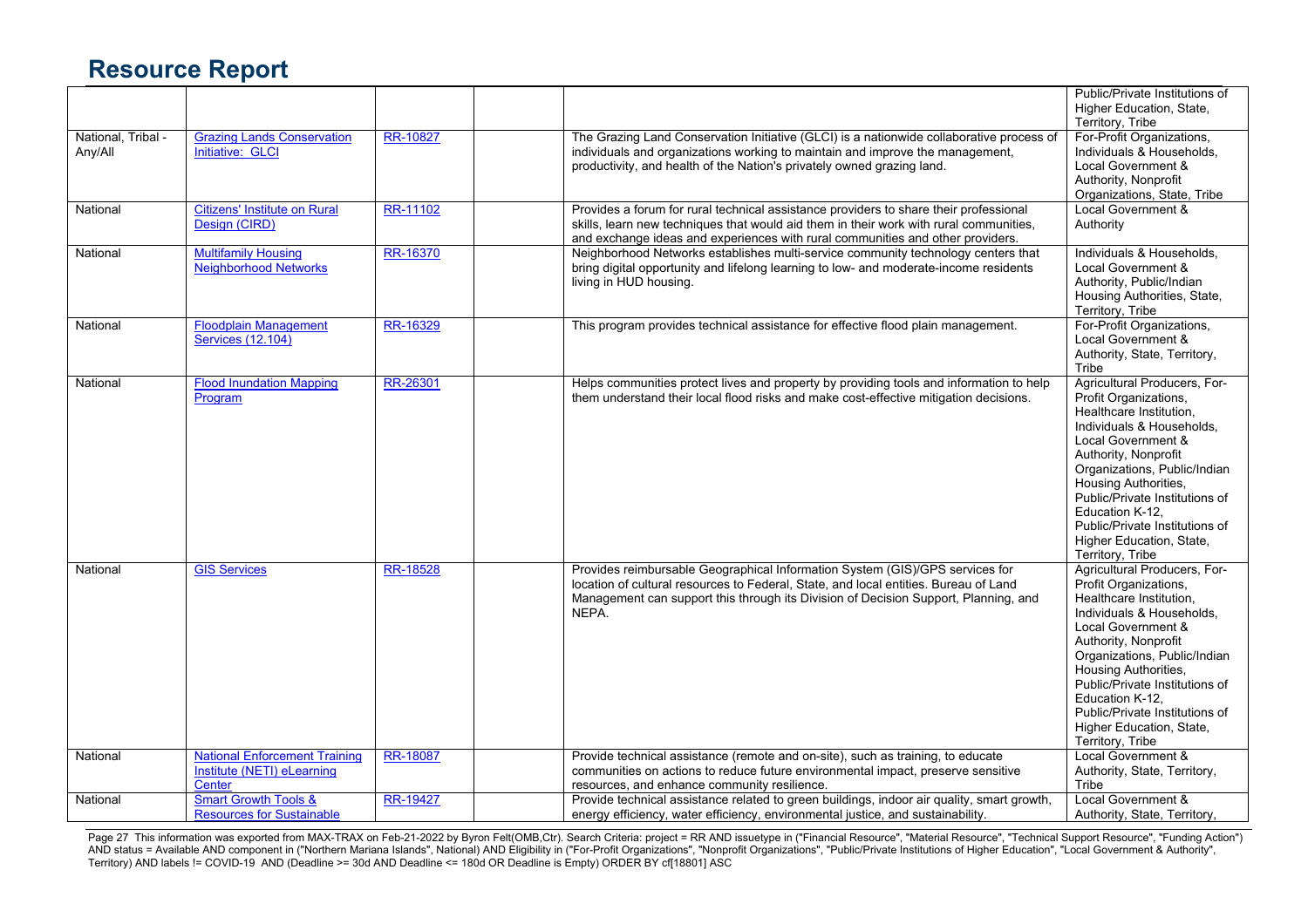|          | <b>Communities</b>                                                                                                   |                 |                                                                                                                                                                                                                                                              | Tribe                                                                                                                                                                                                                                                                                                                                                      |
|----------|----------------------------------------------------------------------------------------------------------------------|-----------------|--------------------------------------------------------------------------------------------------------------------------------------------------------------------------------------------------------------------------------------------------------------|------------------------------------------------------------------------------------------------------------------------------------------------------------------------------------------------------------------------------------------------------------------------------------------------------------------------------------------------------------|
| National | <b>National Enforcement Training</b><br><b>Institute eLearning Center</b>                                            | RR-18086        | Provides technical assistance (remote and on-site), such as training, to educate<br>communities on actions to reduce future environmental impact, preserve sensitive<br>resources, and enhance community resilience.                                         | Local Government &<br>Authority, State, Territory,<br>Tribe                                                                                                                                                                                                                                                                                                |
| National | <b>Hazard Awareness Training</b>                                                                                     | RR-18093        | USGS can provide training to state and local communities to raise awareness of<br>hazards threats, including improved awareness of aftershocks & consequences, and<br>landslide potential.                                                                   | Agricultural Producers, For-<br>Profit Organizations,<br>Healthcare Institution,<br>Individuals & Households.<br>Local Government &<br>Authority, Nonprofit<br>Organizations, Public/Indian<br>Housing Authorities,<br>Public/Private Institutions of<br>Education K-12,<br>Public/Private Institutions of<br>Higher Education, State,<br>Territory, Tribe |
| National | <b>Community Planning and</b><br><b>Capacity Building Recovery</b><br><b>Planning and Development</b>                | RR-18399        | Identify staff to assist, support and coordinate federal community planning and capacity<br>building recovery planning, development and activities, as well as provide specific USDA<br>related program eligibility, requirements and application processes. | Local Government &<br>Authority, State, Territory,<br>Tribe                                                                                                                                                                                                                                                                                                |
| National | <b>Healthy Watersheds Protection</b>                                                                                 | RR-19260        | Provides technical assistance (remote and on-site) to affected communities in support of<br>recovery priorities to preserve, conserve, rehabilitate, and restore impacted watersheds,<br>wetlands, drinking water, and other natural resources.              | For-Profit Organizations,<br>Individuals & Households.<br>Local Government &<br>Authority, Nonprofit<br>Organizations, State,<br>Territory, Tribe                                                                                                                                                                                                          |
| National | <b>Smart Growth Tools &amp;</b><br><b>Resources for Sustainable</b><br><b>Communities</b>                            | <b>RR-19469</b> | Provide technical assistance related to green buildings, indoor air quality, smart growth,<br>energy efficiency, water efficiency, environmental justice, and sustainability.                                                                                | For-Profit Organizations,<br>Local Government &<br>Authority, State, Territory,<br>Tribe                                                                                                                                                                                                                                                                   |
| National | <b>Readiness &amp; Emergency</b><br><b>Management for Schools</b><br>(REMS) Technical Assistance<br>Center (84.184E) | RR-19471        | The REMS Technical Assistance (TA) Center helps to build the preparedness capacity<br>of schools, school districts, institutes of higher education (IHEs), and helps to<br>disseminate information for schools, school districts, and IHEs for emergencies.  | Local Government &<br>Authority                                                                                                                                                                                                                                                                                                                            |
| National | <b>Community Planning and</b><br><b>Capacity Building Recovery</b><br><b>Planning and Development</b>                | RR-18408        | Identify staff to assist, support and coordinate federal community planning and capacity<br>building recovery planning, development and activities, as well as provide specific USDA<br>related program eligibility, requirements and application processes. | Local Government &<br>Authority, State, Territory,<br>Tribe                                                                                                                                                                                                                                                                                                |
| National | <b>Emergency Operations Plan</b><br>(EOP) Interactive Tools                                                          | RR-19419        | Numerous interactive tools that can help schools assess, evaluate, and create<br>comprehensive, high-quality school EOPs that address a range of threats and hazards.                                                                                        | <b>Local Government &amp;</b><br>Authority, Nonprofit<br>Organizations, Public/Indian<br>Housing Authorities,<br>Public/Private Institutions of<br>Education K-12.<br>Public/Private Institutions of<br>Higher Education, State,<br>Territory, Tribe                                                                                                       |
| National | <b>Weather-Ready Nation</b><br><b>Ambassador Program</b>                                                             | RR-26297        | NOAA's effort to formally recognize NOAA partners who are improving the nation's<br>readiness, responsiveness, and overall resilience against extreme weather, water, and<br>climate events.                                                                 | Agricultural Producers, For-<br>Profit Organizations, Local<br>Government & Authority,<br>Nonprofit Organizations,<br>Public/Private Institutions of                                                                                                                                                                                                       |

Page 28 This information was exported from MAX-TRAX on Feb-21-2022 by Byron Felt(OMB,Ctr). Search Criteria: project = RR AND issuetype in ("Financial Resource", "Material Resource", "Technical Support Resource", "Funding A AND status = Available AND component in ("Northern Mariana Islands", National) AND Eligibility in ("For-Profit Organizations", "Nonprofit Organizations", "Public/Private Institutions of Higher Education", "Local Government Territory) AND labels != COVID-19 AND (Deadline >= 30d AND Deadline <= 180d OR Deadline is Empty) ORDER BY cf[18801] ASC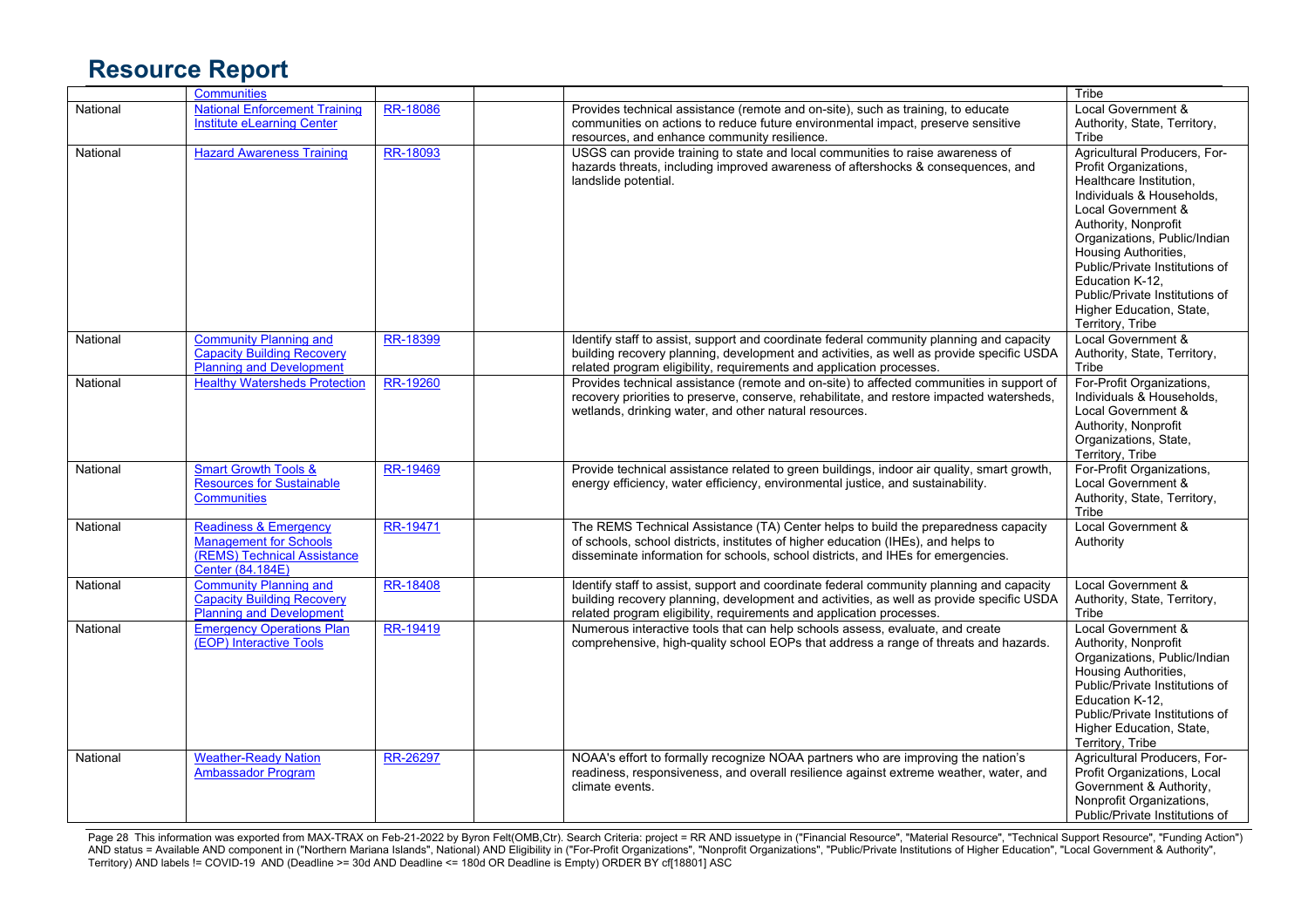|          |                                                                                                                                              |                 |                                                                                                                                                                                                                                                                  | Higher Education, State,<br>Territory, Tribe                                                                                                                                                                                                                                                                                           |
|----------|----------------------------------------------------------------------------------------------------------------------------------------------|-----------------|------------------------------------------------------------------------------------------------------------------------------------------------------------------------------------------------------------------------------------------------------------------|----------------------------------------------------------------------------------------------------------------------------------------------------------------------------------------------------------------------------------------------------------------------------------------------------------------------------------------|
| National | <b>Heritage Emergency National</b><br>Task Force Support:<br><b>Facilitating Technical and</b><br><b>Program Assistance</b>                  | RR-19107        | The Heritage Emergency National Task Force provides expertise in coordinating and<br>facilitating technical and program assistance to address impacts to cultural institutions<br>and historic sites.                                                            | Local Government &<br>Authority, Nonprofit<br>Organizations, Public/Private<br>Institutions of Higher<br>Education, State, Territory,<br>Tribe                                                                                                                                                                                         |
| National | <b>Transportation Planning and</b><br><b>Capacity Building</b>                                                                               | RR-18524        | Fosters effective transportation planning; training and education/outreach on best<br>practices. May provide products and services such as data, planning and analysis,<br>financial resources, planning or engineering assistance.                              | Local Government &<br>Authority, State, Territory,<br>Tribe                                                                                                                                                                                                                                                                            |
| National | <b>Smart Growth Tools &amp;</b><br><b>Resources for Sustainable</b><br><b>Communities</b>                                                    | RR-19412        | Provide technical assistance and grants to assess environmental impacts stemming<br>from disasters. Resources could be used to fund environmental assessments, prepare<br>and carry out cleanup plans, or engage communities in post-recovery planning.          | For-Profit Organizations,<br>Local Government &<br>Authority, State, Territory,<br>Tribe                                                                                                                                                                                                                                               |
| National | <b>Health and Social Services</b><br><b>Recovery Support</b>                                                                                 | RR-19266        | Identify, facilitate and coordinate USDA recovery support mission, activities and<br>programs that can be utilized to assist in health and social services recovery to affected<br>sectors and communities through its existing funded programs.                 | Local Government &<br>Authority, State, Territory,<br>Tribe                                                                                                                                                                                                                                                                            |
| National | <b>Superfund Community</b><br><b>Advisory Groups</b><br><b>Administrative Support</b>                                                        | RR-18541        | EPA assists communities with administrative support in how to set up and organize a<br>community advisory group to engage on issues relevant to the Superfund site cleanup<br>and decision-making process.                                                       | <b>Local Government &amp;</b><br>Authority, State, Territory,<br>Tribe                                                                                                                                                                                                                                                                 |
| National | <b>Federal Insurance and</b><br><b>Mitigation Administration</b><br>(FIMA): State, Tribal, and<br><b>Local Hazard Mitigation</b><br>Planning | RR-18418        | Through Hazard Mitigation planning, FEMA'S Federal Insurance and Mitigation<br>Administration (FIMA) supports state, local, tribal and territorial governments to create<br>more resilient futures. To reduce loss of life and property from disasters.          | Local Government &<br>Authority, State, Territory,<br>Tribe                                                                                                                                                                                                                                                                            |
| National | <b>Risk Management Tools</b>                                                                                                                 | RR-18508        | Committed to increasing the availability and effectiveness of Federal crop insurance as<br>a risk management tool. RMA manages the Federal Crop Insurance Corporation (FCIC)<br>to provide innovative crop insurance products to America's farmers and ranchers. | Agricultural Producers, For-<br>Profit Organizations,<br>Individuals & Households                                                                                                                                                                                                                                                      |
| National | <b>Community Education</b><br>Outreach                                                                                                       | RR-18090        | Provides information on hazard reduction techniques. Promotes mitigation and<br>resilience to the public through a national preparedness campaign.                                                                                                               | Individuals & Households,<br>Local Government &<br>Authority, Nonprofit<br>Organizations, Public/Indian<br>Housing Authorities,<br>Public/Private Institutions of<br>Education K-12.<br>Public/Private Institutions of<br>Higher Education, State,<br>Territory, Tribe                                                                 |
| National | <b>SITE ASSESS Mobile</b><br><b>Application (App)</b>                                                                                        | <b>RR-19458</b> | US Education's mobile app facilitates the school's multidisciplinary team walk-through<br>with community partners. Exports a customized report, which can help to inform budget,<br>policy and program decisions.                                                | Agricultural Producers, For-<br>Profit Organizations,<br>Healthcare Institution,<br>Individuals & Households,<br>Local Government &<br>Authority, Nonprofit<br>Organizations, Public/Indian<br>Housing Authorities,<br>Public/Private Institutions of<br>Education K-12.<br>Public/Private Institutions of<br>Higher Education, State, |

Page 29 This information was exported from MAX-TRAX on Feb-21-2022 by Byron Felt(OMB,Ctr). Search Criteria: project = RR AND issuetype in ("Financial Resource", "Material Resource", "Technical Support Resource", "Funding A AND status = Available AND component in ("Northern Mariana Islands", National) AND Eligibility in ("For-Profit Organizations", "Nonprofit Organizations", "Public/Private Institutions of Higher Education", "Local Government Territory) AND labels != COVID-19 AND (Deadline >= 30d AND Deadline <= 180d OR Deadline is Empty) ORDER BY cf[18801] ASC